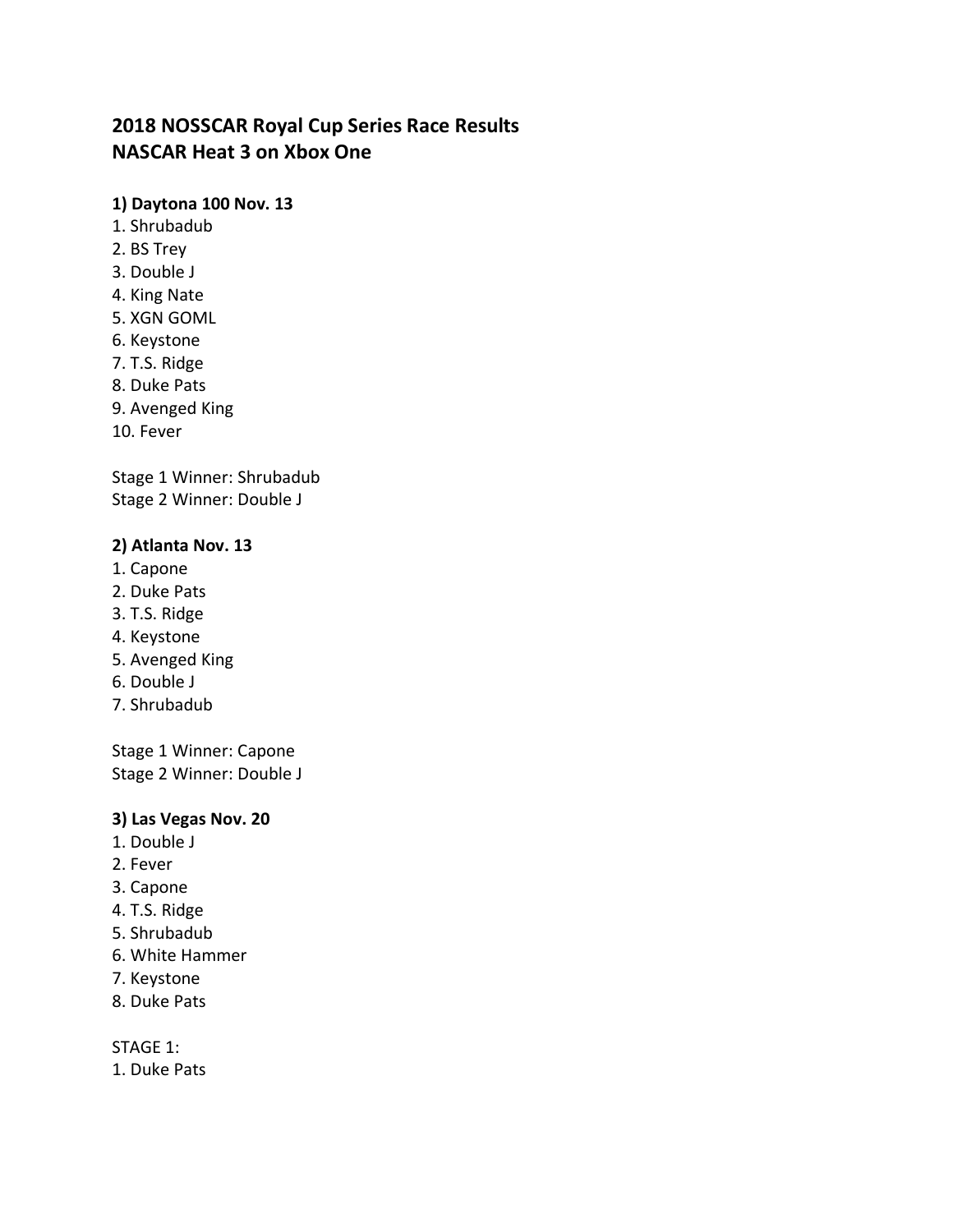- 2. Capone
- 3. White Hammer
- 4. Double J
- 5. Shrubadub

#### STAGE 2:

- 1. Duke Pats
- 2. Fever
- 3. Double J
- 4. T.S. Ridge
- 5. Shrubadub

# **4) ISM Nov. 20**

- 1. Capone
- 2. White Hammer
- 3. Keystone
- 4. Shrubadub
- 5. T.S. Ridge
- 6. Double J
- 7. Fever

### STAGE 1:

- 1. White Hammer
- 2. Fever
- 3. Capone
- 4. T.S. Ridge
- 5. Shrubadub

# STAGE 2:

- 1. Capone
- 2. White Hammer
- 3. T.S. Ridge
- 4. Keystone
- 5. Double J

# **5) Auto Club Nov. 20**

- 1. Double J
- 2. Capone
- 3. Shrubadub
- 4. Keystone
- 5. Fever
- 6. White Hammer
- 7. T.S. Ridge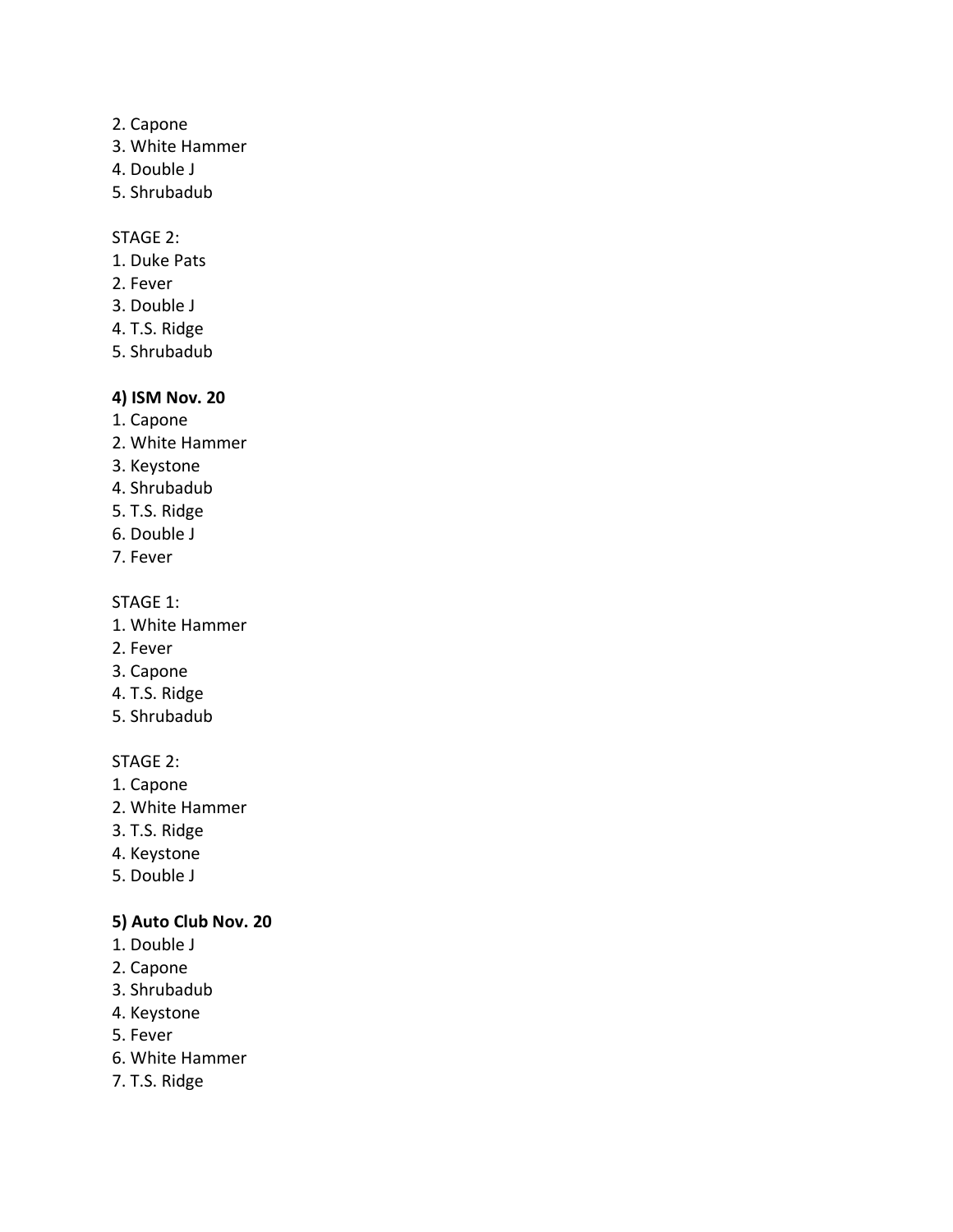### STAGE 1:

- 1. Capone
- 2. T.S. Ridge
- 3. Fever
- 4. Keystone
- 5. Double J

### STAGE 2:

- 1. Double J
- 2. Capone
- 3. Shrubadub
- 4. Fever
- 5. Keystone

# **6) Martinsville Nov. 27**

- 1. Capone
- 2. Avenged King
- 3. Keystone
- 4. Double J
- 5. Fever
- 6. Magic Thunder
- 7. White Hammer
- 8. T.S. Ridge

### STAGE 1:

- 1. Capone
- 2. Keystone
- 3. Avenged King
- 4. T.S. Ridge
- 5. Fever

### STAGE 2:

- 1. Capone
- 2. Avenged King
- 3. Double J
- 4. Keystone
- 5. Fever

### **7) Texas Nov. 27**

- 1. Double J
- 2. Shrubadub
- 3. Fever
- 4. White Hammer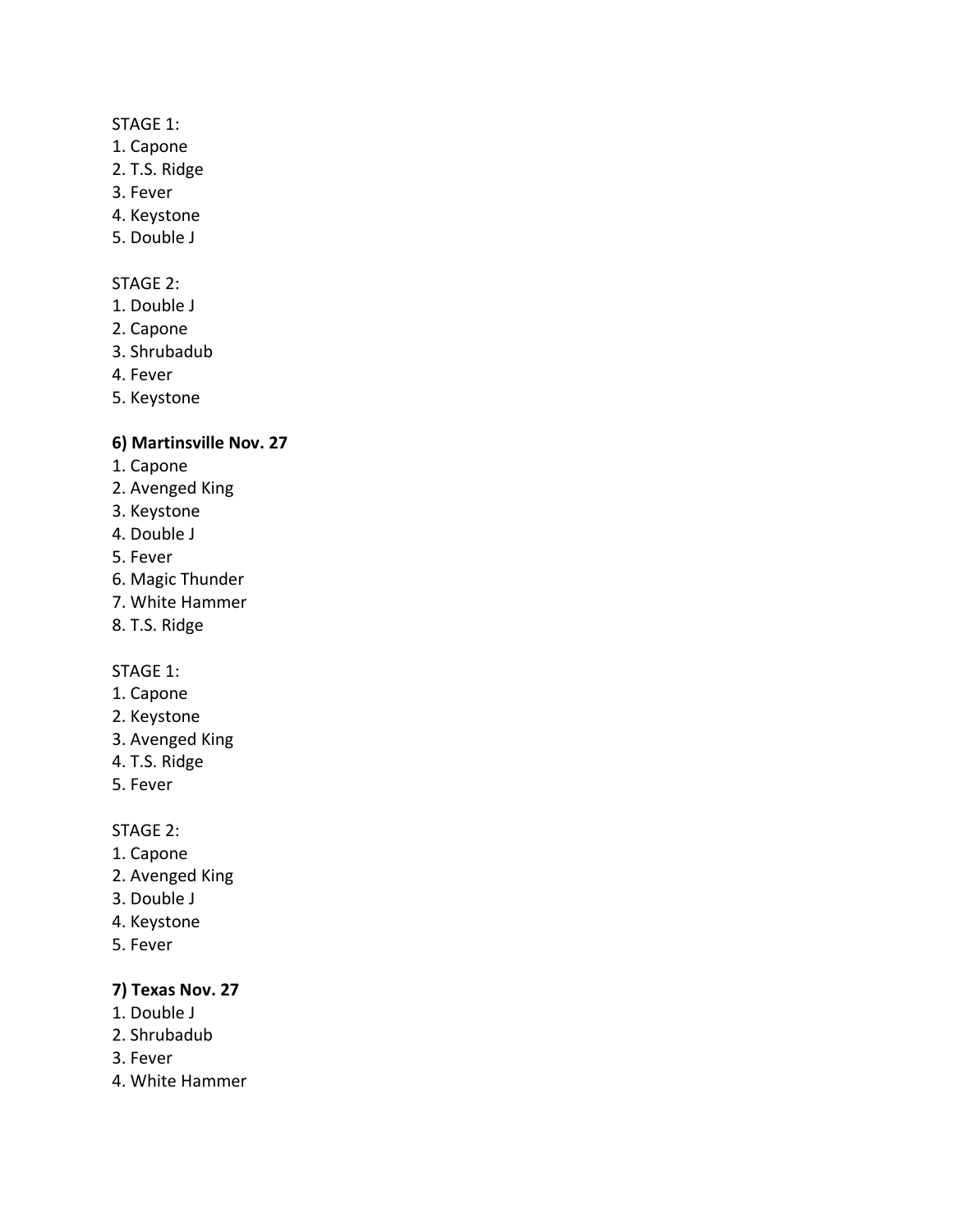- 5. T.S. Ridge
- 6. Keystone
- 7. Magic Thunder
- 8. Avenged King
- 9. Capone

# STAGE 1:

- 1. Shrubadub
- 2. Capone
- 3. Avenged King
- 4. T.S. Ridge
- 5. Fever

# STAGE 2:

- 1. Capone
- 2. Shrubadub
- 3. Avenged King
- 4. White Hammer
- 5. Double J

# **8) Bristol Nov. 27**

- 1. Capone
- 2. Keystone
- 3. Double J
- 4. Magic Thunder
- 5. Shrubadub
- 6. T.S. Ridge
- 7. White Hammer
- 8. Bronco Zombies

STAGE 1:

- 1. Double J
- 2. Keystone
- 3. Capone
- 4. Magic Thunder
- 5. Shrubadub

- 1. Capone
- 2. Double J
- 3. Shrubadub
- 4. Keystone
- 5. Magic Thunder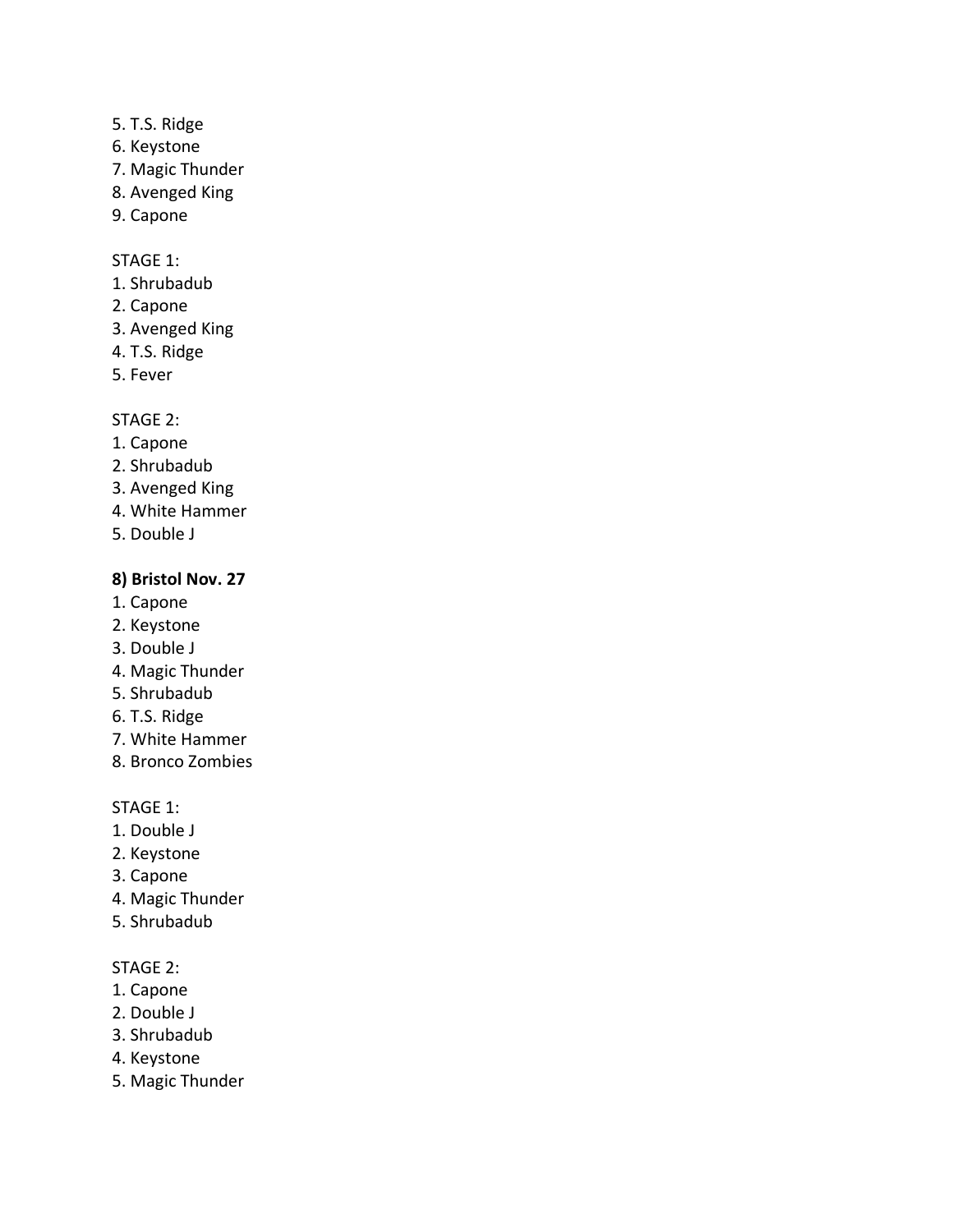#### **9) Richmond Dec. 4**

- 1. Blazin Champ
- 2. Double J
- 3. Capone
- 4. Riddic
- 5. White Hammer
- 6. Fever
- 7. Cheetah
- 8. Avenged King
- 9. Shrubadub
- 10. T.S. Ridge
- 11. Duke Pats
- 12. XGN Goml
- 13. Magic Thunder
- 14. Keystone
- 15. Zachary
- 16. King Nate

# STAGE 1:

- 1. Fever
- 2. Double J
- 3. White Hammer
- 4. Capone
- 5. Avenged King

### STAGE 2:

- 1. Double J
- 2. White Hammer
- 3. Duke Pats
- 4. Blazin Champ
- 5. Fever

### **10) Talladega Dec. 4**

- 1. Shrubadub
- 2. XGN Goml
- 3. Double J
- 4. Cheetah
- 5. Capone
- 6. Riddic
- 7. Magic Thunder 8. Zachary
- 9. Avenged King
- 10. Loft Sydeways
- 11. Keystone
- 12. T.S. Ridge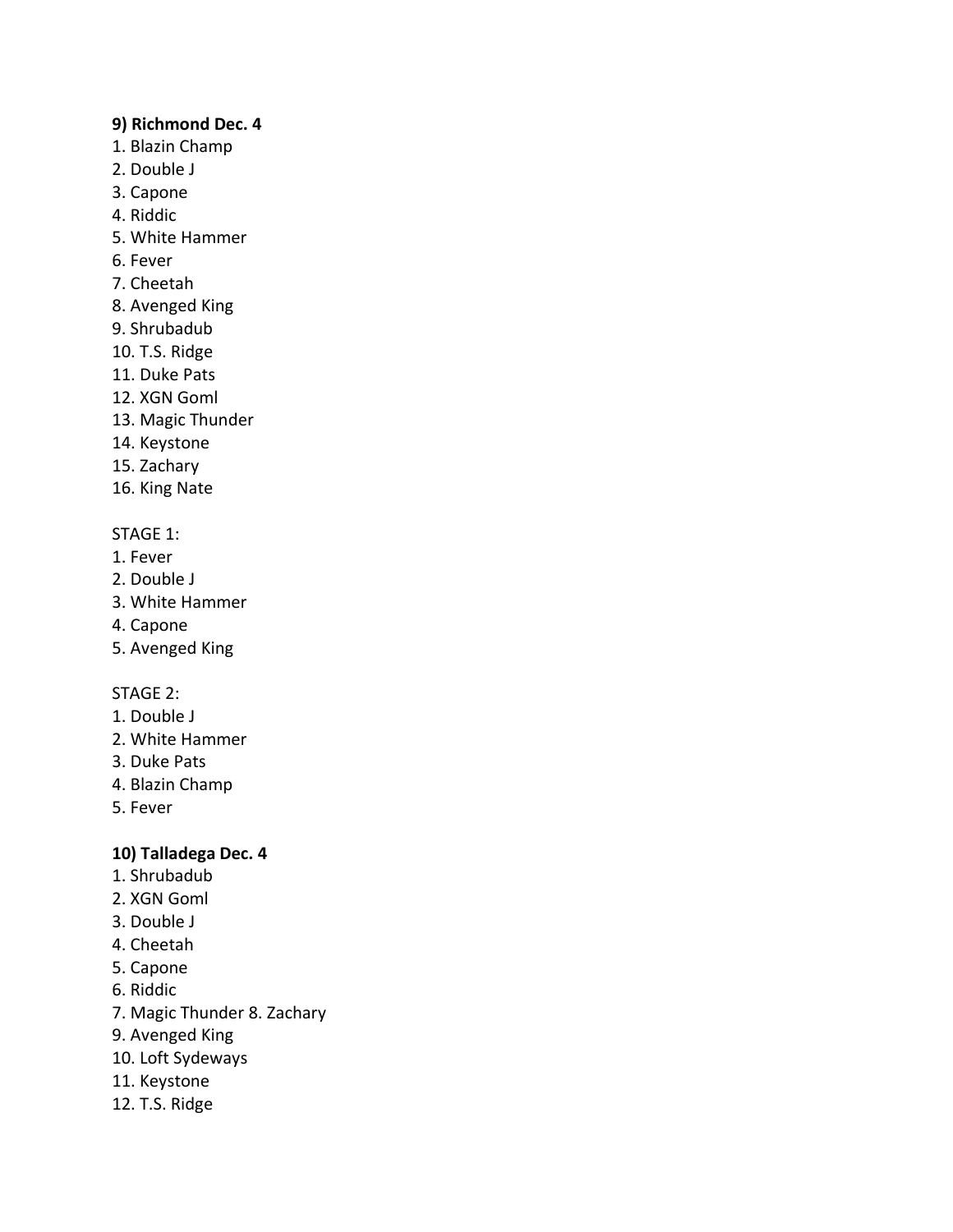#### 13. White Hammer

STAGE 1:

- 1. XGN Goml
- 2. Cheetah
- 3. Capone
- 4. Riddic
- 5. Double J

### STAGE 2:

- 1. Double J
- 2. Capone
- 3. Cheetah
- 4. XGN Goml
- 5. Keystone

# **11) Dover Dec. 4**

- 1. Capone
- 2. Double J
- 3. Cheetah
- 4. Zachary
- 5. Keystone
- 6. Shrubadub
- 7. XGN Goml
- 8. Blazin Champ
- 9. T.S. Ridge
- 10. Loft Sydeways
- 11. Riddic
- 12. Magic Thunder

STAGE 1:

- 1. Riddic
- 2. Blazin Champ
- 3. Double J
- 4. Zachary
- 5. Shrubadub

- 1. Shrubadub
- 2. Double J
- 3. Capone
- 4. XGN Goml
- 5. Riddic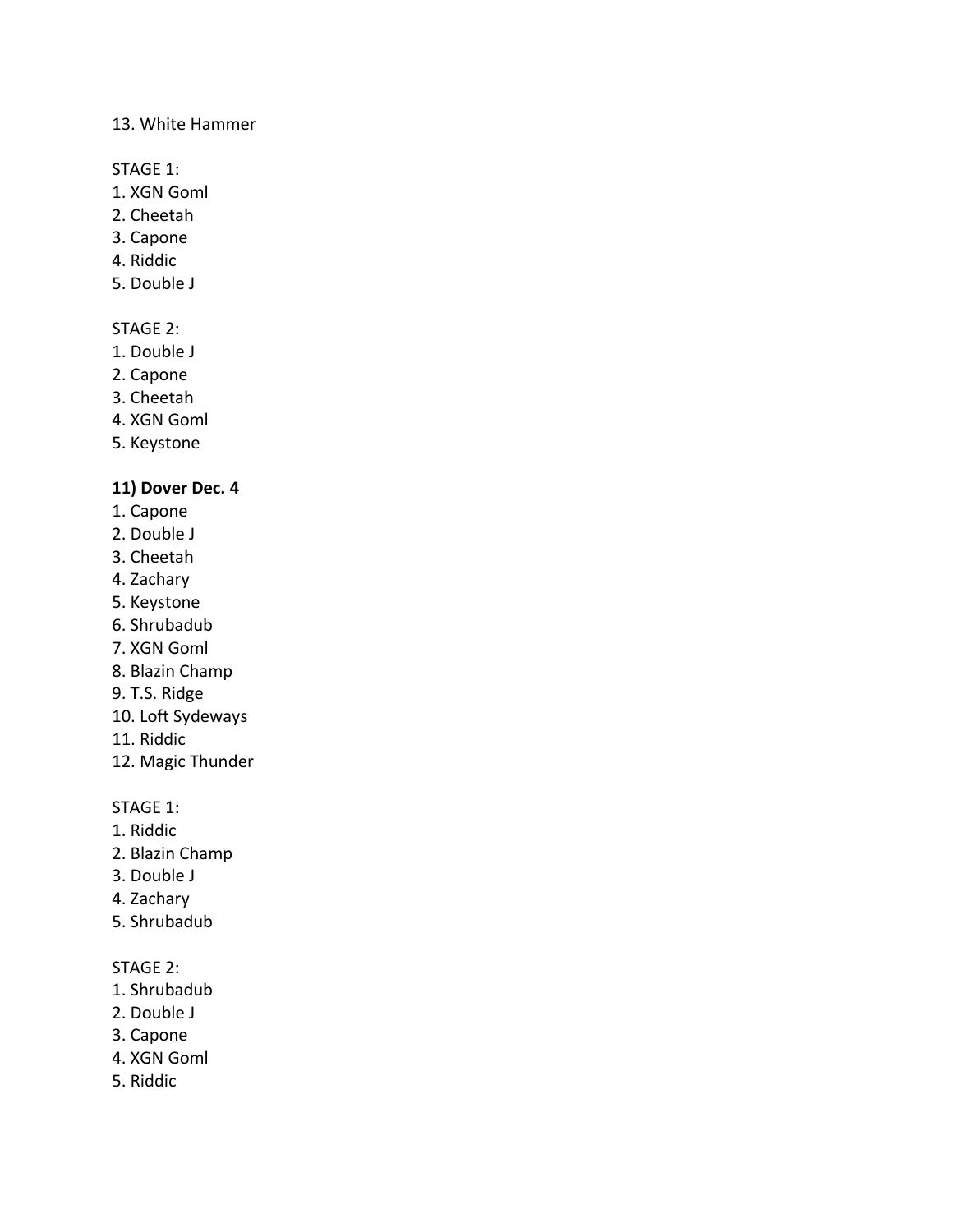#### **12) Kansas Dec. 4**

- 1. Duke Pats
- 2. T.S. Ridge
- 3. Cheetah
- 4. Fever
- 5. Motor City Jimbo
- 6. XGN Goml
- 7. White Hammer
- 8. Double J
- 9. Keystone
- 10. NASCAR King
- 11. Capone

### STAGE 1:

- 1. White Hammer
- 2. T.S. Ridge
- 3. Duke Pats
- 4. Motor City Jimbo
- 5. Cheetah

# STAGE 2:

- 1. White Hammer
- 2. Duke Pats
- 3. Double J
- 4. Motor City Jimbo
- 5. XGN Goml

# **13) Charlotte Dec. 11**

- 1. Double J
- 2. T.S. Ridge
- 3. Motor City Jimbo
- 4. Cheetah
- 5. XGN Goml
- 6. Keystone
- 7. Fever
- 8. Capone
- 9. Duke Pats

#### STAGE 1:

- 1. Duke Pats
- 2. Double J
- 3. Fever
- 4. Capone
- 5. Cheetah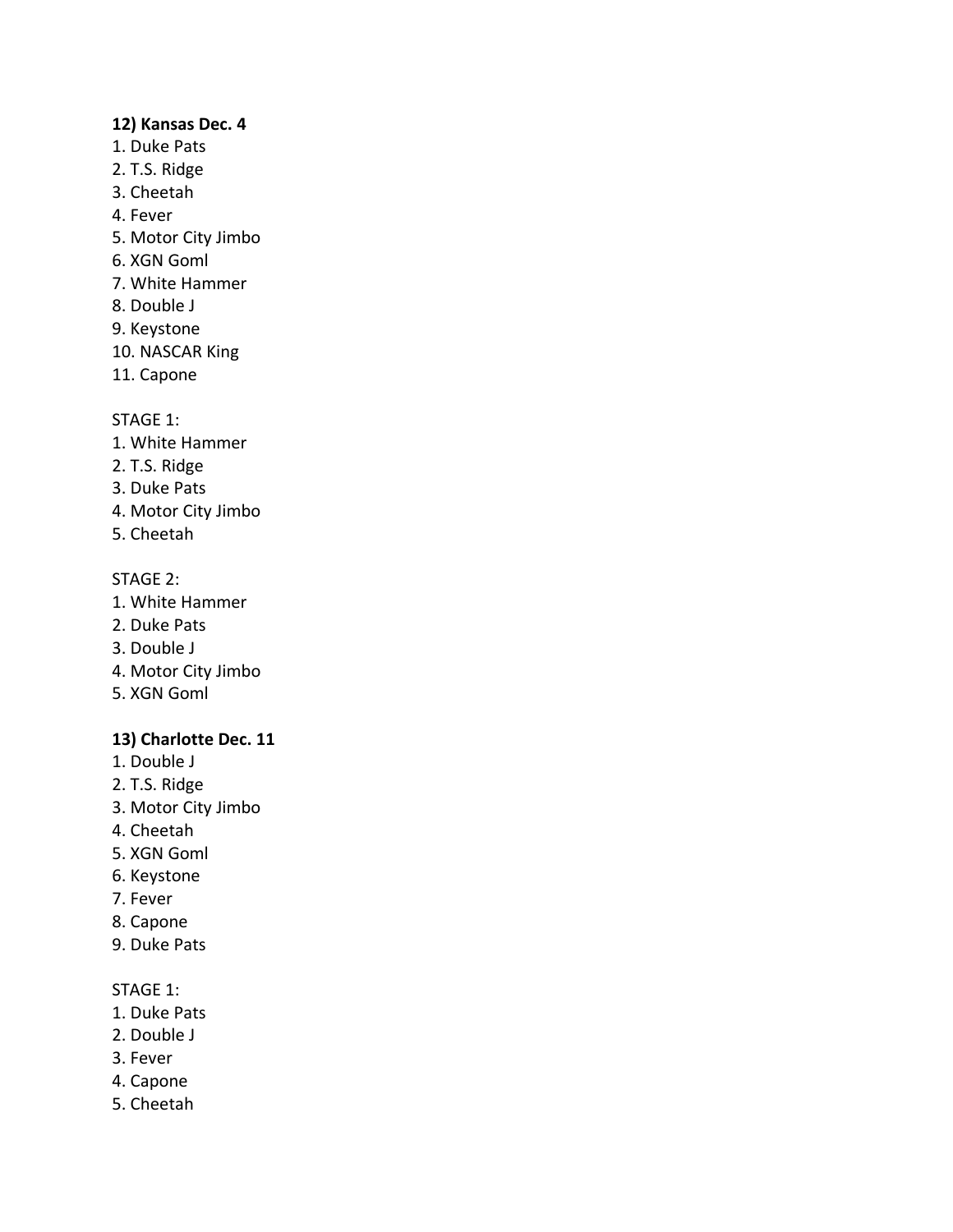#### STAGE 2:

- 1. Duke Pats
- 2. Double J
- 3. Fever
- 4. Capone
- 5. Cheetah

### **14) Pocono Dec. 11**

- 1. Motor City Jimbo
- 2. Fever
- 3. Duke Pats
- 4. Capone
- 5. Cheetah
- 6. T.S. Ridge
- 7. Keystone
- 8. Chevae
- 9. White Hammer
- 10. XGN Goml
- 11. Michael T.
- 12. Double J

#### STAGE 1:

- 1. Duke Pats
- 2. Motor City Jimbo
- 3. Fever
- 4. Cheetah
- 5. Keystone

#### STAGE 2:

- 1. Motor City Jimbo
- 2. Duke Pats
- 3. T.S. Ridge
- 4. Chavae
- 5. XGN Goml

### **15) Michigan Dec. 11**

- 1. XGN Goml
- 2. Double J
- 3. Cheetah
- 4. Keystone
- 5. Magic Thunder
- 6. Motor City Jimbo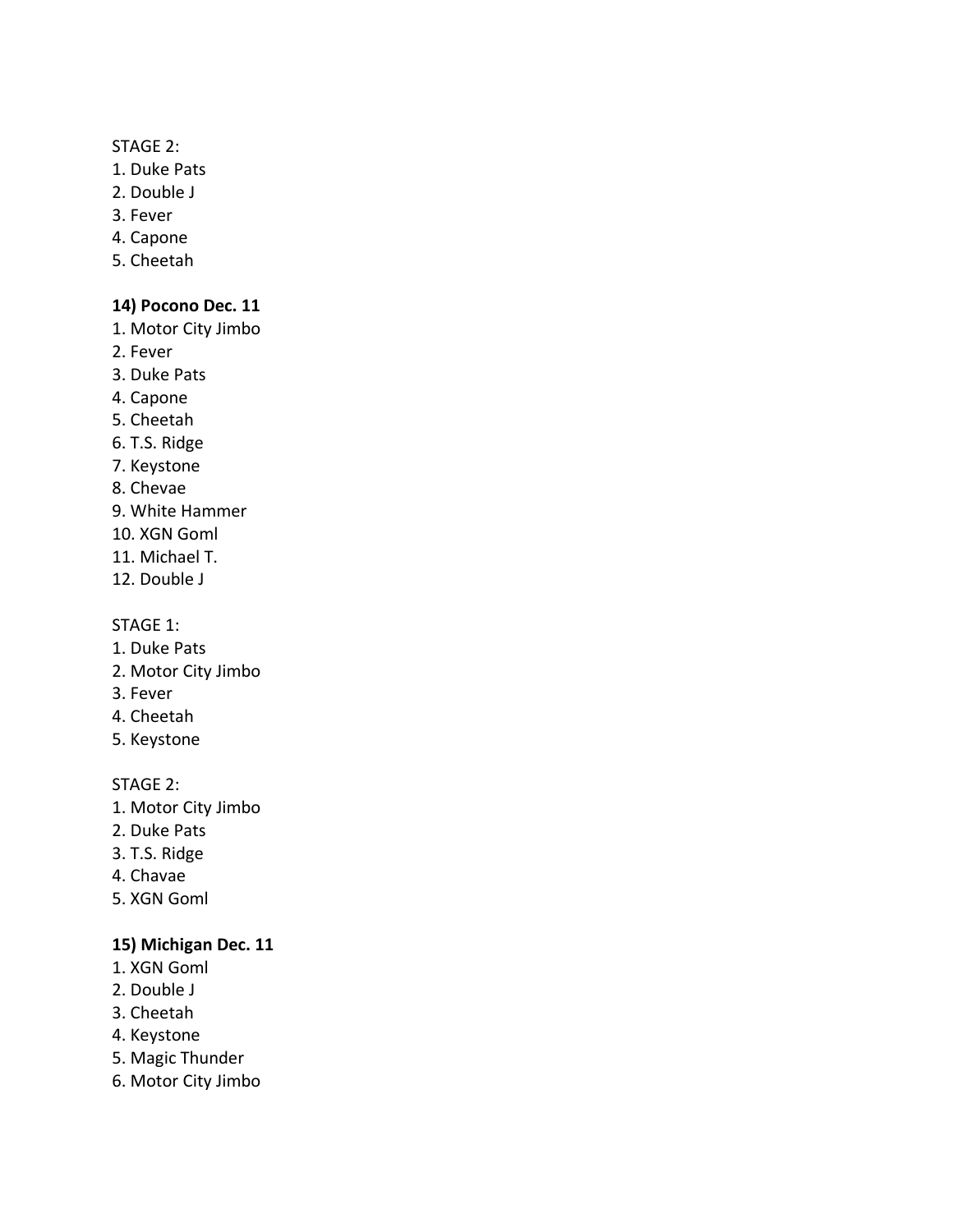### 7. Capone

- 8. White Hammer
- 9. Loft Sydewayz
- 10. T.S. Ridge
- 11. Michael T.
- 12. Chavae

### STAGE 1:

- 1. Motor City Jimbo
- 2. T.S. Ridge
- 3. Cheetah
- 4. XGN Goml
- 5. Michael T.

# STAGE 2:

- 1. Cheetah
- 2. Motor City Jimbo
- 3. Double J
- 4. Loft Sydewayz
- 5. White Hammer

# **16) Sonoma Dec. 18**

- 1. Motor City Jimbo
- 2. Duke Pats
- 3. Double J
- 4. Keystone
- 5. Magic Thunder
- 6. Cheetah
- 7. Capone
- 8. XGN Goml
- 9. Loft Sydewayz
- 10. T.S. Ridge
- 11. White Hammer
- 12. Nascar King
- 13. Michael T.

# STAGE 1:

- 1. Capone
- 2. Magic Thunder
- 3. Keystone
- 4. Duke Pats
- 5. Motor City Jimbo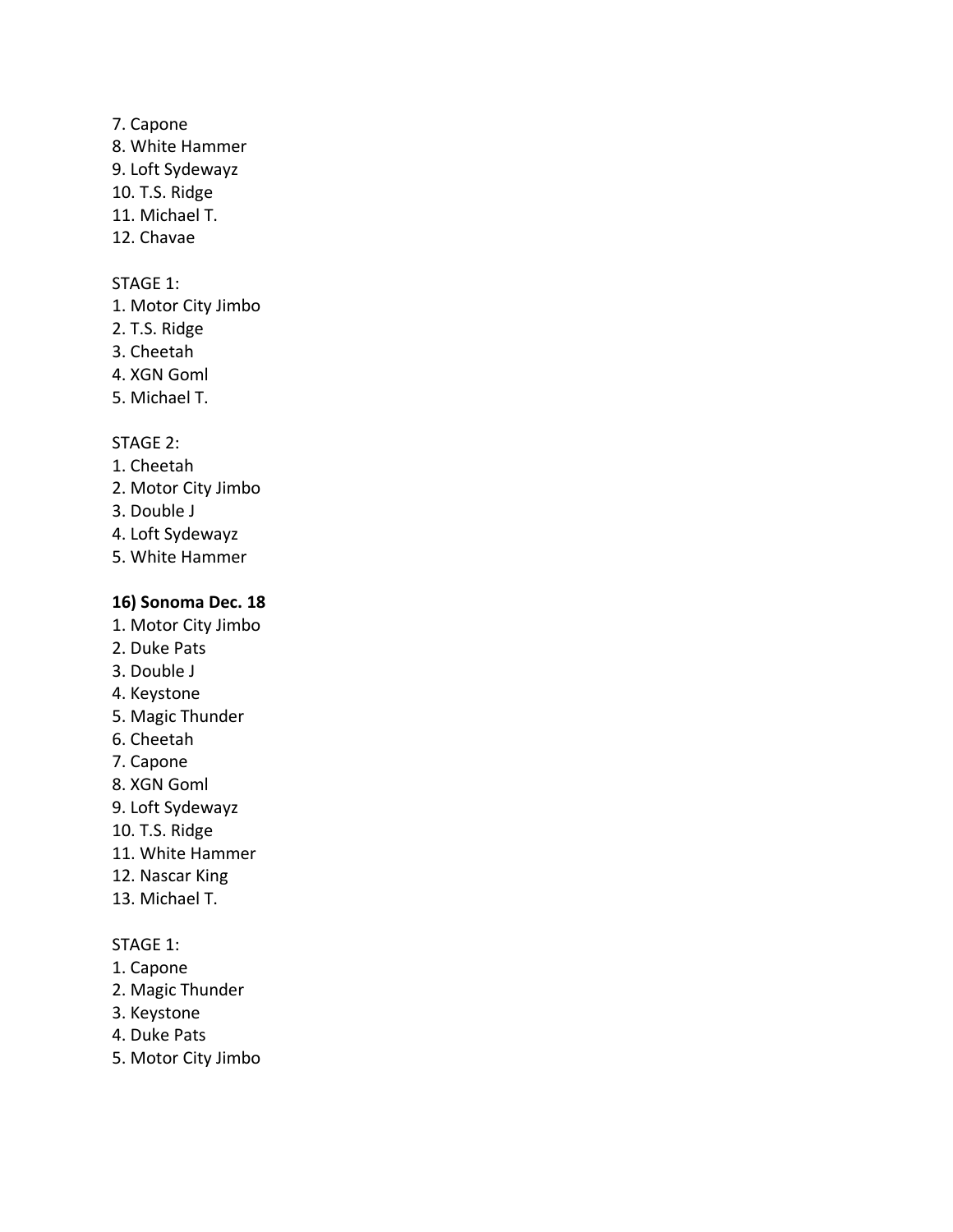#### STAGE 2:

- 1. Magic Thunder
- 2. Capone
- 3. Double J
- 4. Motor City Jimbo
- 5. Duke Pats

### **17) Chicagoland Dec. 18**

- 1. Double J
- 2. Cheetah
- 3. Nascar King
- 4. Keystone
- 5. Capone
- 6. Magic Thunder
- 7. Duke Pats
- 8. Michael T.
- 9. T.S. Ridge
- 10. Loft Sydewayz

# STAGE 1:

- 1. Double J
- 2. Cheetah
- 3. Capone
- 4. Keystone
- 5. Magic Thunder

# STAGE 2:

- 1. Double J
- 2. Capone
- 3. Cheetah
- 4. Nascar King
- 5. Magic Thunder

# **18) Daytona Jan. 1**

- 1. Shrubadub
- 2. White Hammer
- 3. Blazin Champ
- 4. Cheetah
- 5. XGN Goml
- 6. Capone
- 7. Keystone
- 8. Zachary
- 9. Duke Pats
- 10. Loft Sydewayz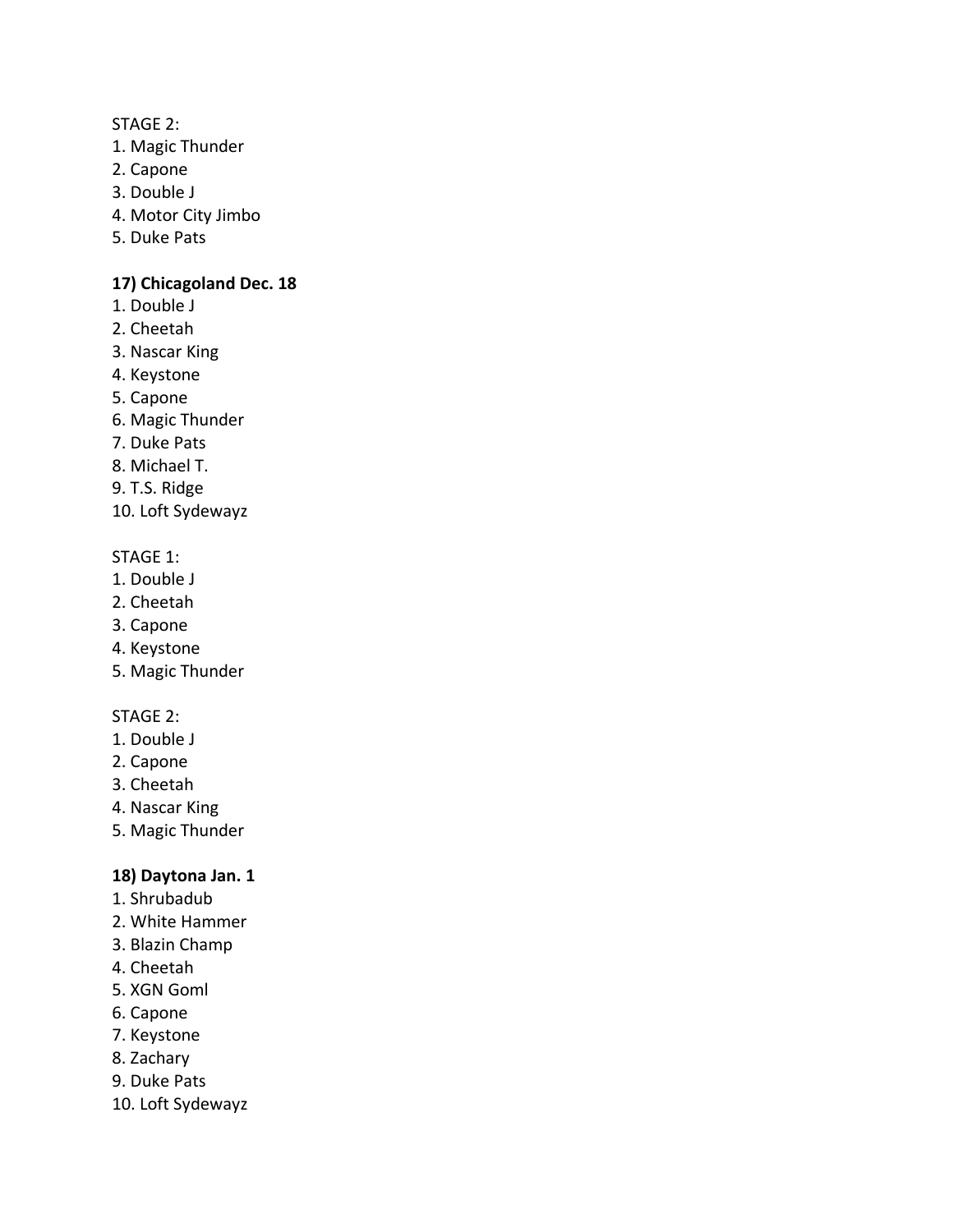### 11. T.S. Ridge

- 12. Michael T.
- 13. Double J

### STAGE 1:

- 1. Zachary
- 2. Shrubadub
- 3. Capone
- 4. XGN Goml
- 5. White Hammer

#### STAGE 2:

- 1. Shrubadub
- 2. Zachary
- 3. Blazin Champ
- 4. White Hammer
- 5. Michael T.

### **19) Kentucky Jan. 1**

- 1. Cheetah
- 2. Zachary
- 3. Blazin Champ
- 4. Michael T.
- 5. White Hammer
- 6. Shrubadub
- 7. T.S. Ridge
- 8. Loft Sydewayz
- 9. Keystone
- 10. Capone
- 11. Duke Pats
- 12. Double J

STAGE 1:

- 1. White Hammer
- 2. Blazin Champ
- 3. Cheetah
- 4. Loft Sydewayz
- 5. Double J

- 1. Capone
- 2. Shrubadub
- 3. Blazin Champ
- 4. Zachary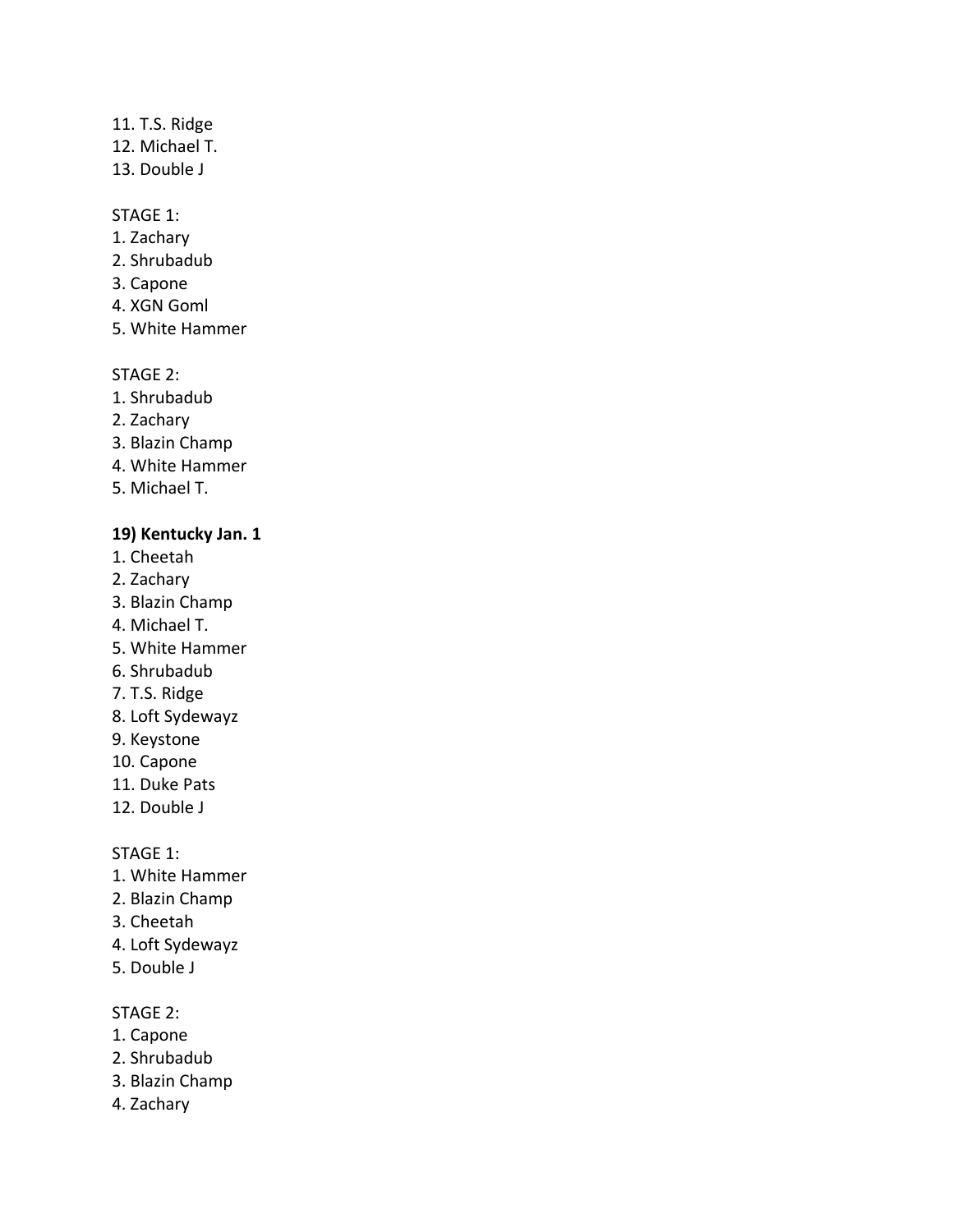#### 5. White Hammer

#### **20) New Hampshire Jan. 1**

- 1. Capone
- 2. Cheetah
- 3. Keystone
- 4. Blazin Champ
- 5. White Hammer
- 6. T.S. Ridge
- 7. Michael T.
- 8. Loft Sydewayz
- 9. Double J
- 10. Shrubadub

#### STAGE 1:

- 1. Capone
- 2. Blazin Champ
- 3. Cheetah
- 4. T.S. Ridge
- 5. White Hammer

#### STAGE 2:

- 1. Capone
- 2. White Hammer
- 3. Blazin Champ
- 4. Cheetah
- 5. Keystone

### **21) Atlanta Jan. 8**

- 1. Double J
- 2. Duke Pats
- 3. XGN GOML
- 4. Keystone
- 5. Shrubadub
- 6. Capone
- 7. T.S. Ridge
- 8. Cheetah
- 9. White Hammer
- 10. FirstOpossum

#### STAGE 1:

- 1. Capone
- 2. White Hammer
- 3. T.S. Ridge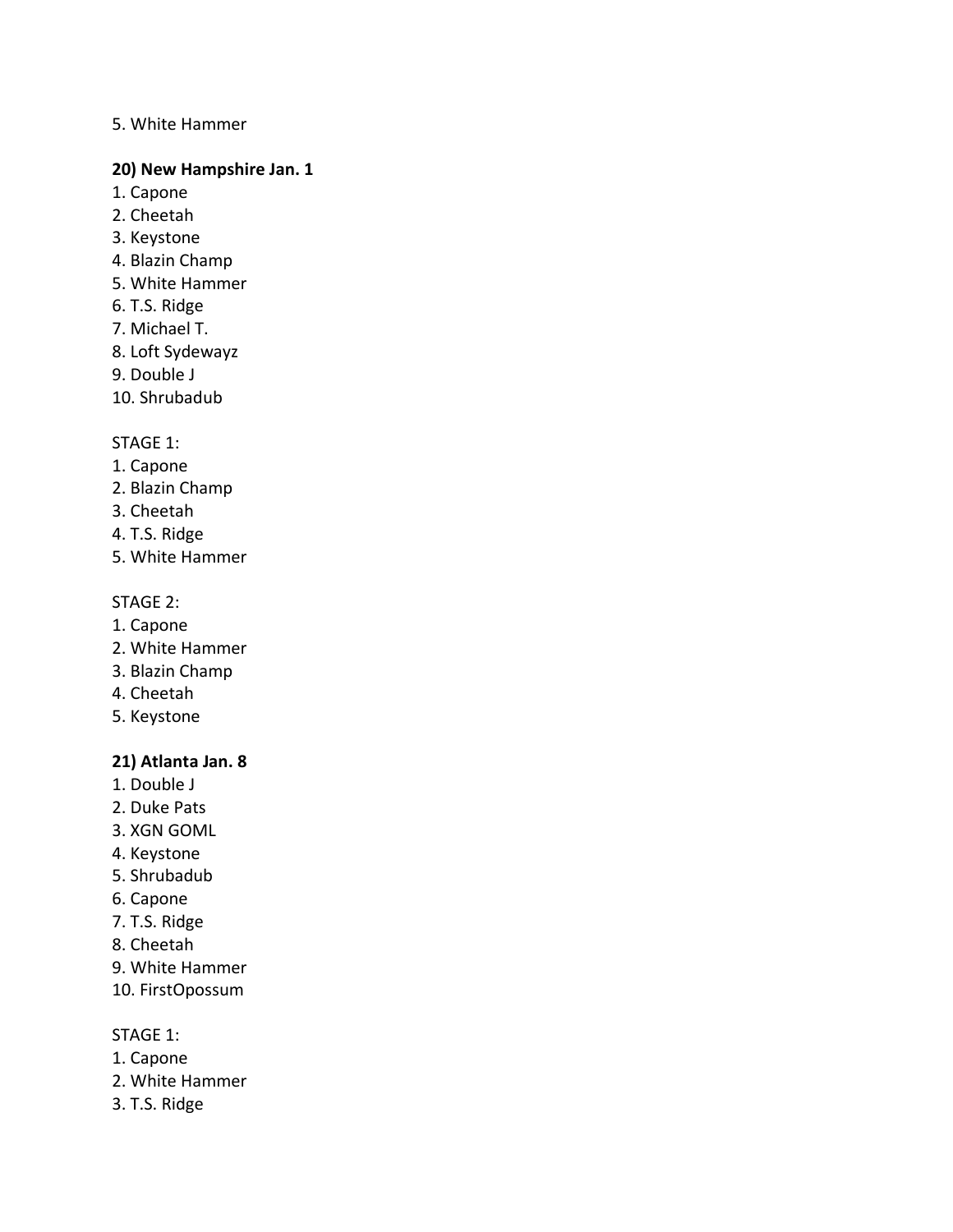# 4. Cheetah

5. Duke Pats

# STAGE 2:

- 1. Capone
- 2. White Hammer
- 3. Shrubadub
- 4. Double J
- 5. Cheetah

# **22) Michigan Jan. 8**

- 1. Cheetah
- 2. Double J
- 3. Shrubadub
- 4. Keystone
- 5. White Hammer
- 6. T.S. Ridge
- 7. Capone
- 8. Loft Sydewayz

#### STAGE 1:

- 1. Cheetah
- 2. Double J
- 3. Shrubadub
- 4. White Hammer
- 5. Capone

### STAGE 2:

- 1. Double J
- 2. Cheetah
- 3. White Hammer
- 4. T.S. Ridge
- 5. Capone

### **23) Bristol Jan. 15**

- 1. Double J
- 2. White Hammer
- 3. Cheetah
- 4. Duke Pats
- 5. T.S. Ridge
- 6. Michael T.
- 7. Keystone
- 8. XGN Goml
- 9. Fringed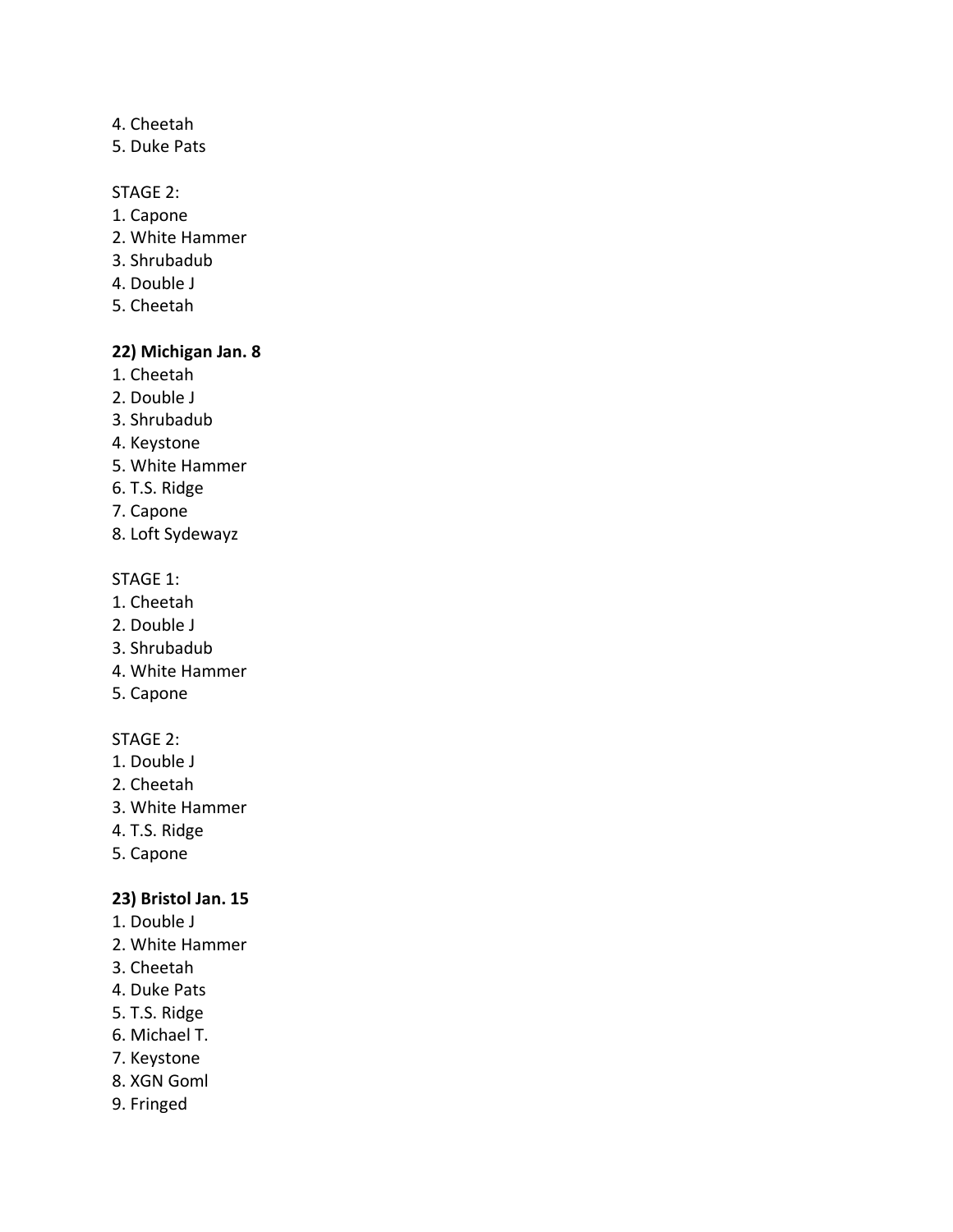#### 10. Loft Sydewayz

#### STAGE 1:

- 1. Double J
- 2. Keystone
- 3. Cheetah
- 4. White Hammer
- 5. Michael T.

# STAGE 2:

- 1. Keystone
- 2. Double J
- 3. White Hammer
- 4. T.S. Ridge
- 5. Duke Pats

# **24) Darlington Jan. 15**

- 1. T.S. Ridge
- 2. Double J
- 3. Loft Sydewayz
- 4. Cheetah
- 5. First Opposum
- 6. Fringed
- 7. White Hammer
- 8. Keystone
- 9. XGN Goml
- 10. Duke Pats
- 11. Michael T.

### STAGE 1:

- 1. Double J
- 2. Keystone
- 3. Loft Sydewayz
- 4. Fringed
- 5. First Opposum

# STAGE 2:

- 1. White Hammer
- 2. Loft Sydeways
- 3. T.S. Ridge
- 4. Double J
- 5. Keystone

**25) Indianapolis Jan. 15**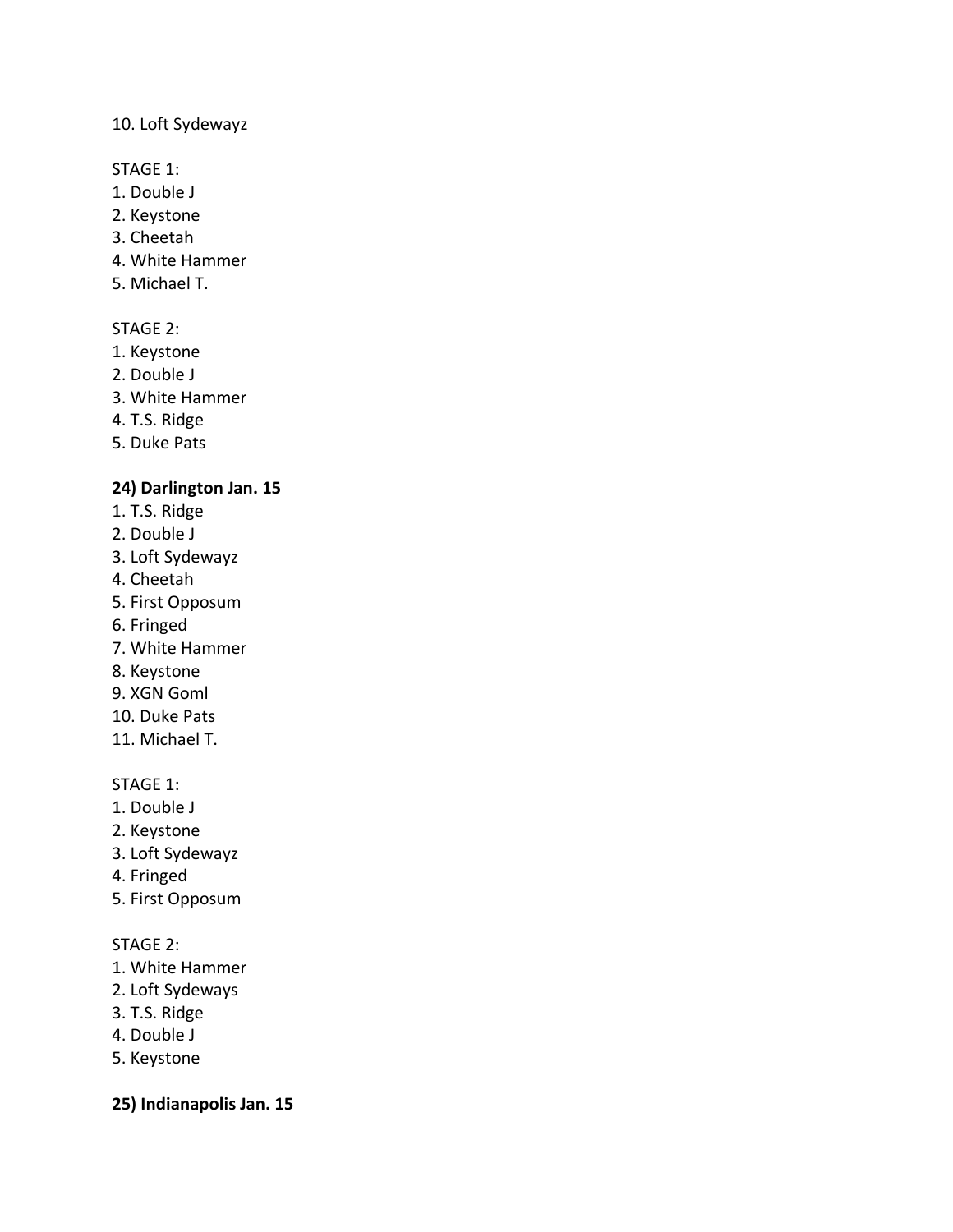- 1. Double J
- 2. Duke Pats
- 3. Cheetah
- 4. White Hammer
- 5. XGN Goml
- 6. Michael T.
- 7. Keystone
- 8. First Opposum
- 9. T.S. Ridge
- 10. Loft Sydewayz
- 11. Fringed

STAGE 1:

- 1. Double J
- 2. Duke Pats
- 3. White Hammer
- 4. Keystone
- 5. Cheetah

#### STAGE 2:

- 1. Double J
- 2. White Hammer
- 3. Cheetah
- 4. Loft Sydewayz
- 5. Keystone

**----------------PLAYOFFS BEGIN----------------**

### **26) Las Vegas Jan. 22**

- 1. White Hammer
- 2. Cheetah
- 3. XGN Goml
- 4. Keystone
- 5. Capone
- 6. T.S. Ridge
- 7. Shrubadub
- 8. Double J
- 9. Loft Sydewayz
- 10. Avenged King
- 11. Duke Pats

#### STAGE 1:

- 1. Double J
- 2. Duke Pats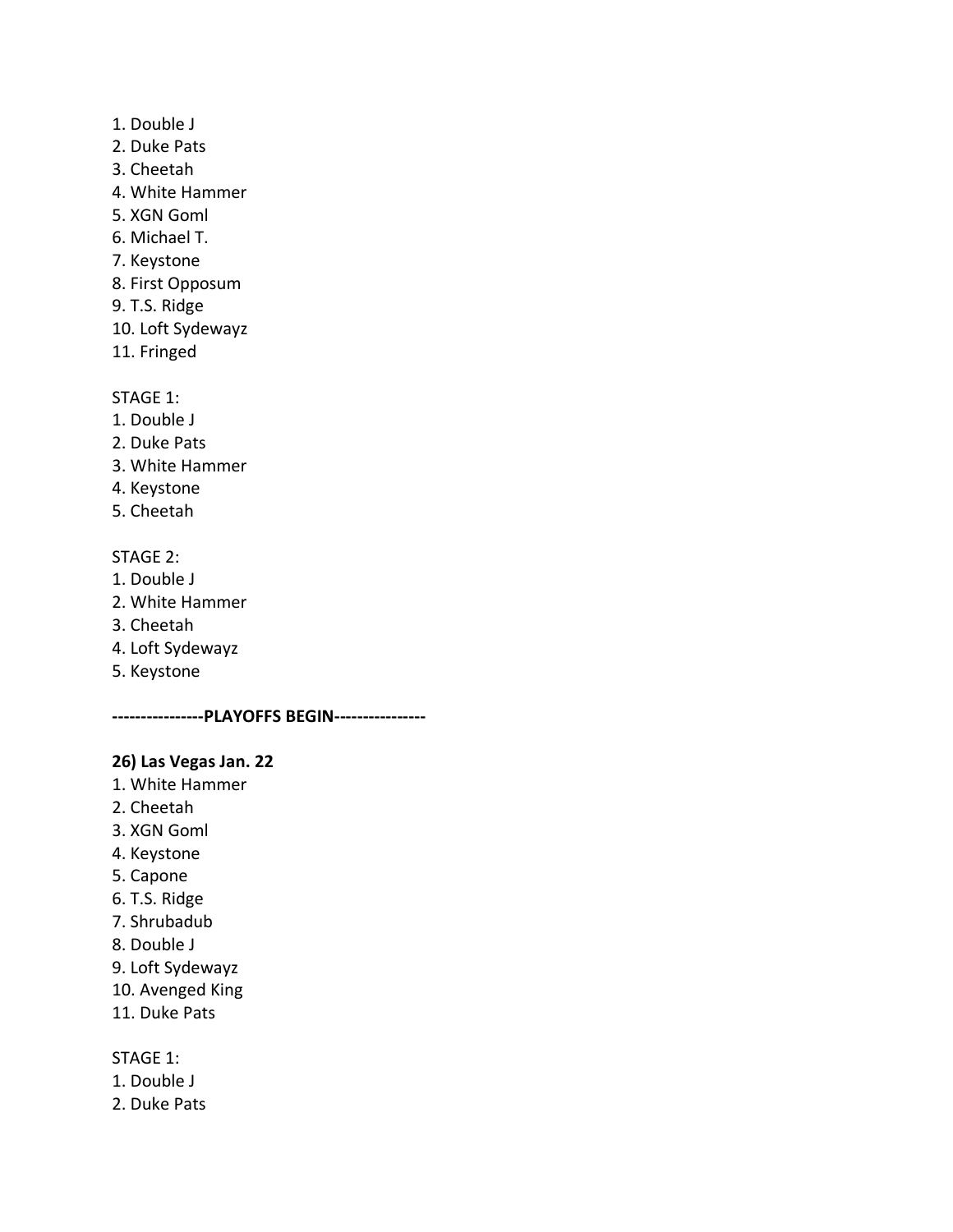- 3. Avenged King
- 4. Capone
- 5. Cheetah

#### STAGE 2:

- 1. Avenged King
- 2. Double J
- 3. Capone
- 4. White Hammer
- 5. Duke Pats

#### **27) Richmond Jan. 22**

- 1. Capone
- 2. Duke Pats
- 3. Double J
- 4. Cheetah
- 5. XGN Goml
- 6. T.S. Ridge
- 7. White Hammer
- 8. Shrubadub
- 9. Avenged King
- 10. Keystone
- 11. Loft Sydewayz

### STAGE 1:

- 1. Double J
- 2. Capone
- 3. Shrubadub
- 4. White Hammer
- 5. Avenged King

#### STAGE 2:

- 1. Double J
- 2. Capone
- 3. Avenged King
- 4. Cheetah
- 5. Loft Sydewayz

# **28) Charlotte Roval Jan. 22**

- 1. Shrubadub
- 2. Capone
- 3. Avenged King
- 4. XGN Goml
- 5. Double J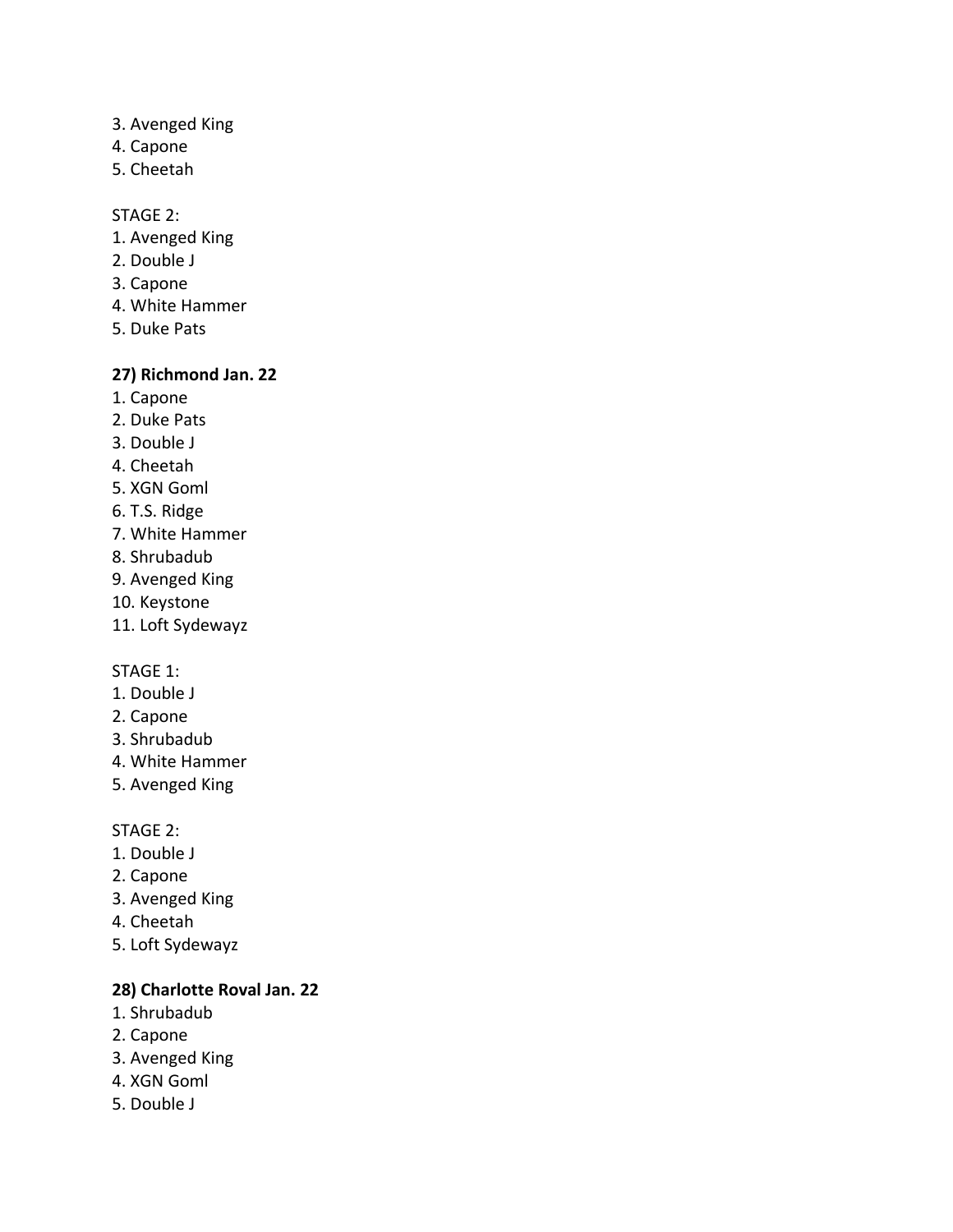- 6. Duke Pats
- 7. Keystone
- 8. White Hammer
- 9. Cheetah
- 10. T.S. Ridge

### STAGE 1:

- 1. Shrubadub
- 2. Duke Pats
- 3. Keystone
- 4. Double J
- 5. T.S. Ridge

### STAGE 2:

- 1. Capone
- 2. Keystone
- 3. White Hammer
- 4. Avenged King
- 5. Double J

### **29) Dover Jan. 29**

- 1. Double J
- 2. Capone
- 3. Shrubadub
- 4. Avenged King
- 5. OG Death-Man
- 6. XGN Goml
- 7. Duke Pats
- 8. T.S. Ridge
- 9. Bud 3-Wide
- 10. White Hammer
- 11. Keystone
- 12. Cheetah \*DQ

#### STAGE 1:

- 1. Avenged King
- 2. Double J
- 3. Keystone
- 4. White Hammer
- 5. Cheetah

- 1. Cheetah
- 2. Bud 3-wide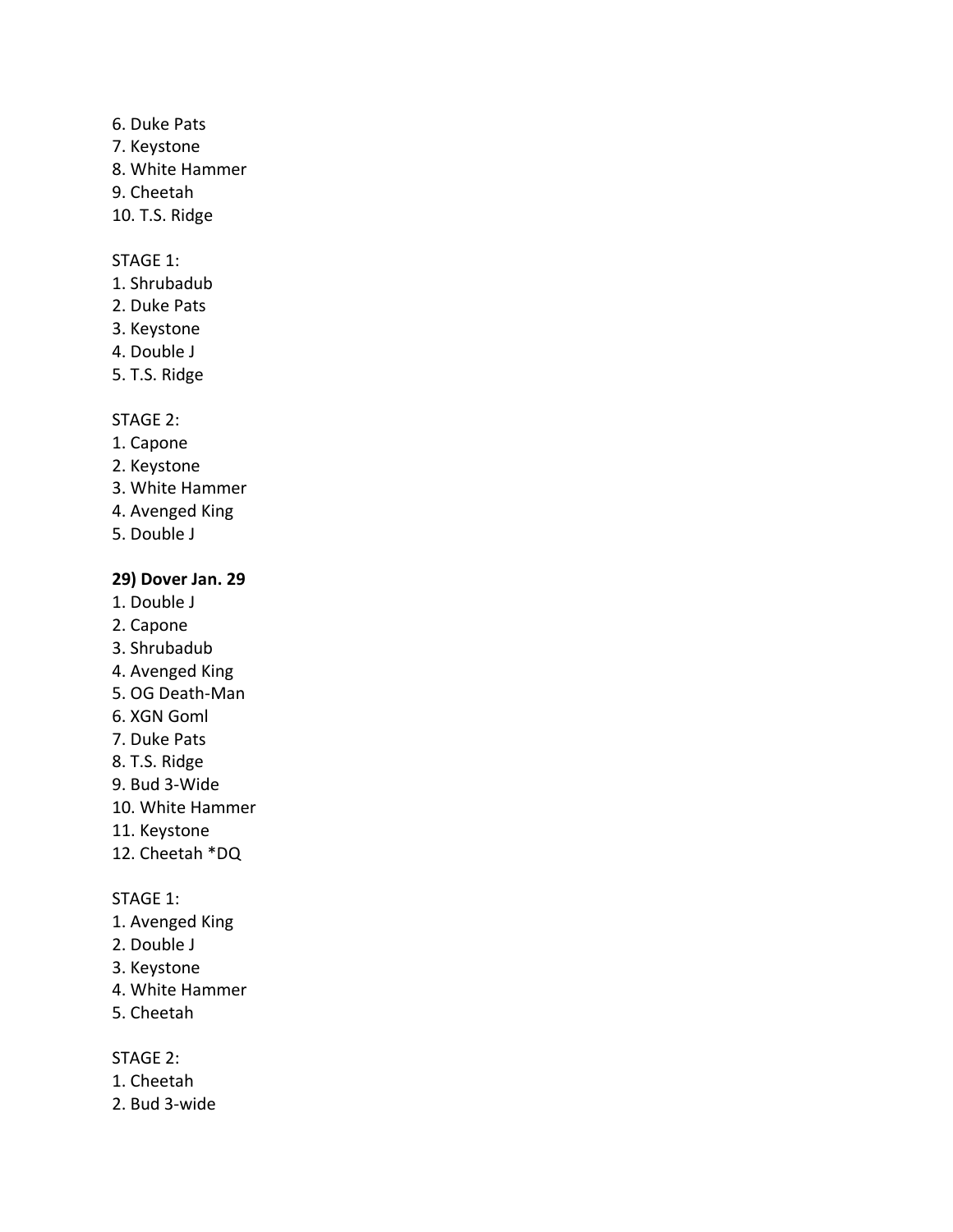- 3. Avenged King
- 4. Capone
- 5. OG Death-Man

#### **30) Talladega Jan. 29**

- 1. XGN Goml
- 2. Cheetah
- 3. Double J
- 4. O.G. Death-Man
- 5. Duke Pats
- 6. Loft Sydewayz
- 7. White Hammer
- 8. Bud 3-Wide
- 9. Shrubadub
- 10. T.S. Ridge
- 11. Avenged King
- 12. First Opposum
- 13. Capone
- 14. Keystone

#### STAGE 1:

- 1. Cheetah
- 2. Capone
- 3. XGN Goml
- 4. Shrubadub
- 5. Avenged King

### STAGE 2:

- 1. XGN Goml
- 2. White Hammer
- 3. T.S. Ridge
- 4. Cheetah
- 5. Bud 3-wide

### **31) Kansas Jan. 29**

- 1. Capone
- 2. Duke Pats
- 3. XGN Goml
- 4. Keystone
- 5. Cheetah
- 6. White Hammer
- 7. T.S. Ridge
- 8. Avenged King
- 9. Double J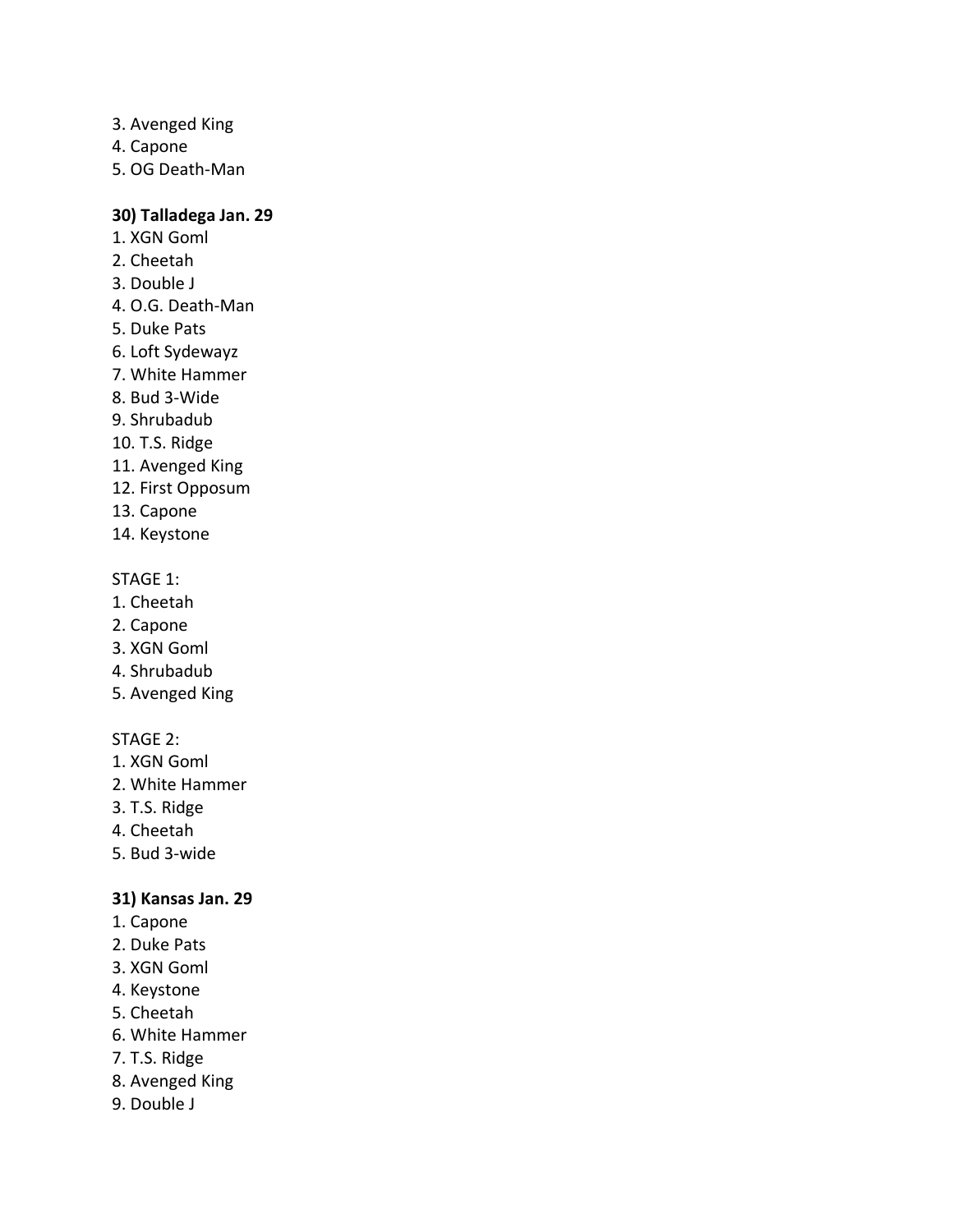- 10. Shrubadub
- 11. OG Death-Man
- 12. Bud 3-Wide
- 13. First Opposum

#### STAGE 1:

- 1. Duke Pats
- 2. T.S. Ridge
- 3. Shrubadub
- 4. Capone
- 5. Avenged King

# STAGE 2:

- 1. Duke Pats
- 2. Cheetah
- 3. XGN Goml
- 4. Bud 3-Wide
- 5. OG Death-Man

# **32) Homestead-Miami Feb. 5**

- 1. Double J
- 2. Shrubadub
- 3. White Hammer
- 4. T.S. Ridge
- 5. Capone

# **2018 NOSSCAR Royal Cup Series Final Standings**

1. Double J: 4,030 pts \*10 wins \*51 P.P. 2. Shrubadub: 4,029 pts \*4 wins \*19 P.P. 3. White Hammer: 4,028 pts \*1 win \*11 P.P. 4. Capone: 4,026 pts \*8 wins \*42 P.P. **----Eliminated Round 3----** 5. Duke Pats: 3,017 pts \*1 win \*17 P.P. 6. XGN Goml: 3,012 pts \*2 wins \*12 P.P. **----Eliminated Round 2----** 7. Cheetah: 2,082 pts \*2 wins \*18 P.P. 8. Keystone: 2,072 pts \*5 P.P. **----Eliminated Round 1----** 9. T.S. Ridge: 1,180 pts \*1 win \*6 P.P. 10. Loft Sydewayz: 1,069 pts \*1 P.P. **----PLAYOFF DRIVERS ABOVE----** 11. Avenged King: 324 pts \*4 P.P. 12. Fever: 290 pts \*4 P.P.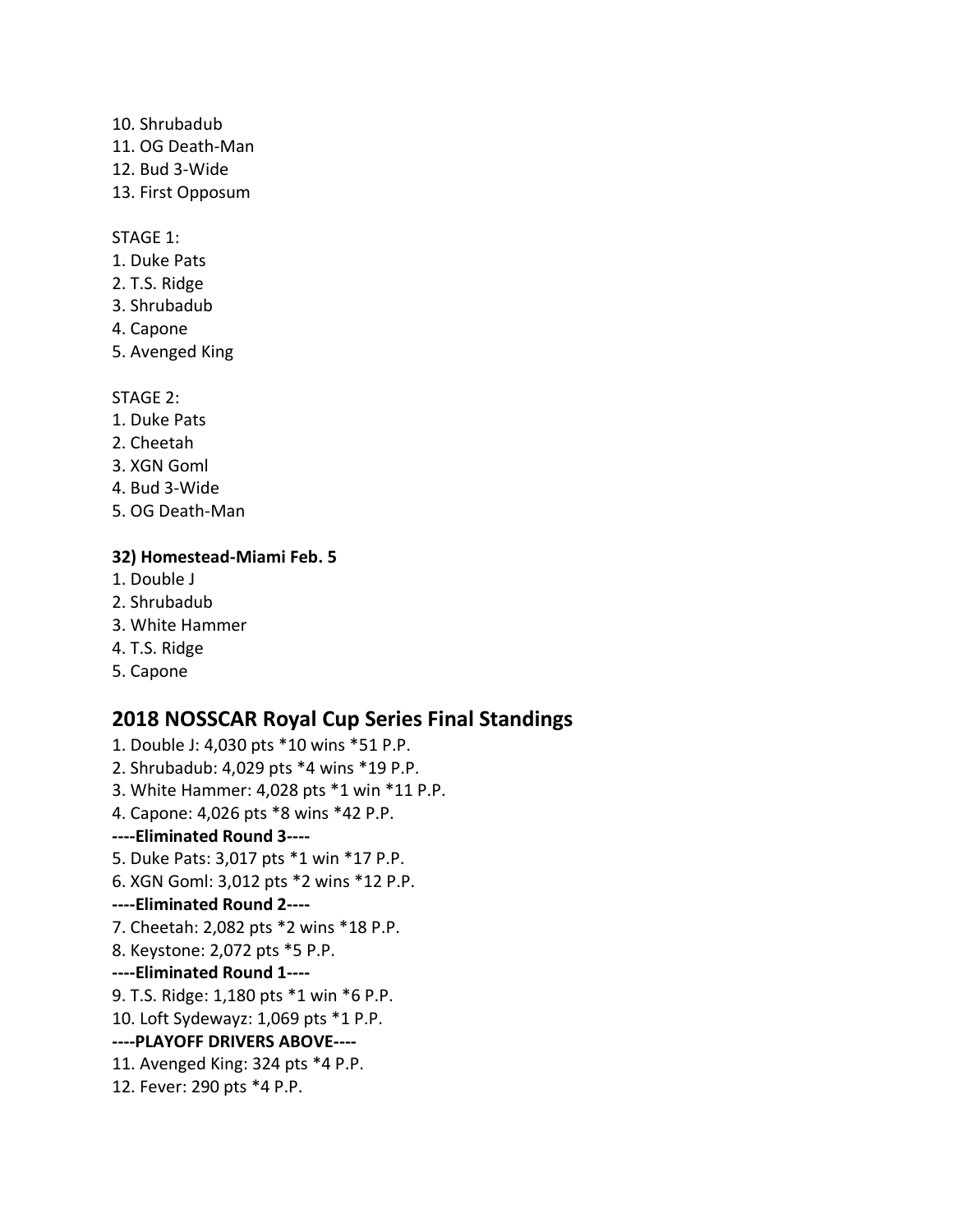13. Magic Thunder: 228 pts \*1 P.P. 14. Michael T: 224 pts 15. Motor City Jimbo: 164 pts \*2 wins \*9 P.P. 16. Blazin Champ: 159 pts \*1 win \*5 P.P. 17. Zachary: 131 pts \*2 P.P. 18. First Opposum: 108 pts 19. Riddic: 79 pts \*1 P.P. 20. OG Death-Man: 75 pts 21. Bud 3-Wide: 71 pts 22. NASCAR King: 70 pts \*1 P.P. 23. Fringed: 50 pts 24. Chavae: 44 pts 25. King Nate: 42 pts 26. BS Trey: 29 pts \*1 P.P. 27. Bronco: 23 pts

# **2019 NOSSCAR Royal Cup Series Race Results NASCAR Heat 3 on Xbox One**

### **1) Daytona 100 Mar. 5**

- 1. Ridge E. Heiler
- 2. Josh Van Westen
- 3. Tyler Jalbert
- 4. Robert Lohman Sr.
- 5. Kyle Hrabal \*Pole Winner
- 6. Michael Boisvert
- 7. Jonathan Resendez
- 8. Magic Thunder
- 9. Dylan Dreiemer

STAGE 1:

- 1. Kyle Hrabal
- 2. Josh Van Westen
- 3. Robert Lohman Sr.
- 4. Michael Boisvert
- 5. Ridge E. Heiler

- 1. Josh Van Westen
- 2. Kyle Hrabal
- 3. Ridge E. Heiler
- 4. Tyler Jalbert
- 5. Jonathan Resendez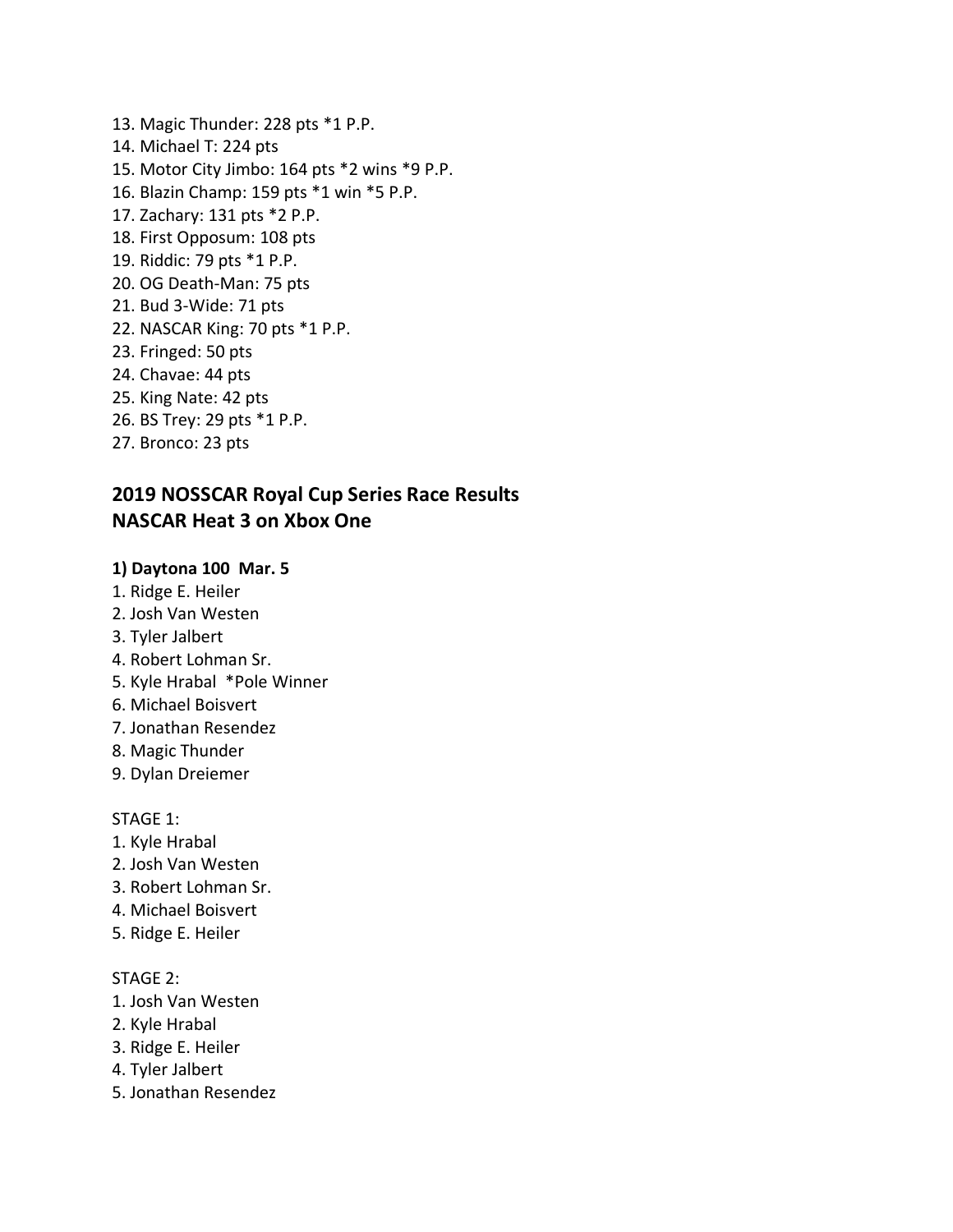#### **2) Atlanta Mar. 5**

- 1. Kyle Hrabal
- 2. Josh Van Westen
- 3. Tyler Jalbert
- 4. Dylan Dreiemer
- 5. Magic Thunder
- 6. Michael Boisvert
- 7. Ridge E. Heiler
- 8. Jonathan Resendez \*Pole Winner
- 9. Robert Lohman Sr.

#### STAGE 1:

- 1. Ridge E. Heiler
- 2. Josh Van Westen
- 3. Jonathan Resendez
- 4. Robert Lohman Sr.
- 5. Michael Boisvert

#### STAGE 2:

- 1. Kyle Hrabal
- 2. Josh Van Westen
- 3. Tyler Jalbert
- 4. Magic Thunder
- 5. Michael Boisvert

#### **3) Las Vegas Mar. 12**

- 1. Jonathan Resendez
- 2. Michael Boisvert
- 3. Josh Van Westen
- 4. Magic Thunder
- 5. Tyler Jalbert
- 6. Robert Lohman Sr.
- 7. Kyle Hrabal
- 8. Ridge E. Heiler

### STAGE 1:

- 1. Josh Van Westen
- 2. Jonathan Resendez
- 3. Tyler Jalbert
- 4. Michael Boisvert
- 5. Magic Thunder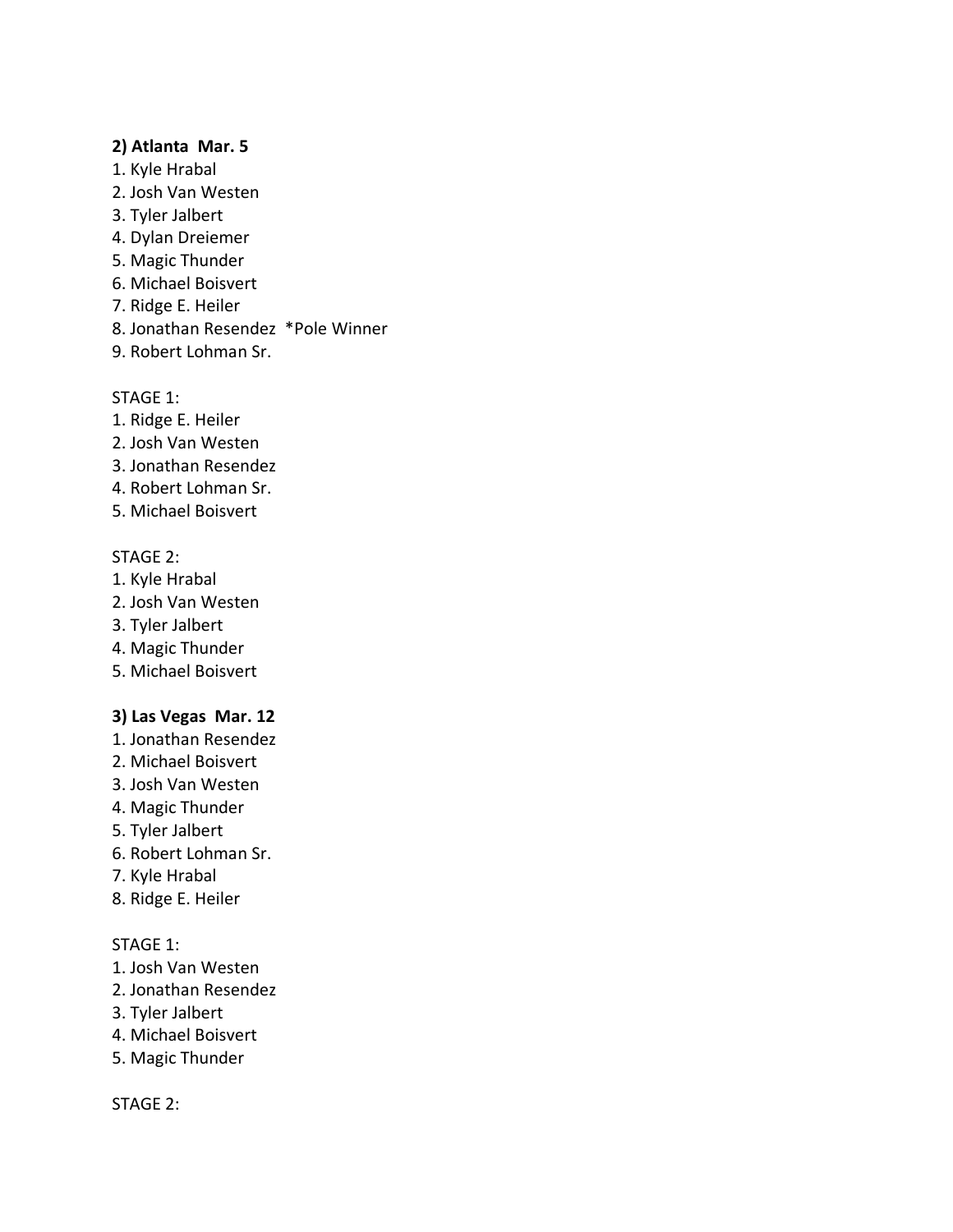- 1. Michael Boisvert
- 2. Tyler Jalbert
- 3. Jonathan Resendez
- 4. Josh Van Westen
- 5. Magic Thunder

# **4) ISM Mar. 12**

- 1. Jonathan Resendez
- 2. Josh Van Westen
- 3. Magic Thunder
- 4. Michael Boisvert
- 5. Tyler Jalbert
- 6. Robert Lohman Sr.
- 7. Kyle Hrabal
- 8. Ridge E. Heiler

### STAGE 1:

- 1. Jonathan Resendez
- 2. Michael Boisvert
- 3. Tyler Jalbert
- 4. Josh Van Westen
- 5. Ridge E. Heiler

### STAGE 2:

- 1. Kyle Hrabal
- 2. Tyler Jalbert
- 3. Michael Boisvert
- 4. Magic Thunder
- 5. Jonathan Resendez

# **5) Auto Club Mar. 19**

- 1. Jonathan Resendez
- 2. Tyler Jalbert
- 3. Tyler Hitzel
- 4. Spade
- 5. Josh Van Westen
- 6. Michael Boisvert
- 7. Magic Thunder
- 8. Robert Lohman Sr.
- 9. J.P.L.
- 10. Ronald Dube
- 11. Under Freaks

### STAGE 1: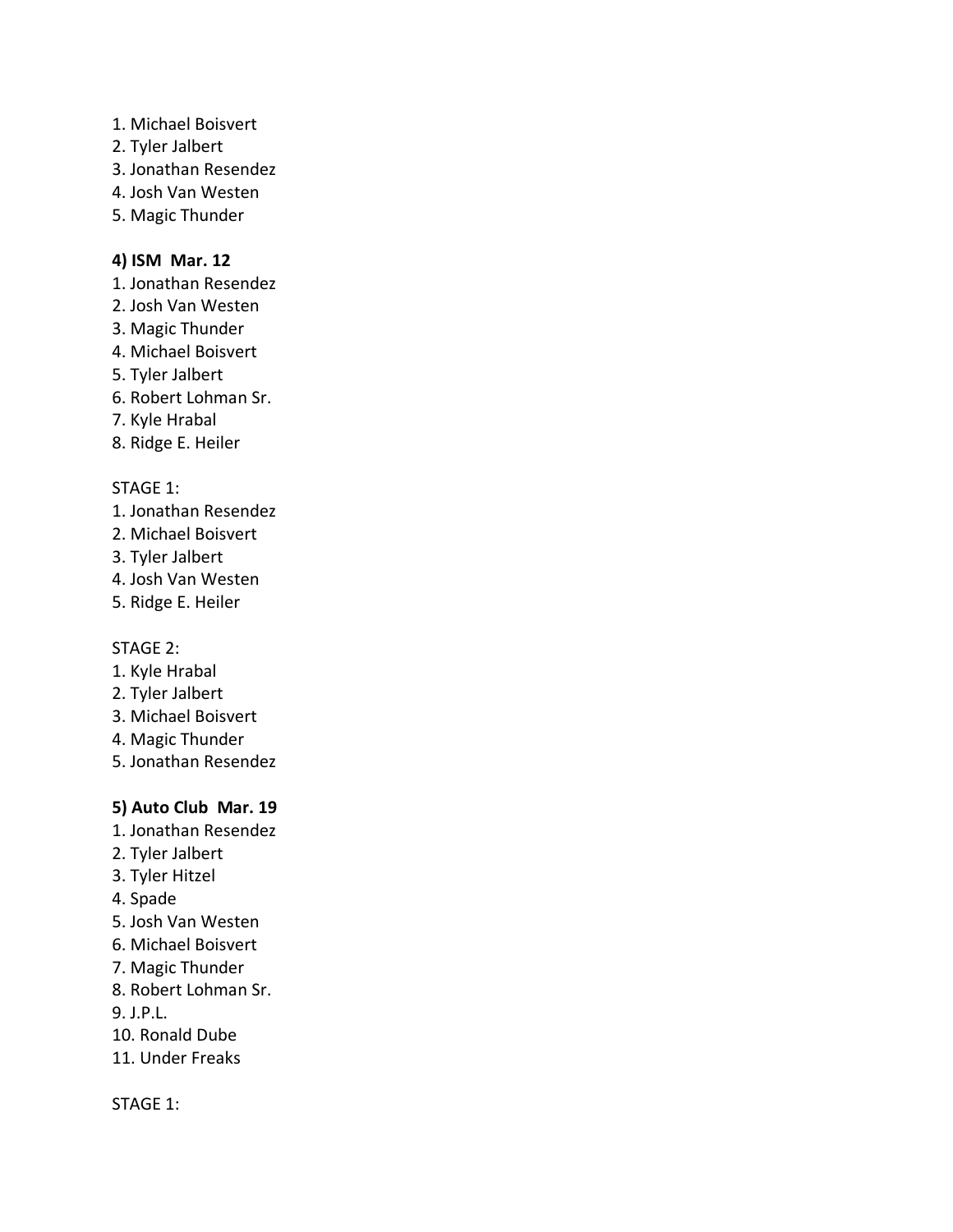- 1. Michael Boisvert
- 2. Jonathan Resendez
- 3. Josh Van Westen
- 4. Ronald Dube
- 5. Tyler Hitzel

# STAGE 2:

- 1. Spade
- 2. Josh Van Westen
- 3. J.P.L.
- 4. Tyler Hitzel
- 5. Ronald Dube

# **6) Martinsville Mar. 19**

- 1. Tyler Hitzel
- 2. Josh Van Westen
- 3. Jonathan Resendez
- 4. Tyler Jalbert
- 5. Michael Boisvert
- 6. Robert Lohman Sr.
- 7. Spade
- 8. Ronald Dube
- 9. J.P.L.
- 10. Magic Thunder
- 11. Dylan Dreiemer

### STAGE 1:

- 1. Jonathan Resendez
- 2. Tyler Hitzel
- 3. Josh Van Westen
- 4. Michael Boisvert
- 5. J.P.L.

### STAGE 2:

- 1. Jonathan Resendez
- 2. Tyler Hitzel
- 3. Spade
- 4. Tyler Jalbert
- 5. Michael Boisvert

# **7) Texas Mar. 26**

- 1. J.P.L.
- 2. Tyler Hitzel
- 3. Josh Van Westen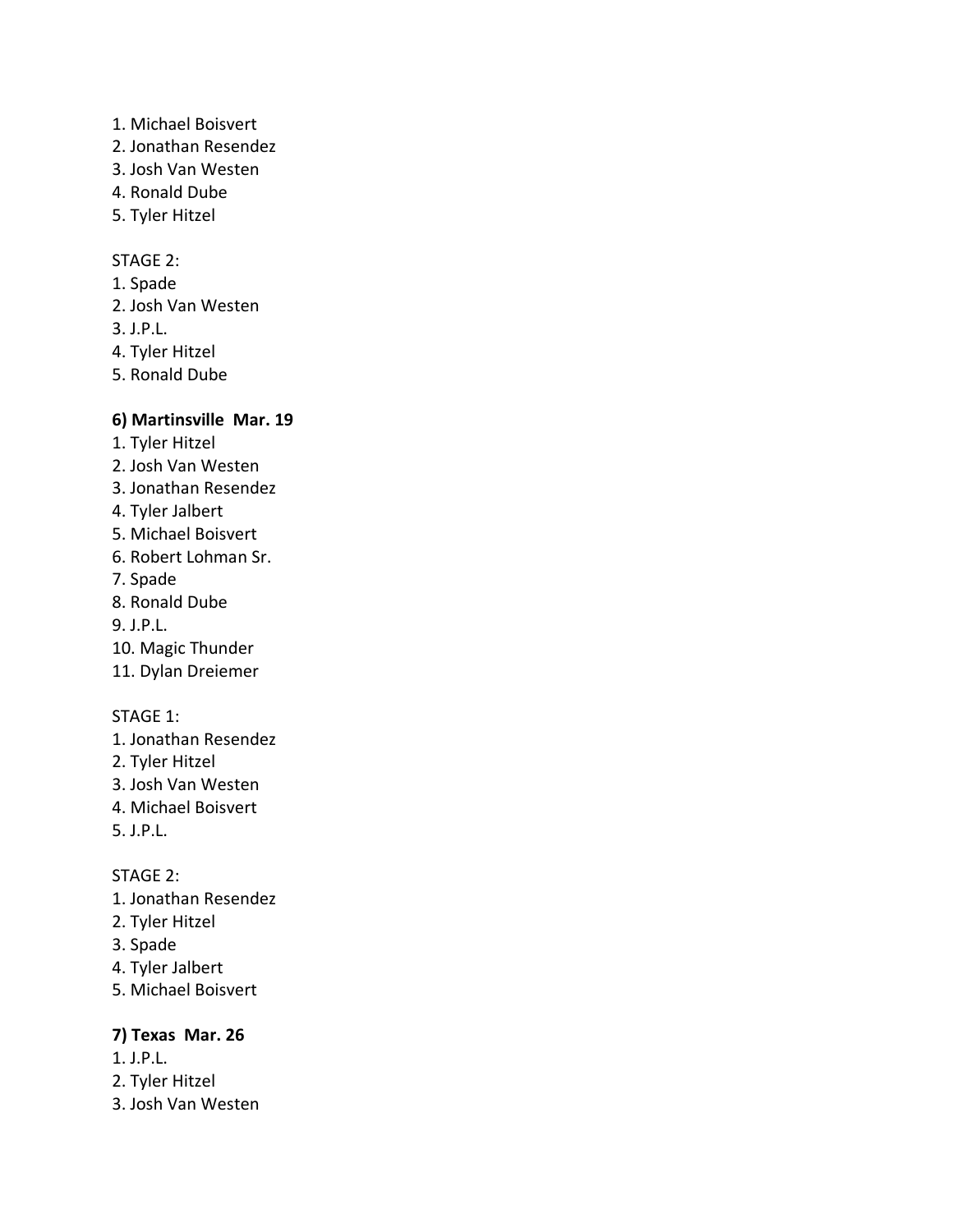- 4. Michael Boisvert
- 5. Tyler Jalbert
- 6. Robert Lohman Sr.
- 7. Ronald Dube
- 8. Patrick McClain

#### STAGE 1:

- 1. Tyler Hitzel
- 2. Josh Van Westen
- 3. J.P.L.
- 4. Michael Boisvert
- 5. Tyler Jalbert

#### STAGE 2:

- 1. Tyler Hitzel
- 2. J.P.L.
- 3. Michael Boisvert
- 4. Josh Van Westen
- 5. Tyler Jalbert

#### **8) Bristol Mar. 26**

- 1. Tyler Hitzel
- 2. Dylan Dreiemer
- 3. Josh Van Westen
- 4. Roy Bush Jr.
- 5. Michael Boisvert
- 6. Ronald Dube
- 7. Jonathan Resendez
- 8. Robert Lohman Sr.
- 9. Tyler Jalbert

#### STAGE 1:

- 1. Josh Van Westen
- 2. Tyler Hitzel
- 3. Michael Boisvert
- 4. Jonathan Resendez
- 5. Dylan Dreiemer

- 1. Tyler Hitzel
- 2. Capone
- 3. Josh Van Westen
- 4. Dylan Dreiemer
- 5. Michael Boisvert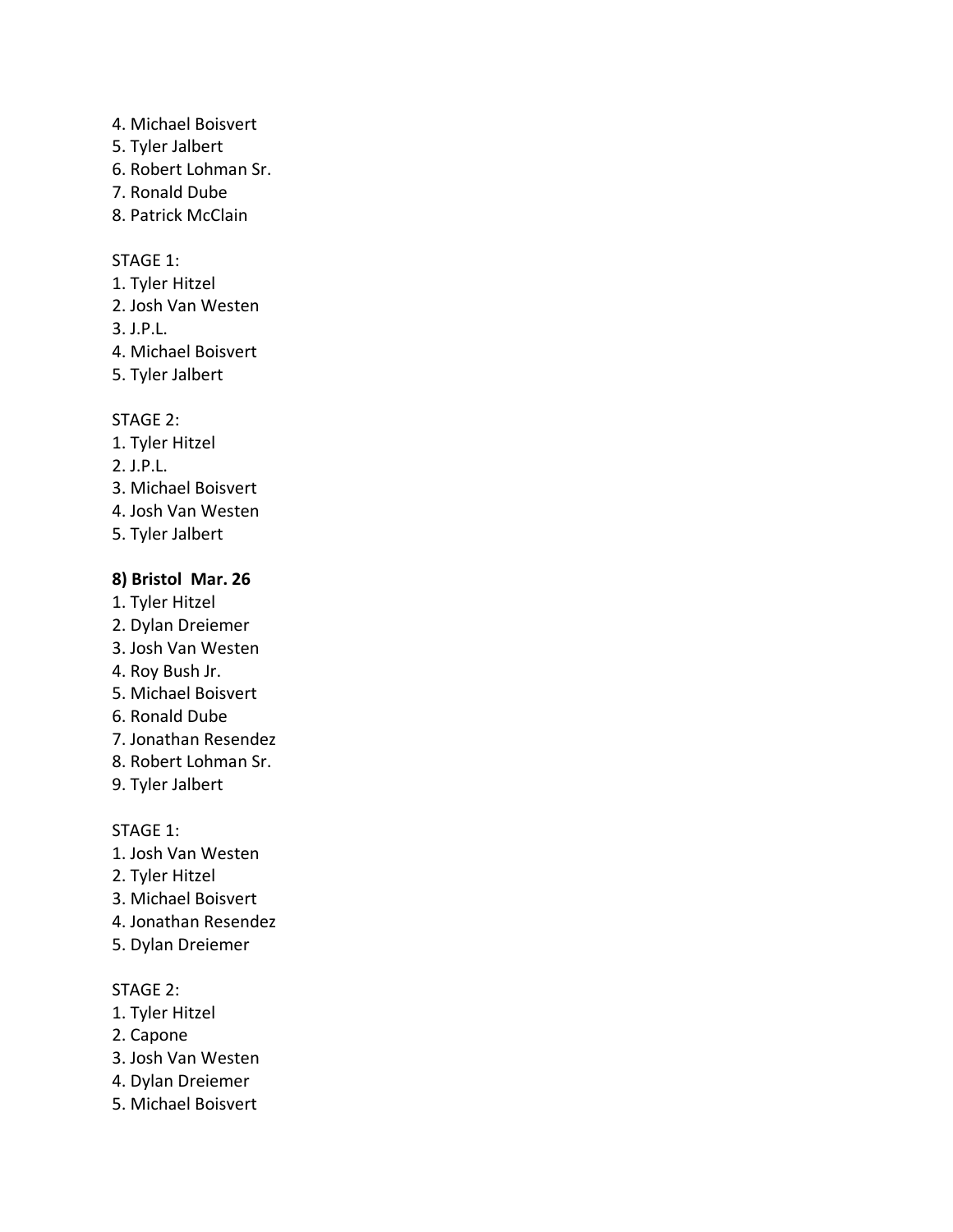#### **9) Richmond Apr. 2**

- 1. Mike Davis
- 2. J.P.L.
- 3. Jonathan Resendez
- 4. M.B. Wolf
- 5. Josh Van Westen
- 6. Joshua Crider
- 7. Tyler Hitzel
- 8. Michael Boisvert
- 9. Robert Lohman Sr.

### STAGE 1:

- 1. Mike Davis
- 2. M.B. Wolf
- 3. Joshua Crider
- 4. Josh Van Westen
- 5. J.P.L.

# STAGE 2:

- 1. M.B. Wolf
- 2. Joshua Crider
- 3. Tyler Hitzel
- 4. Jonathan Resendez
- 5. Mike Davis

### **10) Talladega Apr. 2**

- 1. Mike Davis
- 2. Josh Van Westen
- 3. Tyler Hitzel
- 4. Michael Boisvert
- 5. J.P.L.
- 6. Dylan Dreiemer
- 7. Joshua Crider
- 8. Tyler Jalbert
- 9. Jonathan Resendez
- 10. Robert Lohman Sr.
- 11. M.B. Wolf

STAGE 1:

- 1. Joshua Crider
- 2. J.P.L.
- 3. Jonathan Resendez
- 4. Tyler Jalbert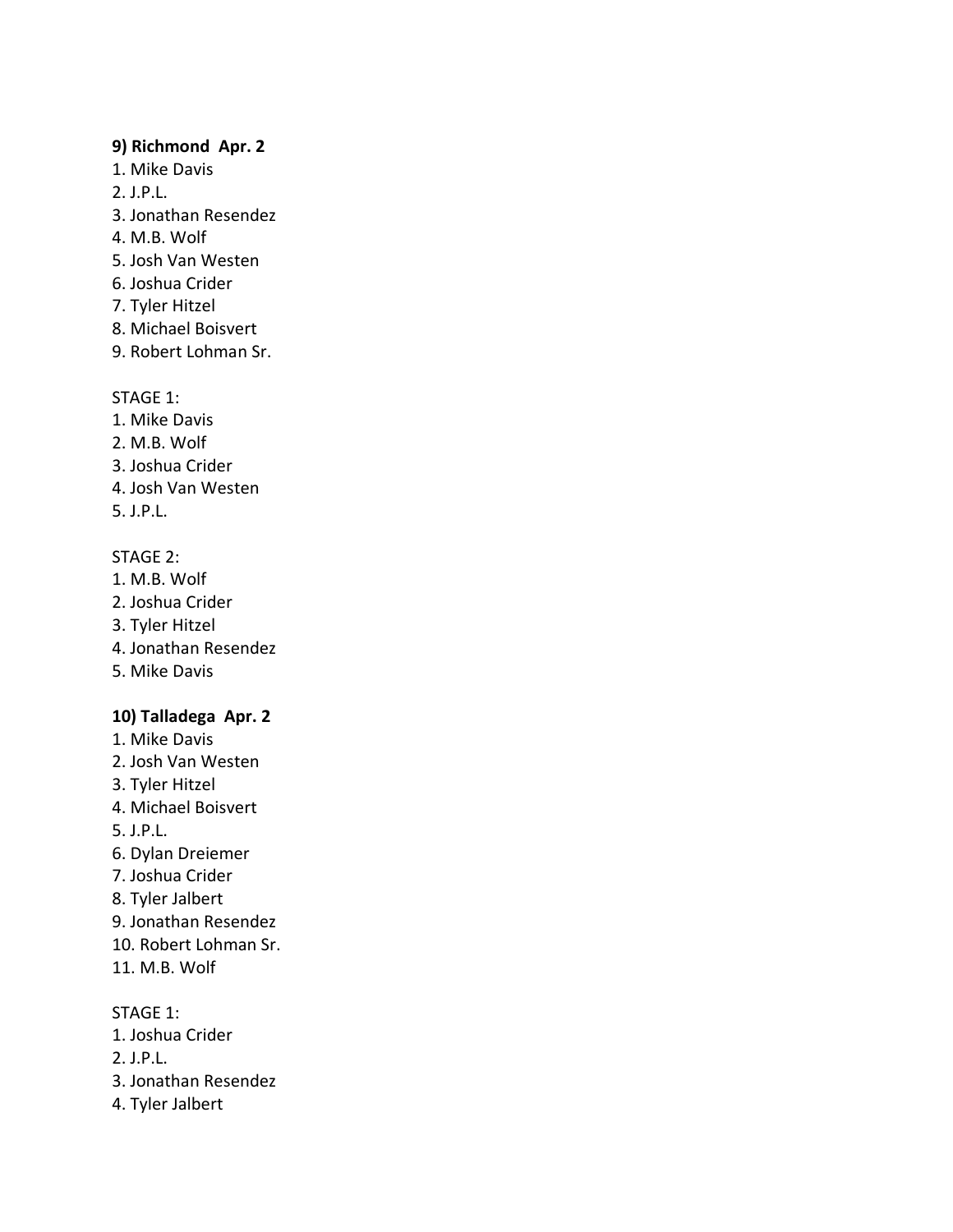#### 5. M.B. Wolf

STAGE 2:

- 1. Joshua Crider
- 2. J.P.L.
- 3. Josh Van Westen
- 4. M.B. Wolf
- 5. Jonathan Resendez

# **11) Dover Apr. 9**

- 1. Tyler Hitzel
- 2. Jonathan Resendez
- 3. Joshua Crider
- 4. Roy Bush Jr.

5. J.P.L.

- 6. David Culpepper
- 7. Robert Lohman Sr.
- 8. Ronald Dube
- 9. Mike Davis
- 10. Tyler Jalbert
- 11. Michael Boisvert

### STAGE 1:

- 1. Tyler Hitzel
- 2. Joshua Crider
- 3. Jonathan Resendez
- 4. Afraid Snake
- 5. J.P.L.

# STAGE 2:

- 1. Mike Davis
- 2. J.P.L.
- 3. Joshua Crider
- 4. Jonathan Resendez
- 5. David Culpepper

# **12) Kansas Apr. 9**

- 1. Joshua Crider
- 2. Roy Bush Jr.
- 3. Jonathan Resendez
- 4. J.P.L.
- 5. Tyler Jalbert
- 6. Robert Lohman Sr.
- 7. Tyler Hitzel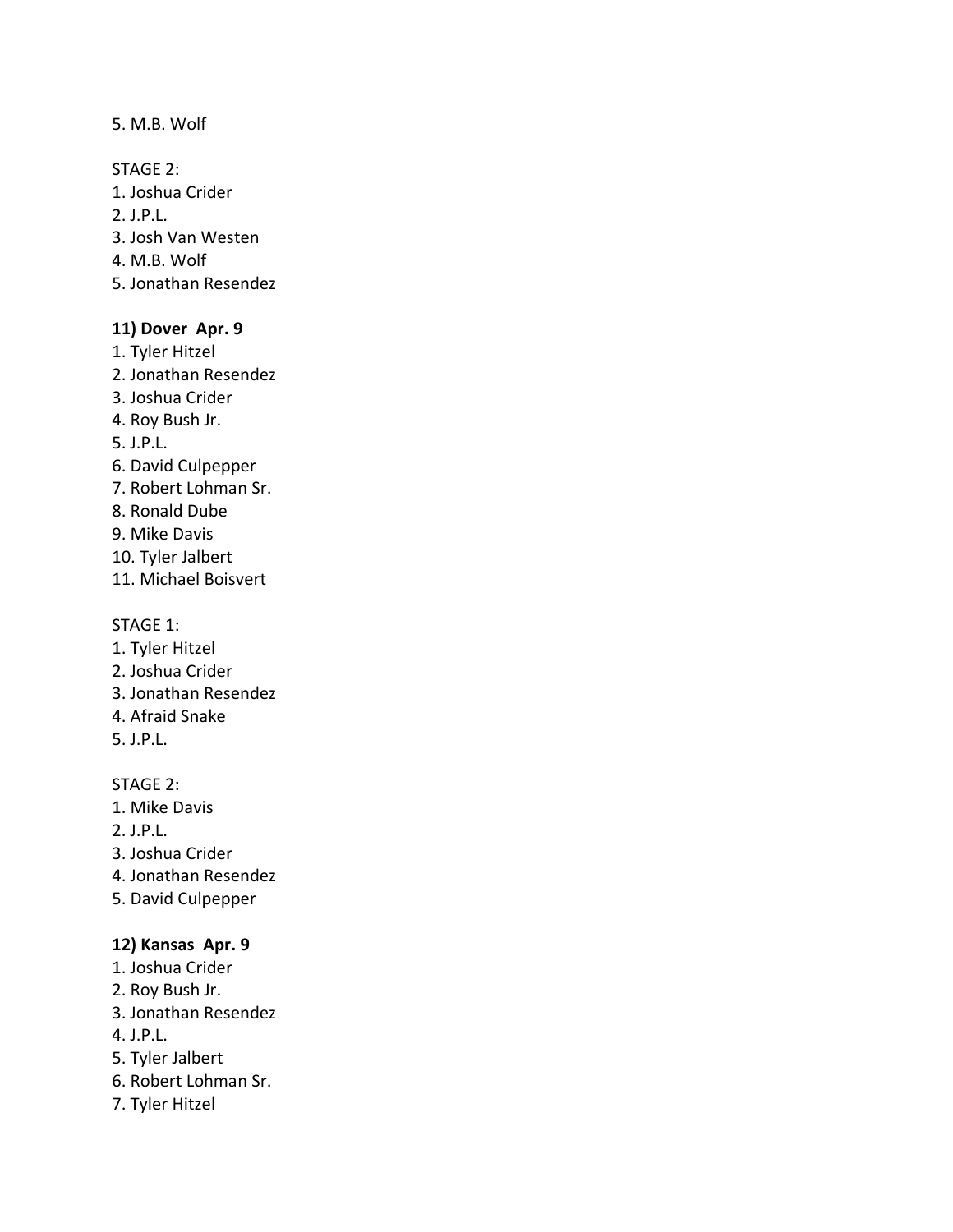8. Mike Davis

9. David Culpepper

#### STAGE 1:

- 1. Tyler Hitzel
- 2. Roy Bush Jr.
- 3. Jonathan Resendez
- 4. Joshua Crider
- 5. David Culpepper

### STAGE 2:

- 1. Joshua Crider
- 2. Tyler Hitzel
- 3. Roy Bush Jr.
- 4. J.P.L.
- 5. Mike Davis

### **13) Charlotte Apr. 16**

- 1. J.P.L.
- 2. Joshua Crider
- 3. Jonathan Resendez
- 4. Michael Boisvert
- 5. David Culpepper
- 6. Robert Lohman Sr.
- 7. Roy Bush Jr.

#### STAGE 1:

- 1. J.P.L.
- 2. Jonathan Resendez
- 3. David Culpepper
- 4. Michael Boisvert
- 5. Joshua Crider

#### STAGE 2:

- 1. Jonathan Resendez
- 2. J.P.L.
- 3. Joshua Crider
- 4. Robert Lohman Sr.
- 5. Michael Boisvert

# STAGE 3:

- 1. Jonathan Resendez
- 2. Joshua Crider
- 3. J.P.L.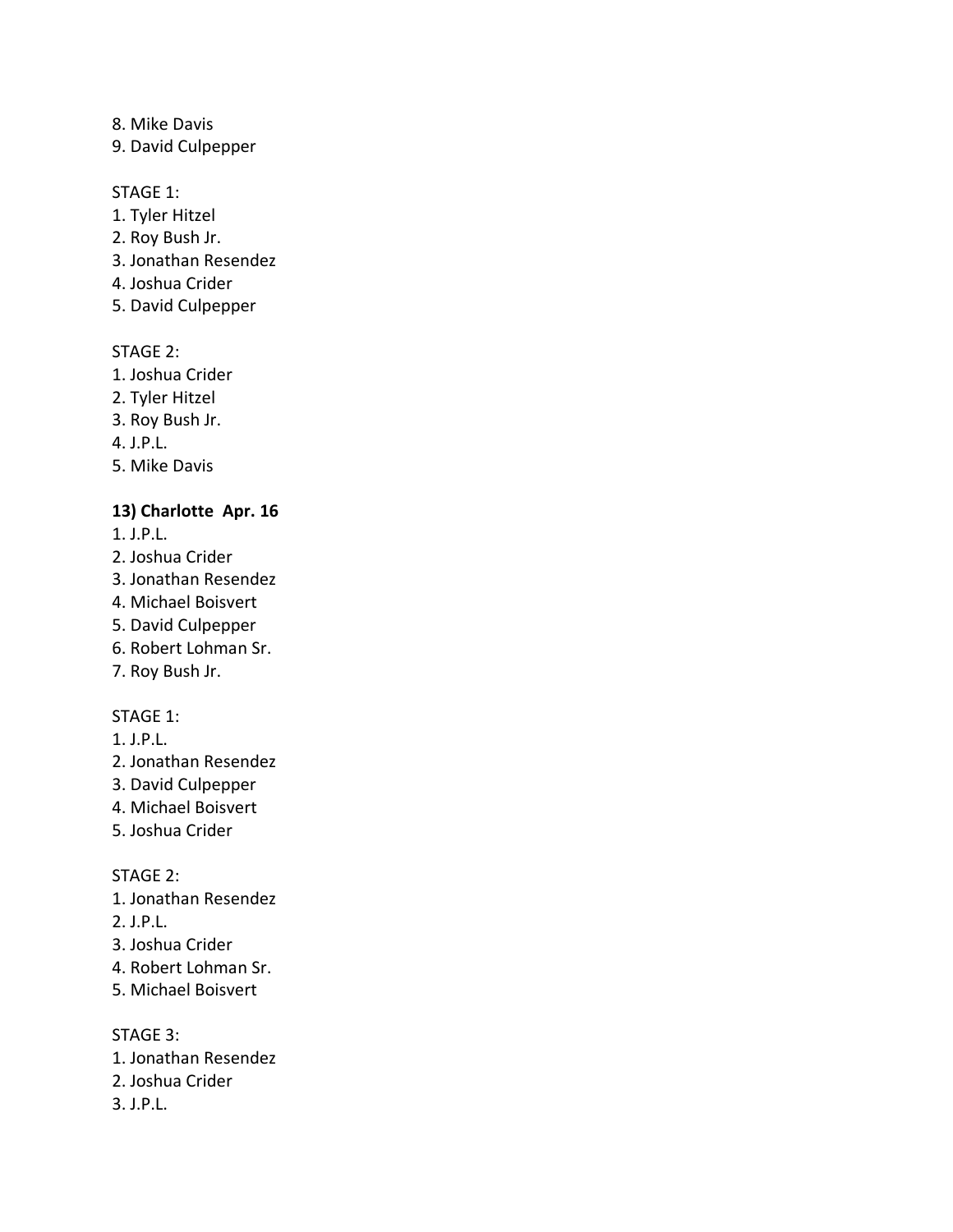- 4. Michael Boisvert
- 5. David Culpepper

# **14) Pocono Apr. 16**

- 1. Joshua Crider
- 2. J.P.L.
- 3. Jonathan Resendez
- 4. Michael Boisvert
- 5. David Culpepper
- 6. Roy Bush Jr.
- 7. Dylan Dreiemer
- 8. Robert Lohman Sr.

### STAGE 1:

- 1. J.P.L.
- 2. Jonathan Resendez
- 3. Michael Boisvert
- 4. Roy Bush Jr.
- 5. Robert Lohman Sr.

#### STAGE 2:

- 1. Roy Bush Jr.
- 2. Michael Boisvert
- 3. Joshua Crider
- 4. Dylan Dreiemer
- 5. Robert Lohman Sr.

### **15) Michigan Apr. 23**

- 1. Tyler Hitzel
- 2. Mike Davis
- 3. Michael Boisvert
- 4. Dkota Parfait
- 5. J.P.L.
- 6. Joshua Crider
- 7. Tyler Jalbert
- 8. Roy Bush Jr.
- 9. Jonathan Resendez
- 10. Robert Lohman Sr.

### STAGE 1:

- 1. Joshua Crider
- 2. Jonathan Resendez
- 3. Dkota Parfait
- 4. Mike Davis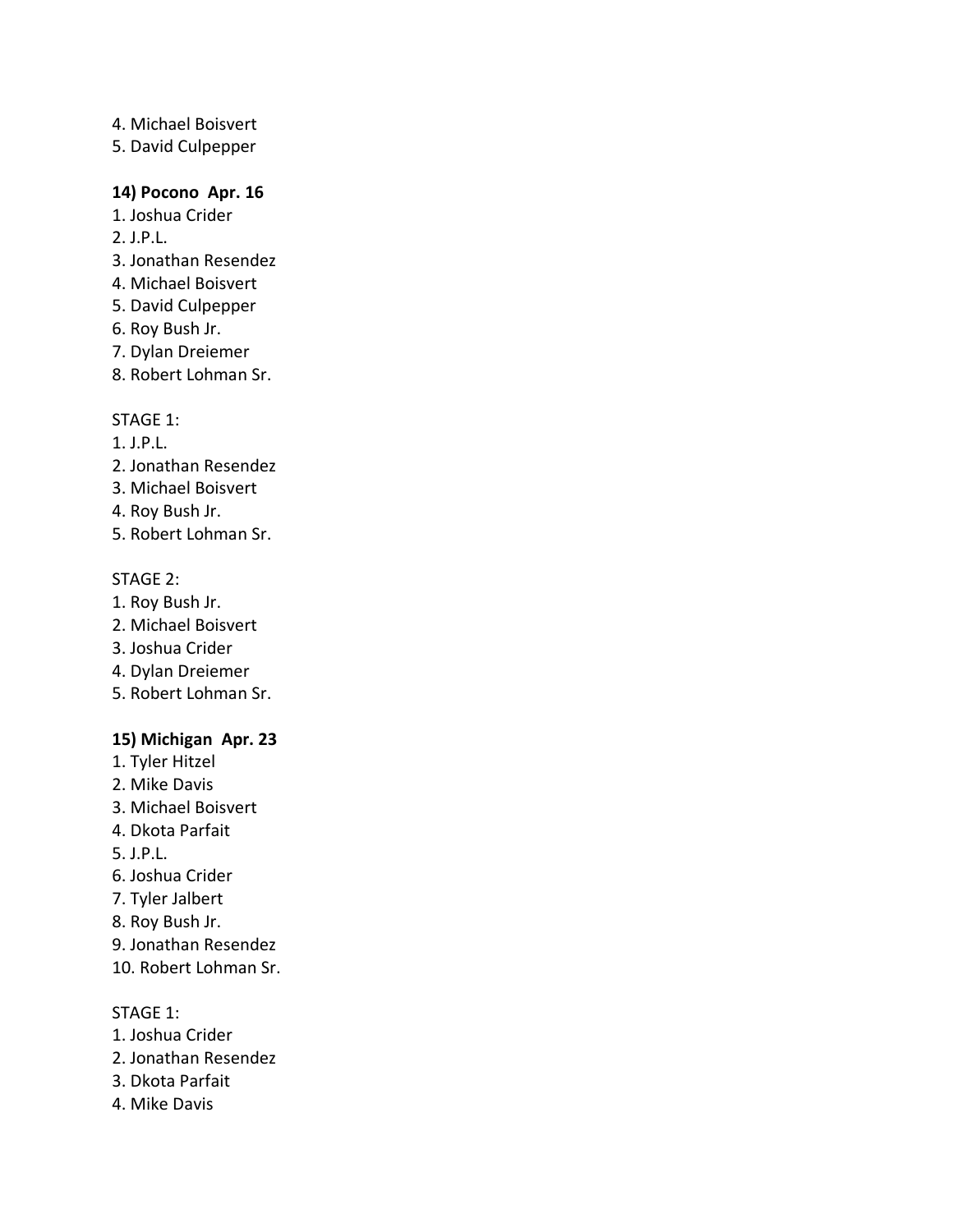### 5. Roy Bush Jr.

### STAGE 2:

- 1. J.P.L.
- 2. Joshua Crider
- 3. Mike Davis
- 4. Tyler Hitzel
- 5. Jonathan Resendez

# **16) Sonoma Apr. 23**

- 1. Tyler Hitzel
- 2. Jonathan Resendez
- 3. Mike Davis
- 4. Joshua Crider
- 5. Tyler Jalbert
- 6. Dkota Parfait
- 7. Michael Boisvert
- 8. Roy Bush Jr.
- 9. J.P.L.
- 10. Robert Lohman Sr.

# STAGE 1:

- 1. Tyler Hitzel
- 2. Joshua Crider
- 3. Mike Davis
- 4. Dkota Parfait
- 5. Tyler Jalbert

# STAGE 2:

- 1. Tyler Hitzel
- 2. Mike Davis
- 3. Dkota Parfait
- 4. Joshua Crider
- 5. Jonathan Resendez

# **17) Chicagoland Apr. 30**

- 1. J.P.L.
- 2. Michael Boisvert
- 3. Jon Robbins
- 4. Roy Bush Jr.
- 5. Jonathan Resendez
- 6. David Culpepper
- 7. Robert Lohman Sr.
- 8. Tyler Hitzel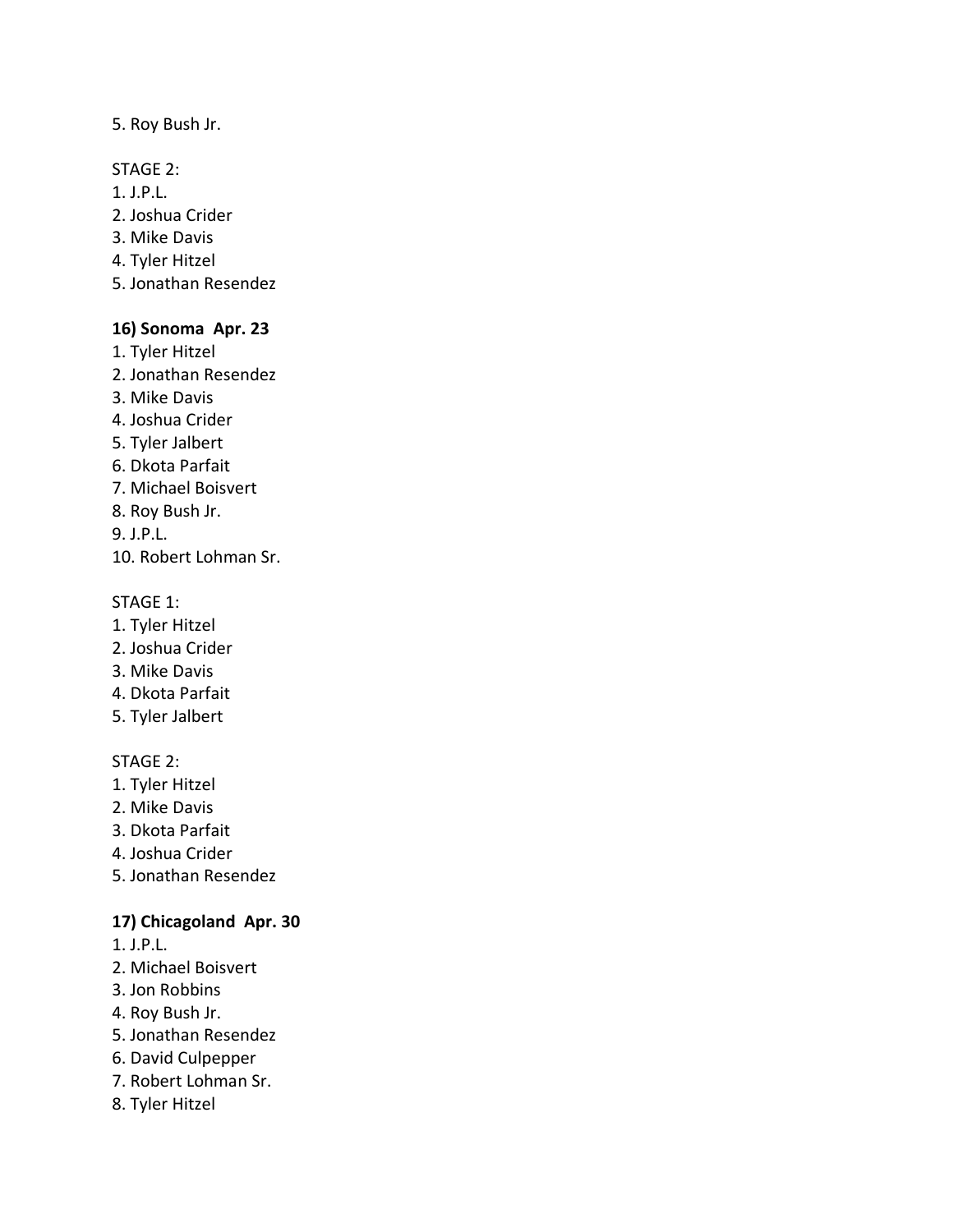# 9. Tyler Jalbert

# STAGE 1:

- 1. J.P.L.
- 2. Jonathan Resendez
- 3. David Culpepper
- 4. Michael Boisvert
- 5. Roy Bush Jr.

# STAGE 2:

- 1. J.P.L.
- 2. Jonathan Resendez
- 3. Tyler Hitzel
- 4. Jon Robbins
- 5. David Culpepper

# **18) Daytona Apr. 30**

- 1. Michael Boisvert
- 2. J.P.L.
- 3. Jonathan Resendez
- 4. Tyler Jalbert
- 5. Robert Lohman Sr.
- 6. David Culpepper
- 7. Roy Bush Jr.

# STAGE 1:

- 1. J.P.L.
- 2. Michael Boisvert
- 3. Jonathan Resendez
- 4. Roy Bush Jr.
- 5. Tyler Jalbert

# STAGE 2:

- 1. J.P.L.
- 2. Jonathan Resendez
- 3. David Culpepper
- 4. Michael Boisvert
- 5. Robert Lohman Sr.

# **19) Kentucky May 7**

- 1. Mike Davis
- 2. J.P.L.
- 3. Dylan Dreiemer
- 4. F. Frog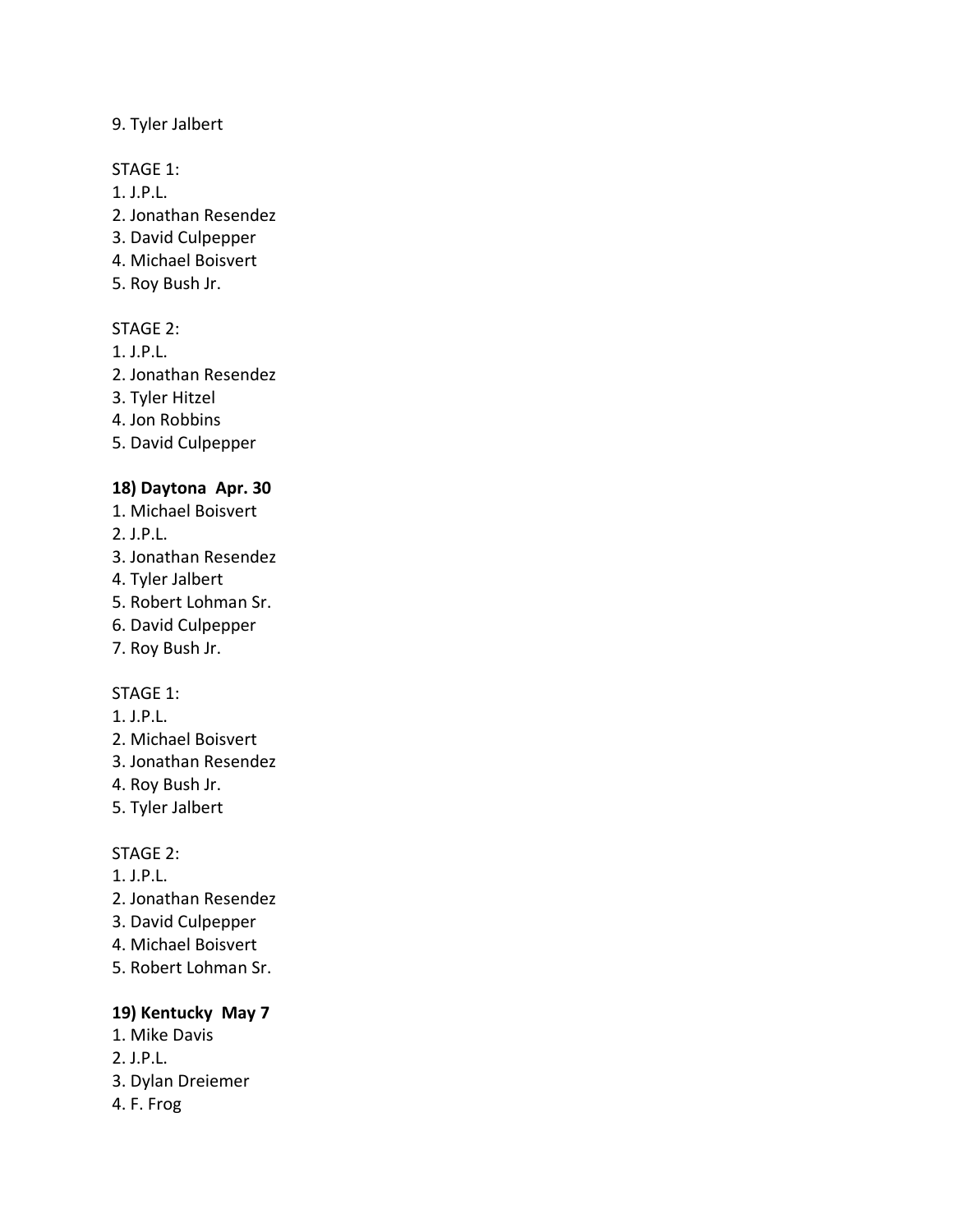- 5. Michael Boisvert
- 6. Robert Lohman Sr.
- 7. Tyler Jalbert
- 8. Joshua Crider

### STAGE 1:

- 1. Mike Davis
- 2. F. Frog
- 3. J.P.L.
- 4. Joshua Crider
- 5. Tyler Jalbert

# STAGE 2:

- 1. Joshua Crider
- 2. Mike Davis
- 3. Tyler Jalbert
- 4. F. Frog
- 5. Michael Boisvert

# **20) New Hampshire May 7**

- 1. Mike Davis
- 2. Tyler Jalbert
- 3. J.P.L.
- 4. Nathan Estep
- 5. Michael Boisvert
- 6. Joshua Crider
- 7. Dylan Dreiemer
- 8. Robert Lohman Sr.
- 9. Tyler Hitzel

### STAGE 1:

- 1. Nathan Estep
- 2. Mike Davis
- 3. J.P.L.
- 4. Dylan Dreiemer
- 5. Joshua Crider

# **21) Atlanta May 14**

- 1. Nathan Estep
- 2. Jonathan Resendez
- 3. Dylan Dreiemer
- 4. Josh Van Westen
- 5. Mike Davis
- 6. Robert Lohman Sr.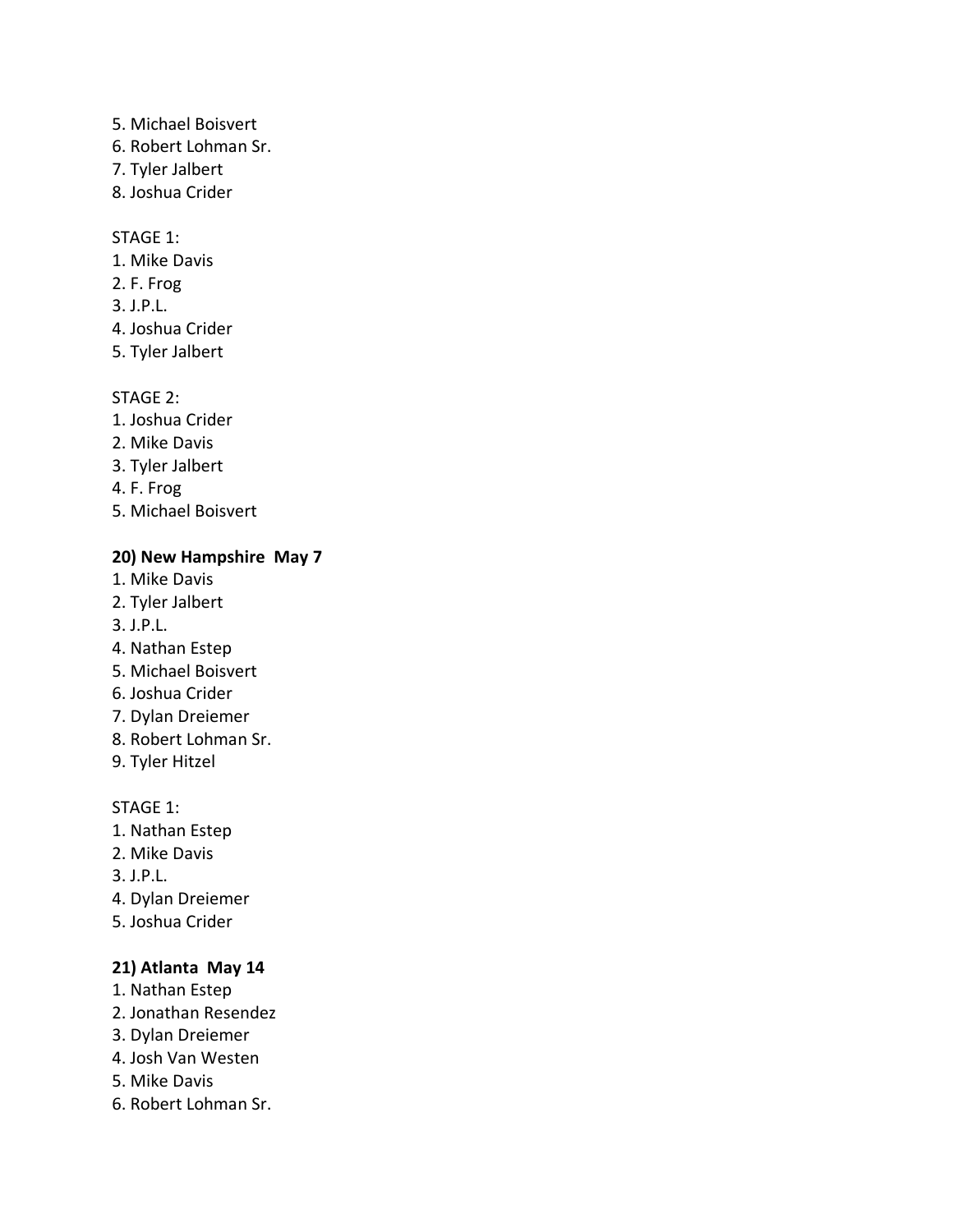7. Joshua Crider 8. Michael Boisvert 9. Roy Bush Jr. 10. J.P.L. 11. Tyler Hitzel

#### STAGE 1:

- 1. Jonathan Resendez
- 2. Nathan Estep
- 3. Mike Davis
- 4. Josh Van Westen
- 5. Tyler Hitzel

#### STAGE 2:

- 1. Jonathan Resendez
- 2. Josh Van Westen
- 3. Joshua Crider
- 4. J.P.L.
- 5. Mike Davis

#### **22) Michigan May 14**

- 1. Joshua Crider
- 2. Jonathan Resendez
- 3. Tyler Jalbert
- 4. Josh Van Westen
- 5. Nathan Estep
- 6. Robert Lohman Sr.
- 7. Dylan Dreiemer
- 8. Tyler Hitzel

9. J.P.L.

- 10. Michael Boisvert
- 11. M.B. Wolf
- 12. Mike Davis
- 13. Roy Bush Jr.

#### STAGE 1:

- 1. Joshua Crider
- 2. MB Wolf
- 3. Josh Van Westen
- 4. Michael Boisvert
- 5. Mike Davis

STAGE 2:

1. Mike Davis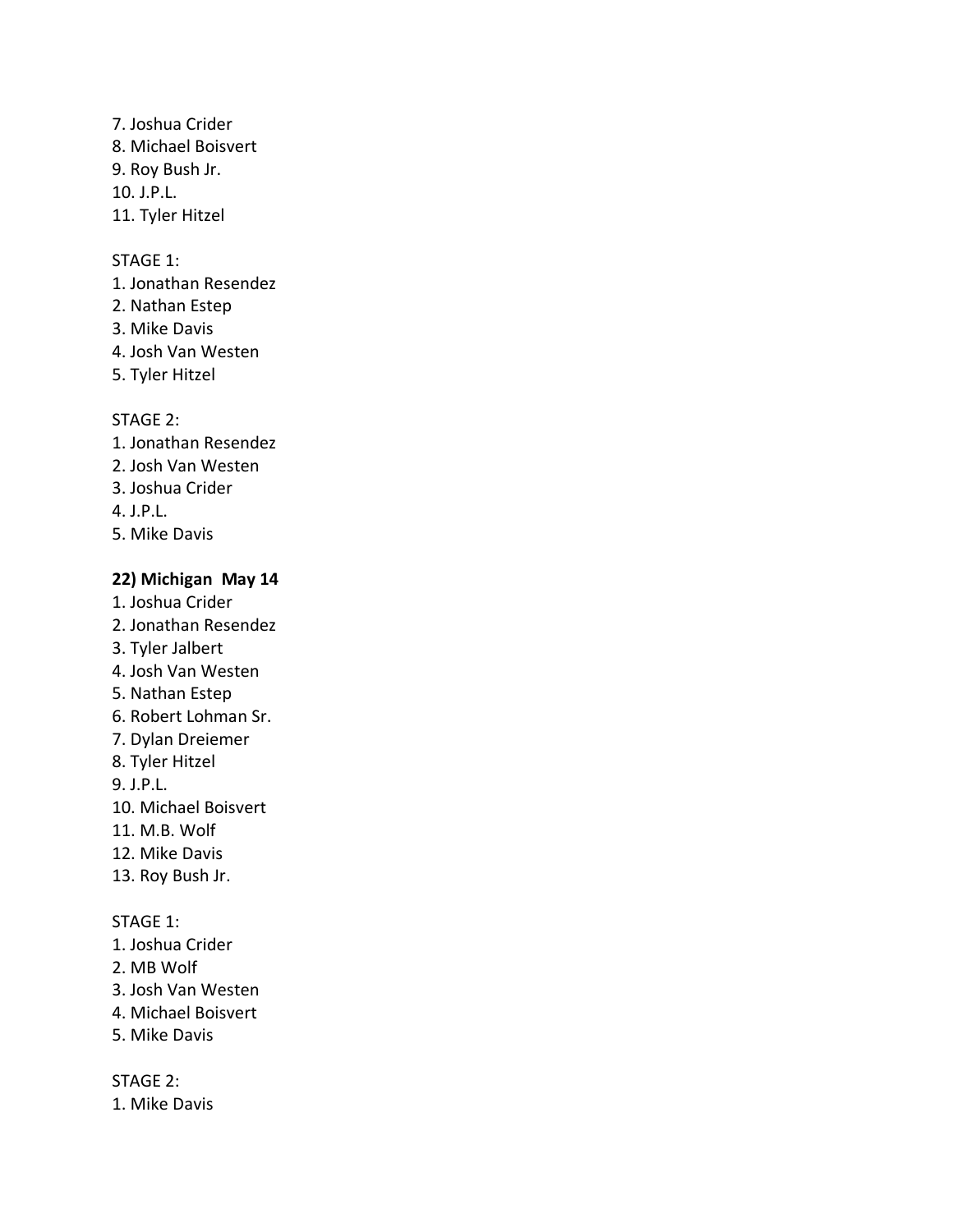#### 2. J.P.L.

3. Josh Van Westen

- 4. Nathan Estep
- 5. Tyler Hitzel

#### **23) Bristol May 21**

- 1. J.P.L.
- 2. Tyler Hitzel
- 3. Josh Van Westen
- 4. Nathan Estep
- 5. Michael Boisvert
- 6. Mike Davis
- 7. Tyler Jalbert
- 8. Dkota Parfait
- 9. Robert Lohman Sr.
- 10. Dylan Dreiemer
- 11. Jonathan Resendez

#### STAGE 1:

- 1. Tyler Hitzel
- 2. Nathan Estep
- 3. Mike Davis
- 4. Dkota Parfait
- 5. J.P.L.

#### STAGE 2:

- 1. Tyler Hitzel
- 2. Josh Van Westen
- 3. Mike Davis
- 4. Michael Boisvert
- 5. Dkota Parfait

### **24) Darlington May 21**

- 1. Mike Davis
- 2. Tyler Hitzel
- 3. Josh Van Westen
- 4. Nathan Estep
- 5. Michael Boisvert
- 6. Robert Lohman Sr.
- 7. J.P.L.
- 8. Tyler Jalbert
- 9. Jonathan Resendez
- 10. Dylan Dreiemer
- 11. Joshua Crider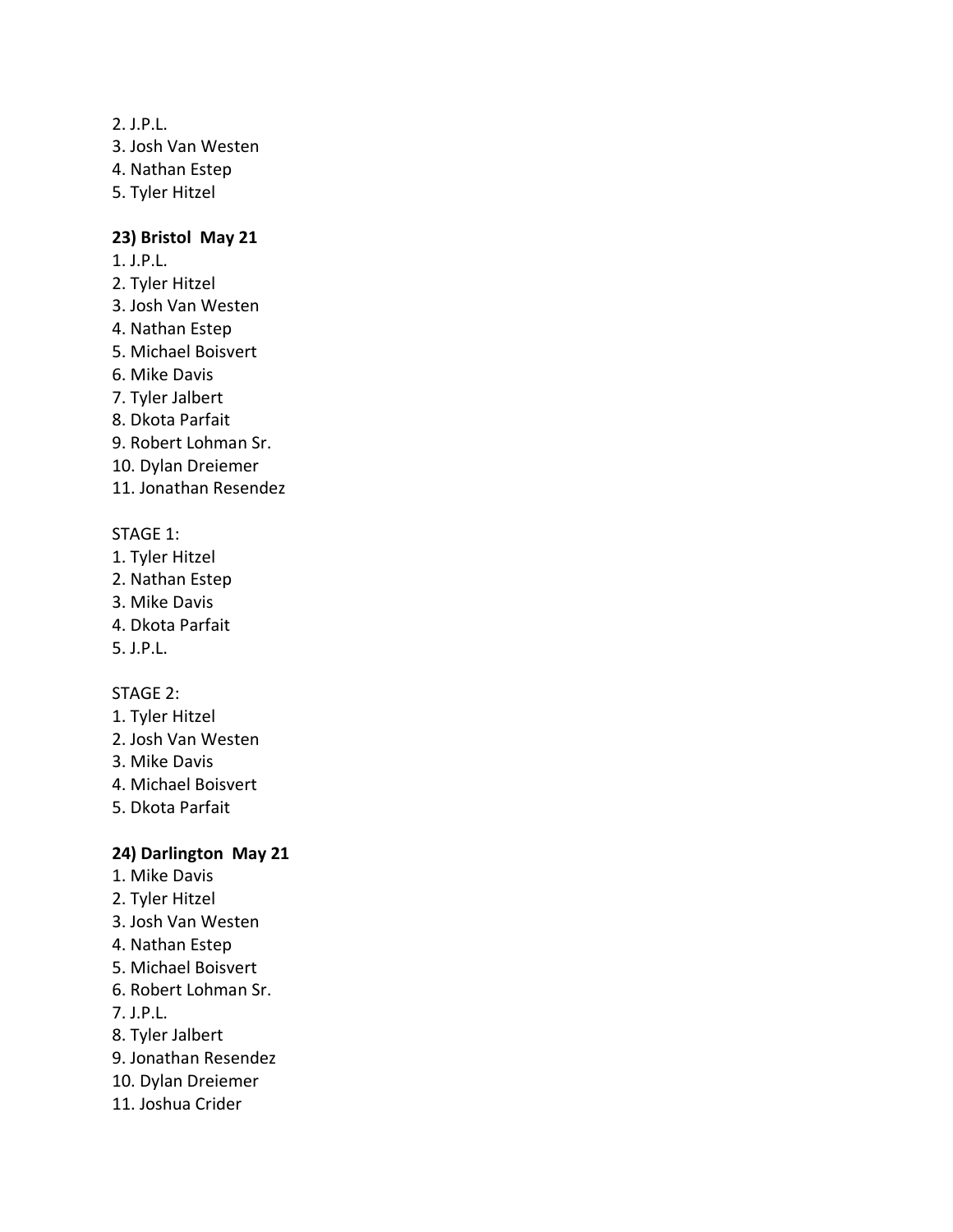### 12. Dkota Parfait

#### STAGE 1:

- 1. Mike Davis
- 2. Tyler Hitzel
- 3. Jonathan Resendez
- 4. Michael Boisvert
- 5. J.P.L.

# STAGE 2:

- 1. Mike Davis
- 2. Tyler Hitzel
- 3. Jonathan Resendez
- 4. Josh Van Westen
- 5. Michael Boisvert

# **25) Indianapolis May 28**

- 1. Tyler Hitzel
- 2. Jonathan Resendez
- 3. Michael Boisvert
- 4. Mike Davis
- 5. MB Wolf
- 6. Nathan Estep
- 7. Dkota Parfait

Stage 1 Winner: Tyler Hitzel Stage 2 Winner: Tyler Hitzel

----------------PLAYOFFS BEGIN----------------

### **26) Las Vegas June 4**

- 1. Mike Davis
- 2. Nathan Estep
- 3. Josh Van Westen
- 4. J.P.L.
- 5. Jonathan Resendez
- 6. Michael Boisvert
- 7. Tyler Hitzel
- 8. Robert Lohman Sr.
- 9. Dkota Parfait
- 10. Joshua Crider

STAGE 1:

1. Mike Davis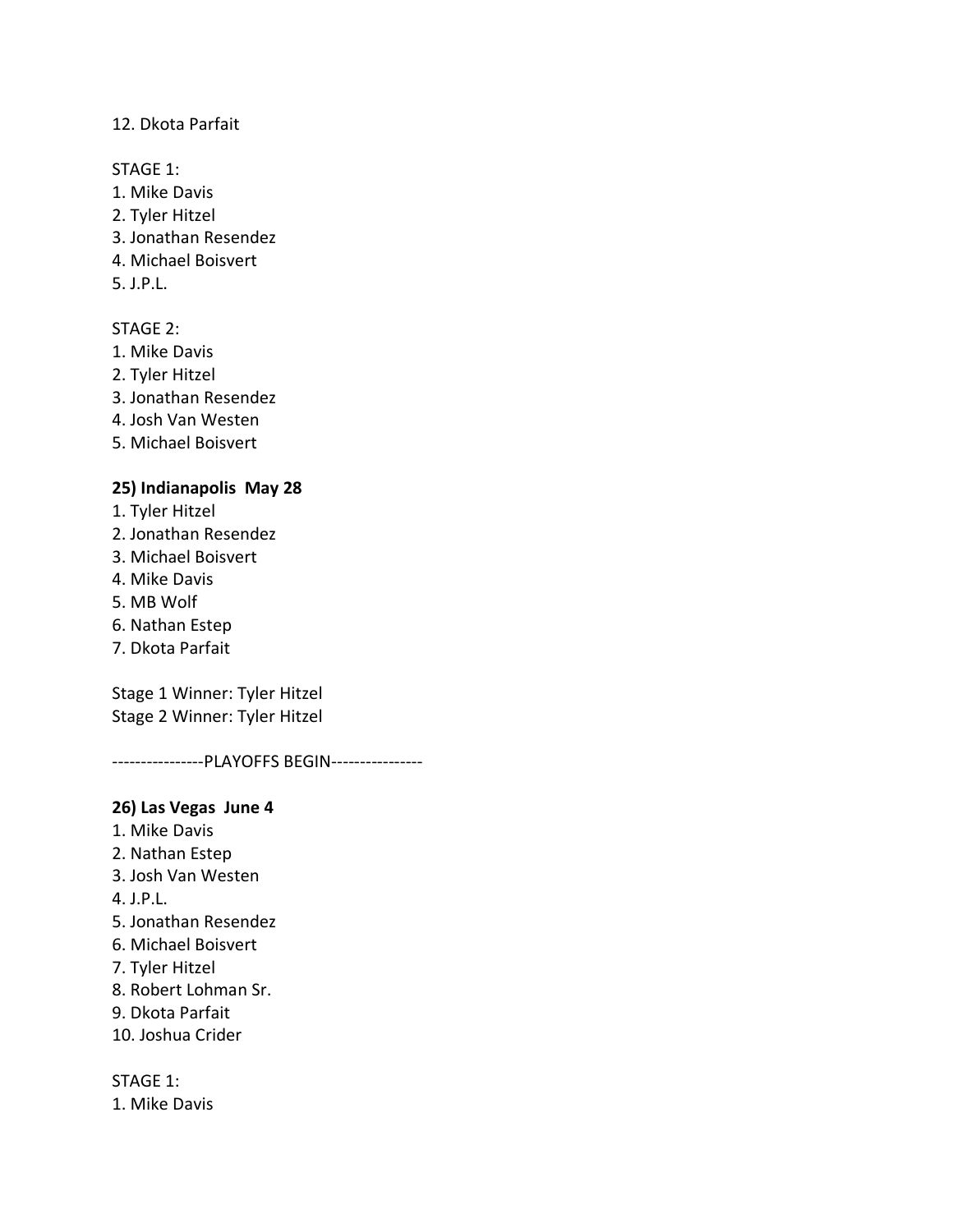- 2. Tyler Hitzel
- 3. Dkota Parfait
- 4. Nathan Estep
- 5. Josh Van Westen

#### STAGE 2:

- 1. Mike Davis
- 2. J.P.L.
- 3. Tyler Hitzel
- 4. Dkota Parfait
- 5. Michael Boisvert

# **27) Richmond June 4**

- 1. J.P.L.
- 2. Mike Davis
- 3. Tyler Hitzel
- 4. Nathan Estep
- 5. Jonathan Resendez
- 6. Josh Van Westen
- 7. Michael Boisvert
- 8. Dkota Parfait
- 9. Robert Lohman Sr.
- 10. Joshua Crider

#### STAGE 1:

- 1. Mike Davis
- 2. Nathan Estep
- 3. Michael Boisvert
- 4. Dkota Parfait
- 5. Tyler Hitzel

#### STAGE 2:

- 1. Mike Davis
- 2. Dkota Parfait
- 3. Nathan Estep
- 4. Michael Boisvert
- 5. J.P.L.

### **28) Charlotte Roval June 11**

- 1. Jonathan Resendez
- 2. Nathan Estep
- 3. MB Wolf
- 4. Mike Davis
- 5. Tyler Hitzel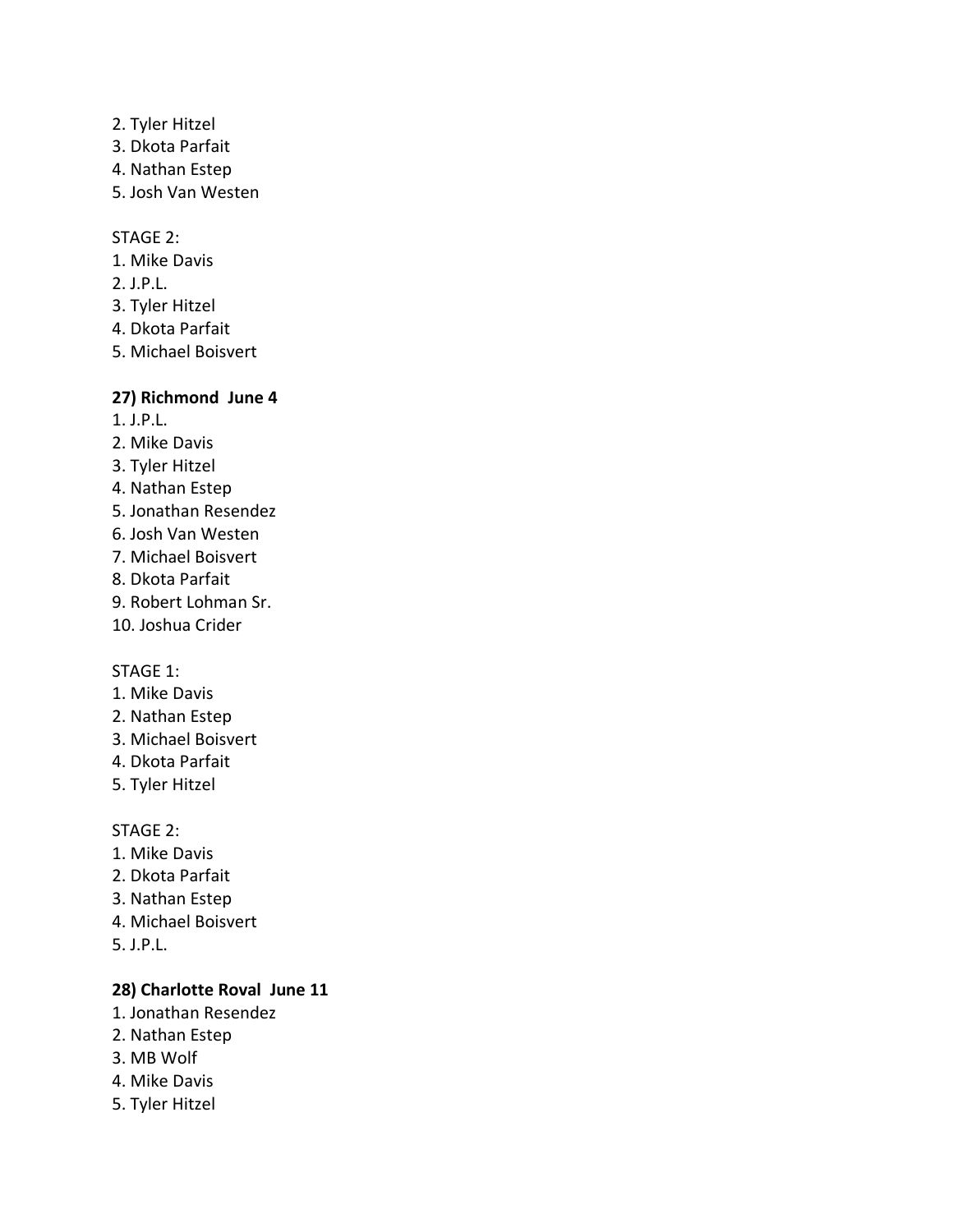#### 6. Michael Boisvert 7. Dkota Parfait

- 
- 8. Tyler Jalbert
- 9. Joshua Crider
- 10. Josh Van Westen

# STAGE 1:

- 1. MB Wolf
- 2. Nathan Estep
- 3. Jonathan Resendez
- 4. Josh Van Westen
- 5. Tyler Jalbert

# STAGE 2:

- 1. MB Wolf
- 2. Jonathan Resendez
- 3. Tyler Jalbert
- 4. Mike Davis
- 5. Joshua Crider

# **29) Dover June 11**

- 1. MB Wolf
- 2. Josh Van Westen
- 3. Jonathan Resendez
- 4. Nathan Estep
- 5. Joshua Crider
- 6. Tyler Jalbert
- 7. Tyler Hitzel
- 8. Dkota Parfait
- 9. Michael Boisvert
- 10. Mike Davis
- 11. Roy Bush Jr.
- 12. Dylan Dreiemer

# STAGE 1:

- 1. MB Wolf
- 2. Joshua Crider
- 3. Nathan Estep
- 4. Josh Van Westen
- 5. Jonathan Resendez

- 1. MB Wolf
- 2. Joshua Crider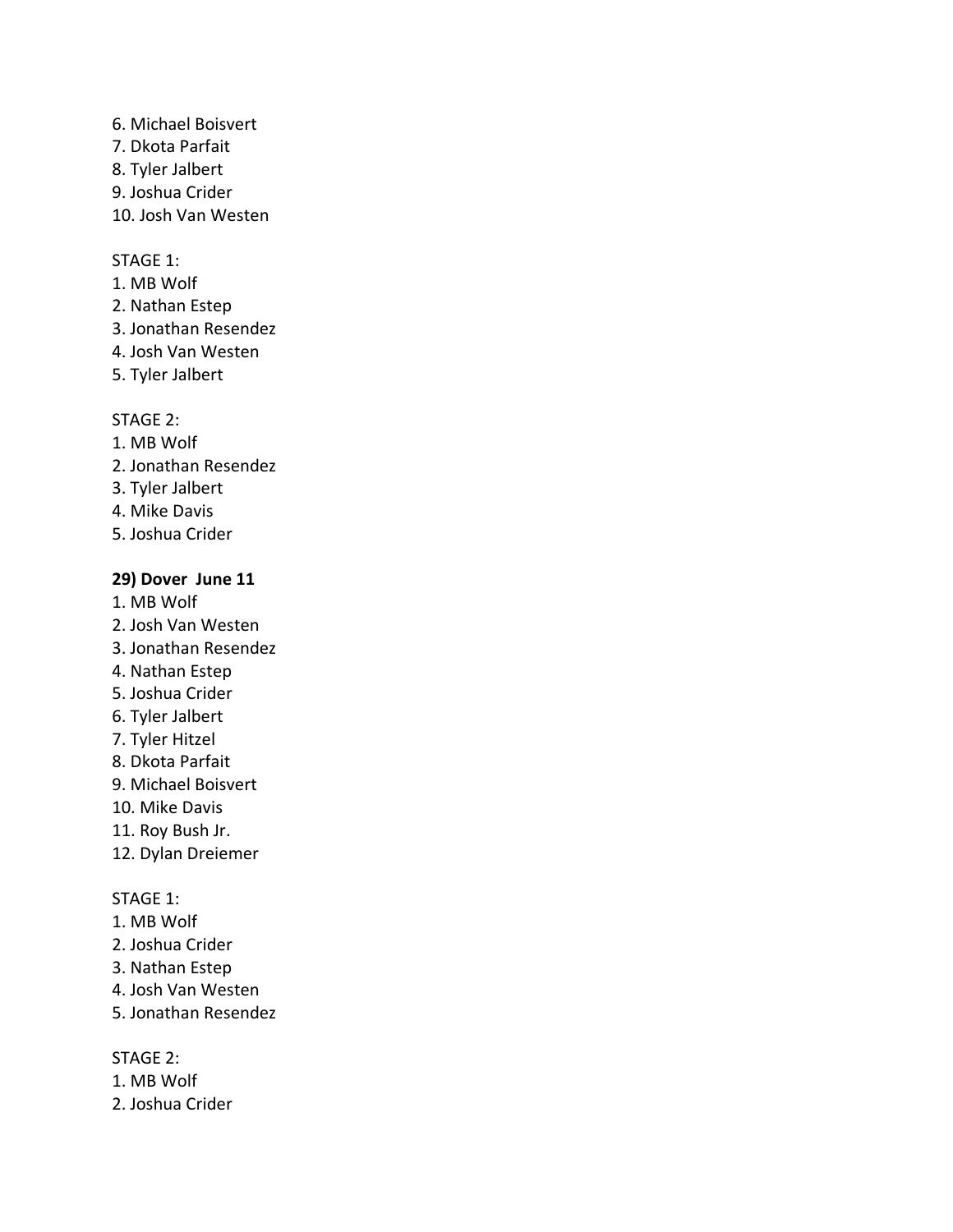- 3. Josh Van Westen
- 4. Dkota Parfait
- 5. Nathan Estep

# **30) Talladega June 18**

- 1. Josh Van Westen
- 2. Tyler Hitzel
- 3. BJ McDonald
- 4. J.P.L.
- 5. Joshua Crider
- 6. Michael Boisvert
- 7. Mike Davis
- 8. Jonathan Resendez
- 9. Nathan Estep
- 10. Tyler Jalbert

# STAGE 1:

- 1. Joshua Crider
- 2. Nathan Estep
- 3. J.P.L.
- 4. Tyler Hitzel
- 5. Mike Davis

STAGE 2:

- 1. Joshua Crider
- 2. Michael Boisvert
- 3. Nathan Estep
- 4. Tyler Hitzel
- 5. Josh Van Westen

# **31) Kansas June 18**

- 1. Mike Davis
- 2. Dkota Parfait
- 3. Tyler Hitzel
- 4. Jonathan Resendez
- 5. Tyler Jalbert
- 6. J.P.L.
- 7. Nathan Estep
- 8. Joshua Crider
- 9. BJ McDonald
- 10. Josh Van Westen
- 11. Roy Bush Jr.

\*NO STAGES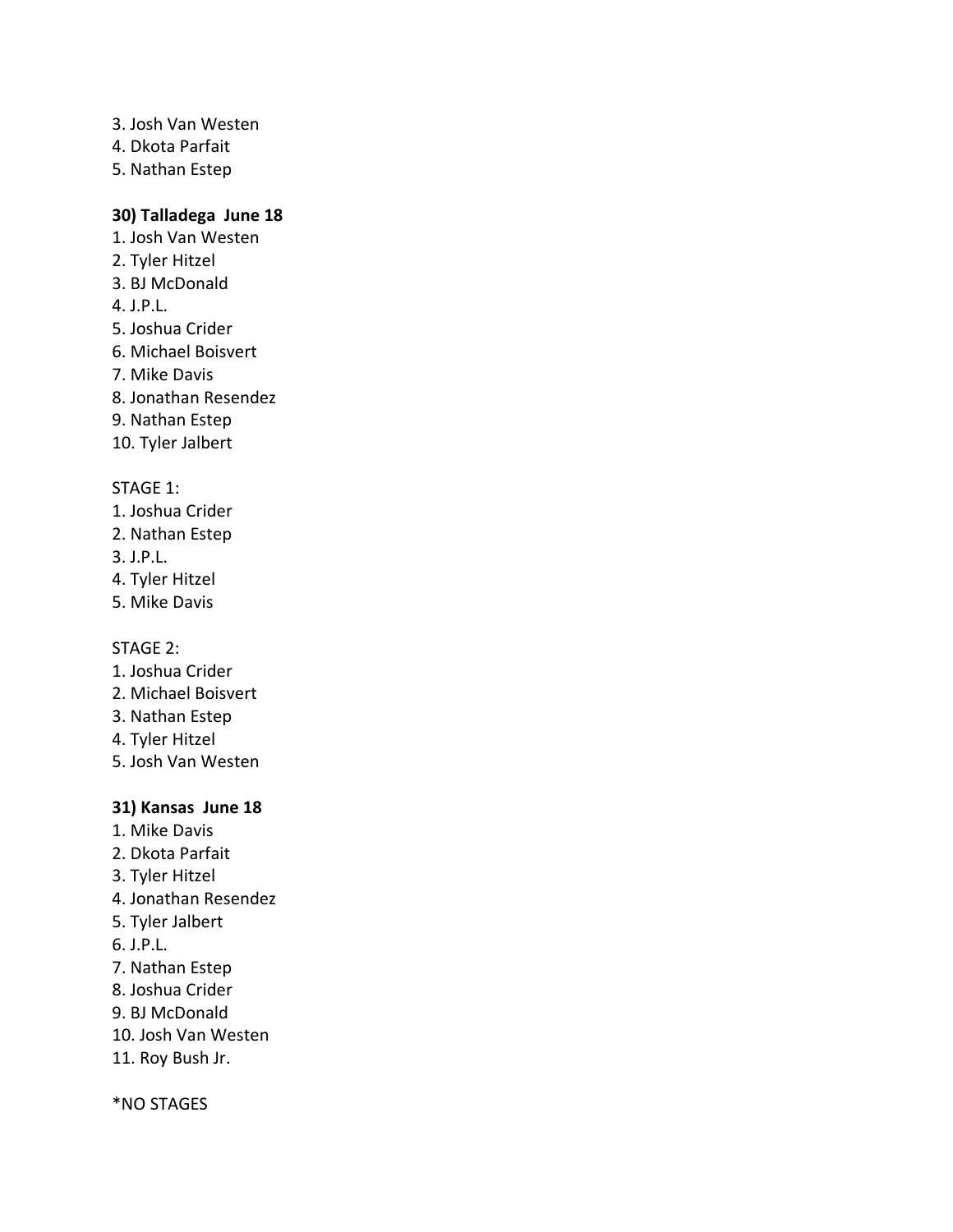#### **32) Homestead-Miami June 25**

- 1. Tyler Hitzel
- 2. Joshua Crider
- 3. Mike Davis
- 4. Josh Van Westen
- 5. Dylan Dreiemer

# **2019 NOSSCAR Royal Cup Series Final Standings**

1. #18 Tyler Hitzel: 3,030 pts \*7 wins \*38 P.P. (R) **\*CHAMPION \*ROTY** 2. #47 Joshua Crider: 3,029 pts \*3 wins \*20 P.P. (R) 3. #2 Mike Davis: 3,028 pts \*7 wins \*35 P.P. (R) 4. #3 Josh Van Westen: 3,027 pts \*1 win \*15 P.P. ----Round of 4 Cut Line---- 5. #48 Jonathan Resendez: 2,109 pts \*4 wins \*31 P.P. 6. #17 Nathan Estep: 2,090 pts \*1 win \*6 P.P. (R) 7. #19 J.P.L: 2,082 pts \*5 wins \*27 P.P. (R) 8. #1 Michael Boisvert: 2,060 pts \*1 win \*9 P.P. (R) ----Round of 8 Cut Line---- 9. #7 Tyler Jalbert: 1,104 pts \*5 P.P. (R) 10. #13 Dylan Dreiemer: 1,048 pts \*3 P.P. 11. #42 Robert Lohman Sr: 1,045 pts (R) 12. #4 Roy Bush Jr: 1,043 pts \*3 P.P. (R) ----PLAYOFF CUT LINE---- 13. #24 Dkota Parfait: 263 pts \*1 P.P. (R) 14. #37 M.B. Wolf: 187 pts \*1 win \*9 P.P. (R) 15. #9 David Culpepper: 162 pts 16. #24 Magic Thunder: 155 pts \*1 P.P. 17. #18 Kyle Hrabal: 123 pts \*1 win \*6 P.P. 18. #6 Ronald Dube: 119 pts (R) 19. #4 Ridge E. Heiler: 110 pts \*1 win \*4 P.P. 20. BJ McDonald: 50 pts \*1 P.P. 21. #20 Jon Robbins: 30 pts \*1 P.P. 22. #48 Tellurian: 23 pts (R) 23. #17 Under Freaks: 20 pts (R)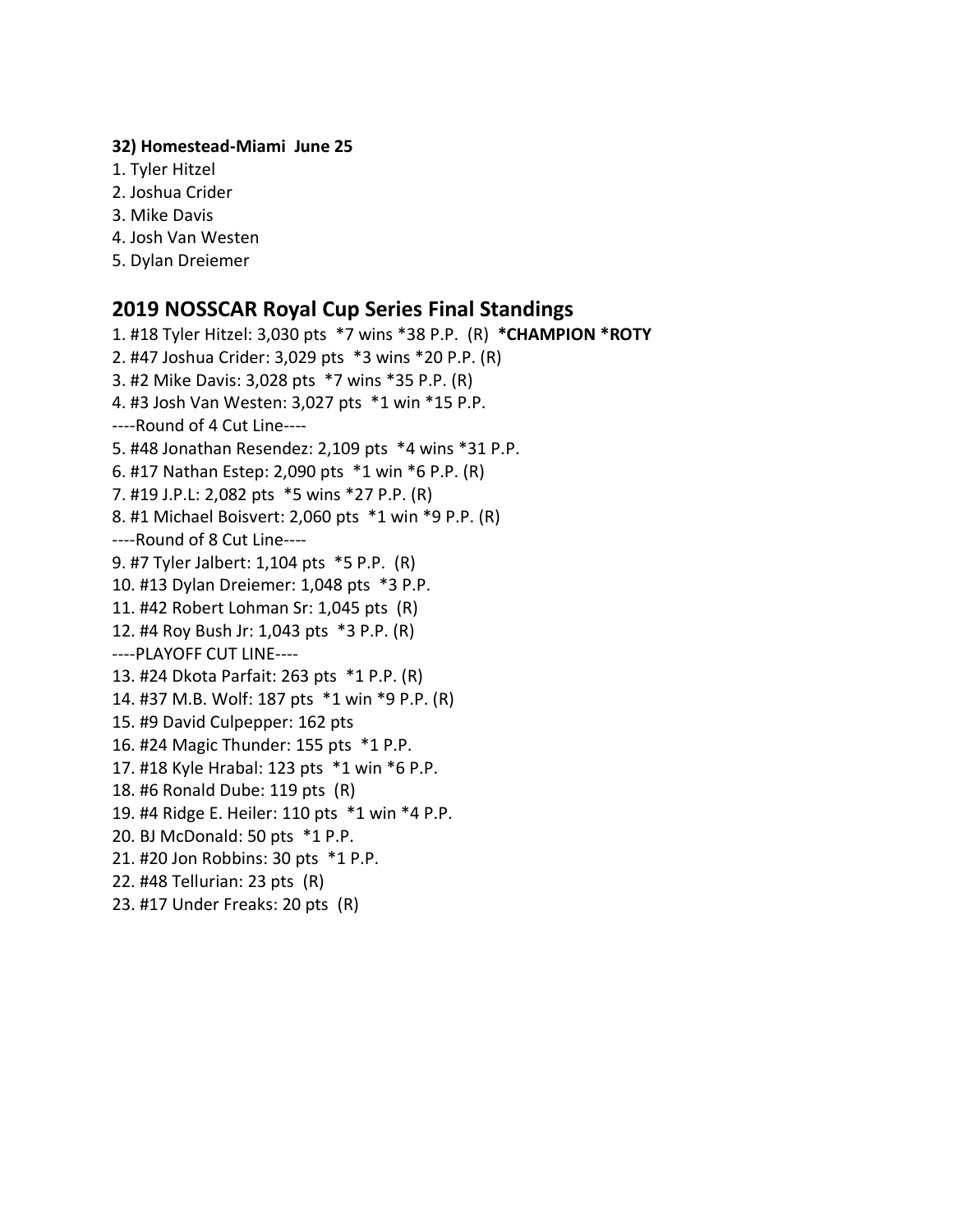# **2020 NOSSCAR Royal Cup Series Race Results Xbox One – NASCAR Heat 4**

### **1) Daytona 500 Sept. 24**

- 1. Mike Davis
- 2. Joe Fisher
- 3. Jonny Rapp
- 4. Scott J. Poznanski
- 5. Jeffrey W. Tarr \*Pole Winner
- 6. Nathan James Estep
- 7. Michael Johnson
- 8. Jason Estep
- 9. Hunter Reek
- 10. Jonathan Resendez
- 11. Robert Lohman Sr.
- 12. Josh Van Westen
- 13. Tyler Hitzel
- 14. Brett Baker
- 15. Chris Massey

### STAGE 1:

- 1. Jeffrey W. Tarr
- 2. Michael Johnson
- 3. Jason Estep
- 4. Nathan James Estep
- 5. Jonathan Resendez

### STAGE 2:

- 1. Jeffrey W. Tarr
- 2. Michael Johnson
- 3. Scott J. Poznanski
- 4. Nathan James Estep
- 5. Jason Estep

# **2) Atlanta Oct. 1**

- 1. Tyler Hitzel
- 2. Jonny Rapp
- 3. Josh Van Westen
- 4. Mike Davis
- 5. Marcus Allen
- 6. Scott J. Poznanski
- 7. Jason Estep
- 8. Jeffrey W. Tarr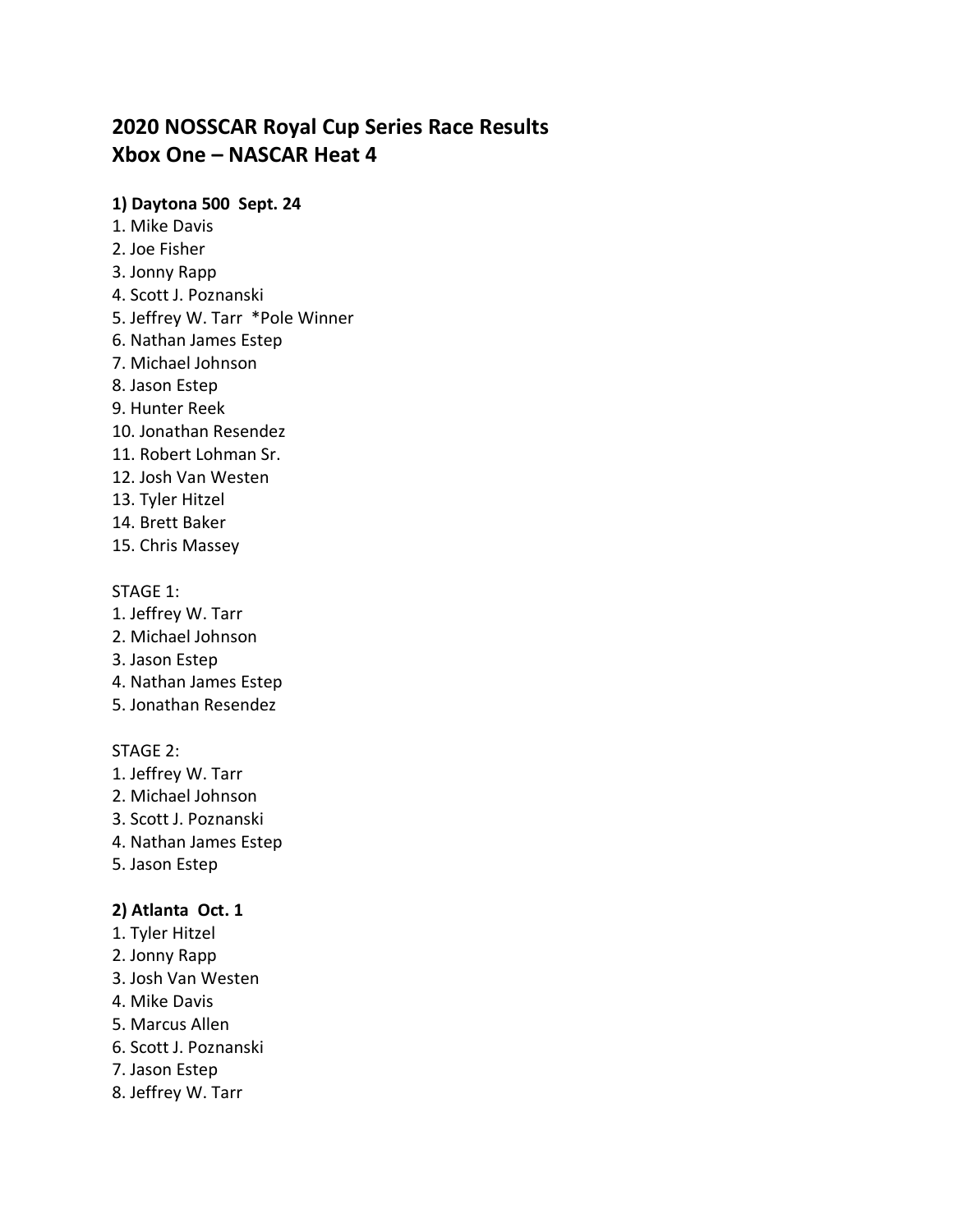#### 9. Jonathan Resendez

- 10. Michael Johnson
- 11. Brian Keith Ellis
- 12. Nathan James Estep
- 13. Dylan Dreiemer
- 14. Brandon Moon
- 15. Timmy Wayne Vaughan
- 16. OEF Veteran

### STAGE 1:

- 1. Tyler Hitzel
- 2. Josh Van Westen
- 3. Mike Davis
- 4. Jonny Rapp
- 5. OEF Veteran

#### STAGE 2:

- 1. Tyler Hitzel
- 2. Jason Estep
- 3. Jeffrey W. Tarr
- 4. Jonathan Resendez
- 5. Josh Van Westen

### **3) Las Vegas Oct. 8**

- 1. Tyler Hitzel
- 2. Jonny Rapp
- 3. Nathan James Estep
- 4. Jayden Gimbel
- 5. Scott J. Poznanski
- 6. Jeffrey W. Tarr
- 7. Mike Davis
- 8. Jason Estep
- 9. Alfred "Jam" Denney
- 10. Michael Johnson
- 11. Bryan Keith Ellis
- 12. Marcus Allen
- 13. Josh Van Westen
- 14. Jonathan Resendez
- 15. Timmy Wayne Vaughan
- 16. Greta Thunberg

STAGE 1:

- 1. Jeffrey W. Tarr
- 2. Jayden Gimbel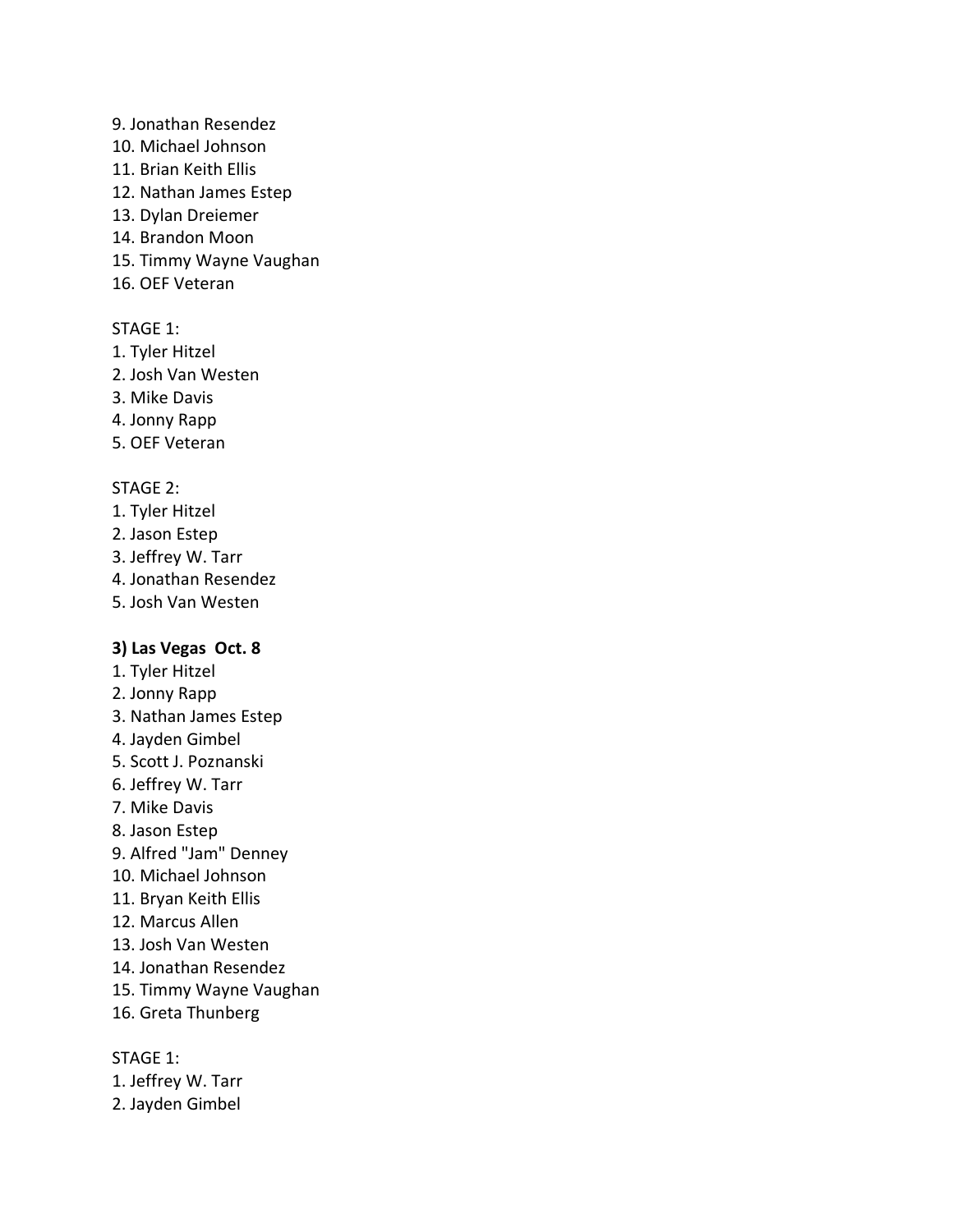- 3. Mike Davis
- 4. Tyler Hitzel
- 5. Jonny Rapp

#### STAGE 2:

- 1. Jeffrey W. Tarr
- 2. Scott J. Poznanski
- 3. Nathan James Estep
- 4. Jonny Rapp
- 5. Alfred "Jam" Denney

#### **4) ISM Raceway Oct. 15**

- 1. Nathan James Estep
- 2. Jason Estep
- 3. Alfred "Jam" Denney
- 4. Josh Van Westen
- 5. Jonny Rapp
- 6. Jonathan Resendez
- 7. Dylan Dreiemer
- 8. Tyler Hitzel
- 9. Mike Davis
- 10. Scott J. Poznanski
- 11. Jayden Gimbel
- 12. Michael Johnson
- 13. Hunter Reek

### STAGE 1:

- 1. Mike Davis
- 2. Jayden Gimbel
- 3. Tyler Hitzel
- 4. Jonathan Resendez
- 5. Jonny Rapp

#### STAGE 2:

- 1. Mike Davis
- 2. Jonathan Resendez
- 3. Tyler Hitzel
- 4. Nathan James Estep
- 5. Jonny Rapp

### **5) Auto Club Oct. 22**

- 1. Mike Davis
- 2. Jayden Gimbel
- 3. Tyler Hitzel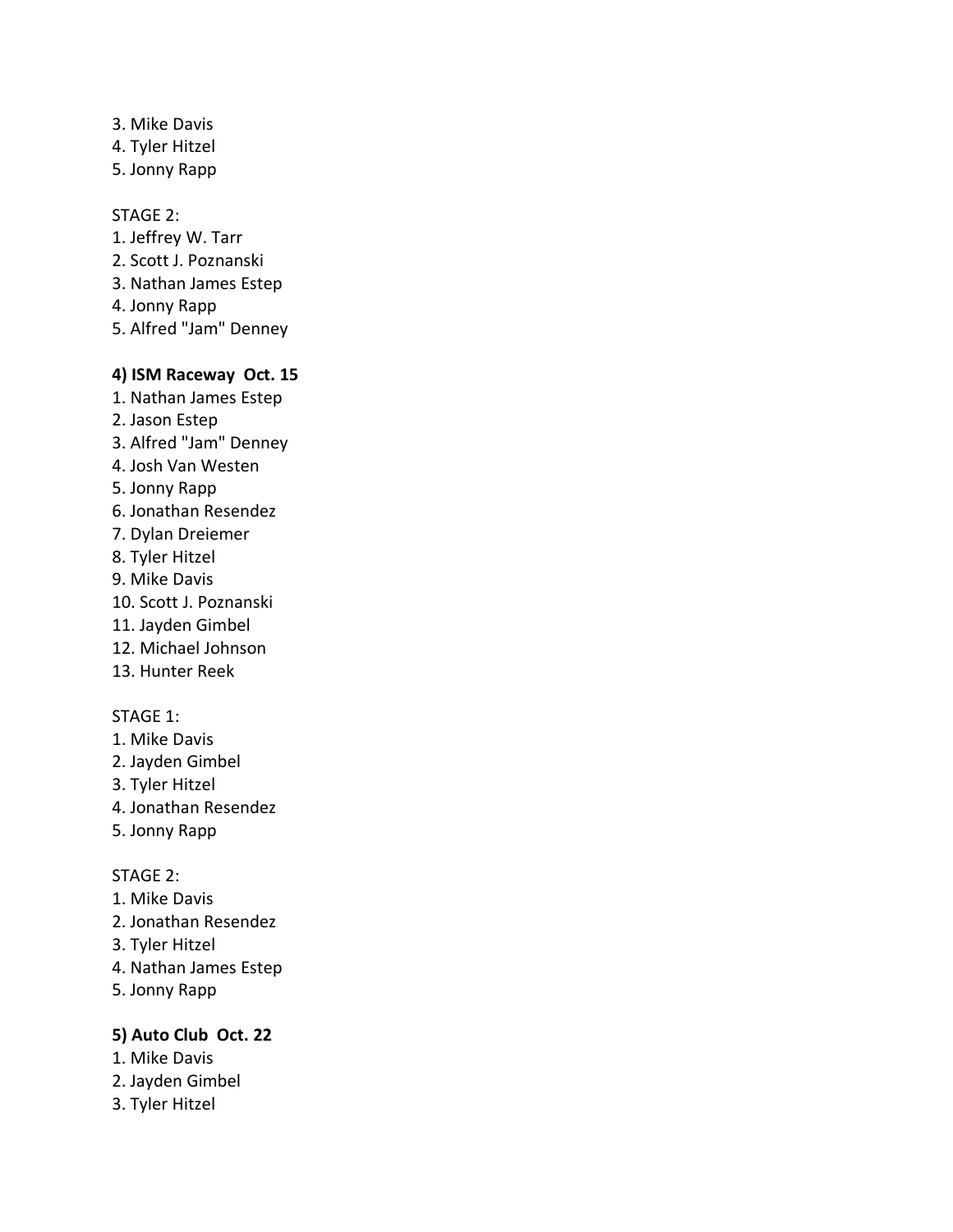- 4. Alfred "Jam" Denney
- 5. Jeffrey W. Tarr
- 6. Andy Roberto Vasquez
- 7. Josh Van Westen
- 8. Jonny Rapp
- 9. Gage Killam
- 10. Jonathan Resendez
- 11. Jason Estep
- 12. Scott J. Poznanski
- 13. Nathan James Estep
- 14. Michael Johnson
- 15. Hunter Reek
- 16. Timmy Wayne Vaughan
- 17. Dylan Dreiemer

# STAGE 1:

- 1. Tyler Hitzel
- 2. Jeffrey W. Tarr
- 3. Jayden Gimbel
- 4. Josh Van Westen
- 5. Nathan James Estep

### STAGE 2:

- 1. Jeffrey W. Tarr
- 2. Jayden Gimbel
- 3. Tyler Hitzel
- 4. Jonny Rapp
- 5. Scott J. Poznanski

# **6) Martinsville Oct. 29**

- 1. Jeffrey W. Tarr
- 2. Tyler Hitzel
- 3. Jayden Gimbel
- 4. Gage Killam
- 5. Nathan James Estep
- 6. Riley Huff
- 7. Scott J. Poznanski
- 8. Jason Estep
- 9. Mike Davis
- 10. Jonny Rapp
- 11. Hunter Reek
- 12. Alfred Denney
- 13. Josh Van Westen
- 14. Timmy Wayne Vaughan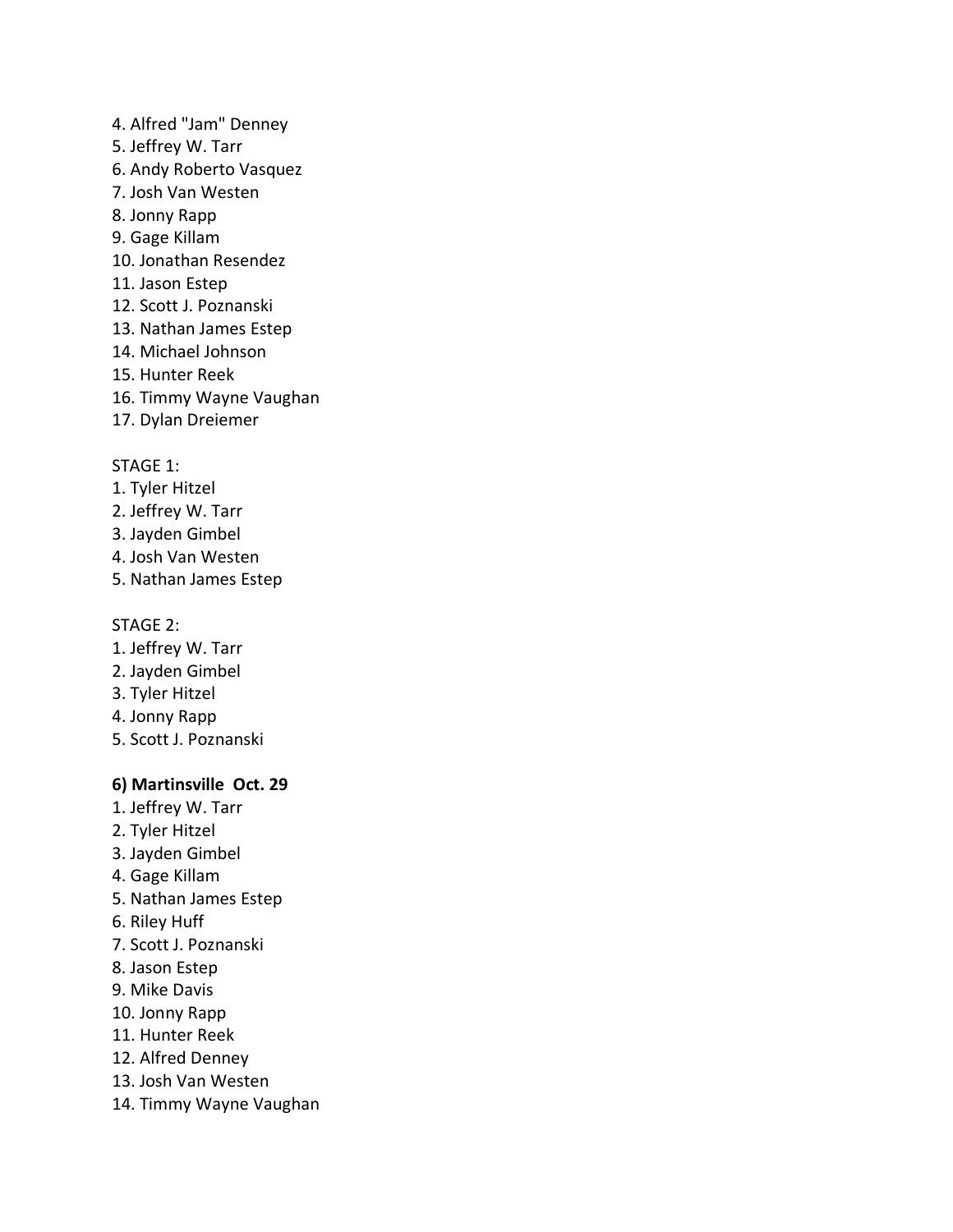15. Dylan Dreiemer

16. Joey Shiver

17. Andy Roberto Vasquez

### **7) Texas Nov. 5**

- 1. Tyler Hitzel
- 2. Gage Killam
- 3. Kaide Gimbel
- 4. Alfred Denney
- 5. Jeffrey W. Tarr
- 6. Jonathan Resendez
- 7. Scott J. Poznanski
- 8. Hunter Reek
- 9. Riley Huff
- 10. Jason Estep
- 11. Dylan Dreiemer
- 12. Nathan James Estep
- 13. Michael Johnson
- 14. Mike Davis
- 15. Josh Van Westen
- 16. Jonny Rapp
- 17. Joey Shiver
- 18. Andy Roberto Vasquez
- 19. Jayden Gimbel

# STAGE 1:

- 1. Gage Killam
- 2. Jonathan Resendez
- 3. Riley Huff
- 4. Josh Van Westen
- 5. Jayden Gimbel

### STAGE 2:

- 1. Nathan James Estep
- 2. Jeffrey W. Tarr
- 3. Tyler Hitzel
- 4. Riley Huff
- 5. Alfred Denney

# **8) Bristol Nov. 12**

1. Tyler Hitzel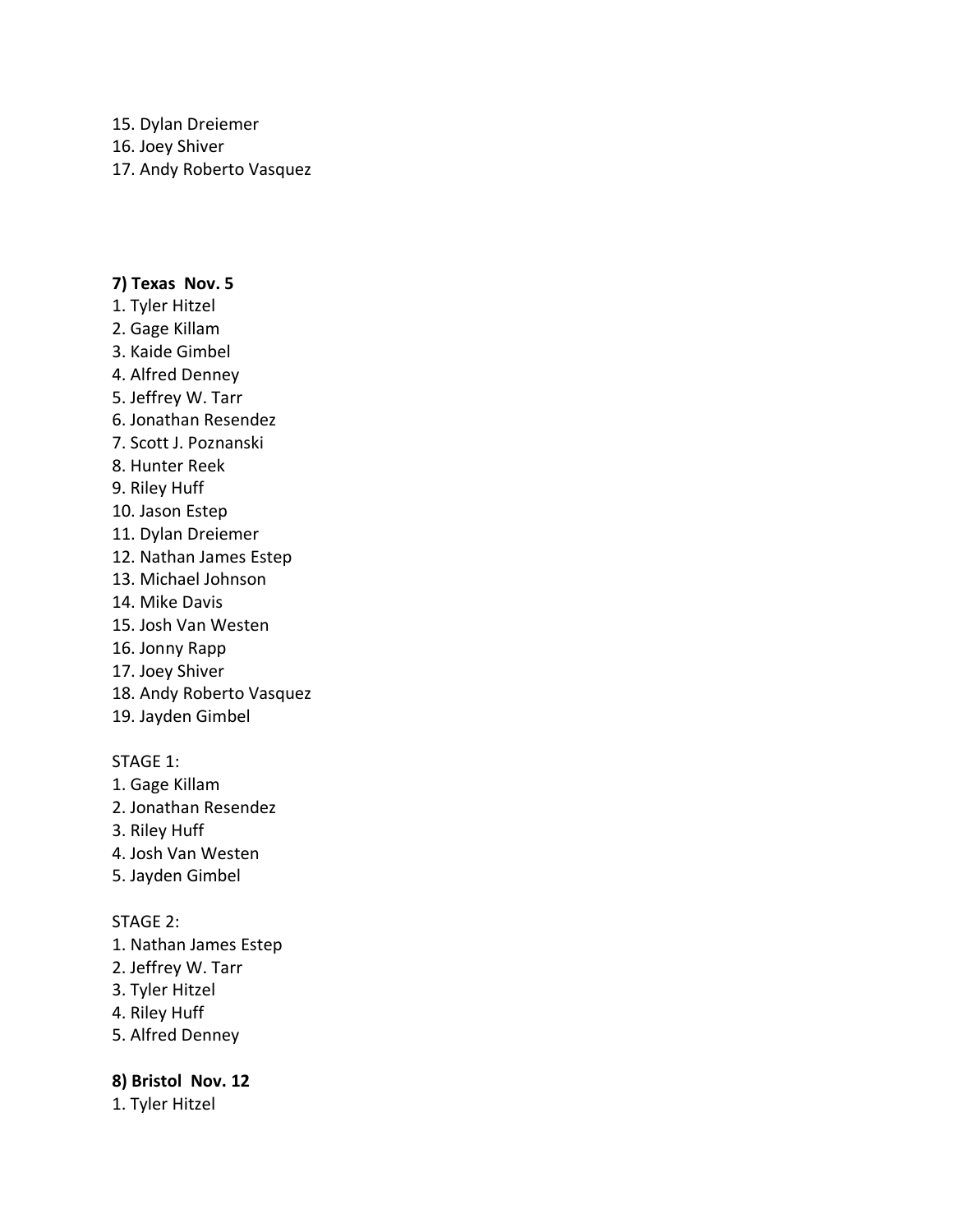- 2. Jeffrey W. Tarr
- 3. Jayden Gimbel
- 4. Gage Killam
- 5. Josh Van Westen
- 6. Kaide Gimbel
- 7. Jason Estep
- 8. Michael Johnson
- 9. Jonny Rapp
- 10. Hunter Reek
- 11. Mike Davis
- 12. Alfred Denney
- 13. Dylan Dreiemer
- 14. Nathan James Estep
- 15. Jonathan Resendez

# STAGE 1:

- 1. Tyler Hitzel
- 2. Mike Davis
- 3. Jeffrey W. Tarr
- 4. Gage Killam
- 5. Jonathan Resendez

### STAGE 2:

- 1. Gage Killam
- 2. Mike Davis
- 3. Jeffrey W. Tarr
- 4. Josh Van Westen
- 5. Jayden Gimbel

# **9) Richmond Nov. 19**

- 1. Gage Killam
- 2. Tyler Hitzel
- 3. Jonny Rapp
- 4. Kaide Gimbel
- 5. Nathan James Estep
- 6. Jeffrey W. Tarr
- 7. Alfred Denney
- 8. Jason Estep
- 9. Dylan Dreiemer
- 10. Hunter Reek
- 11. Josh Van Weston
- 12. Scott J. Poznanski
- 13. Mike Davis
- 14. Michael Johnson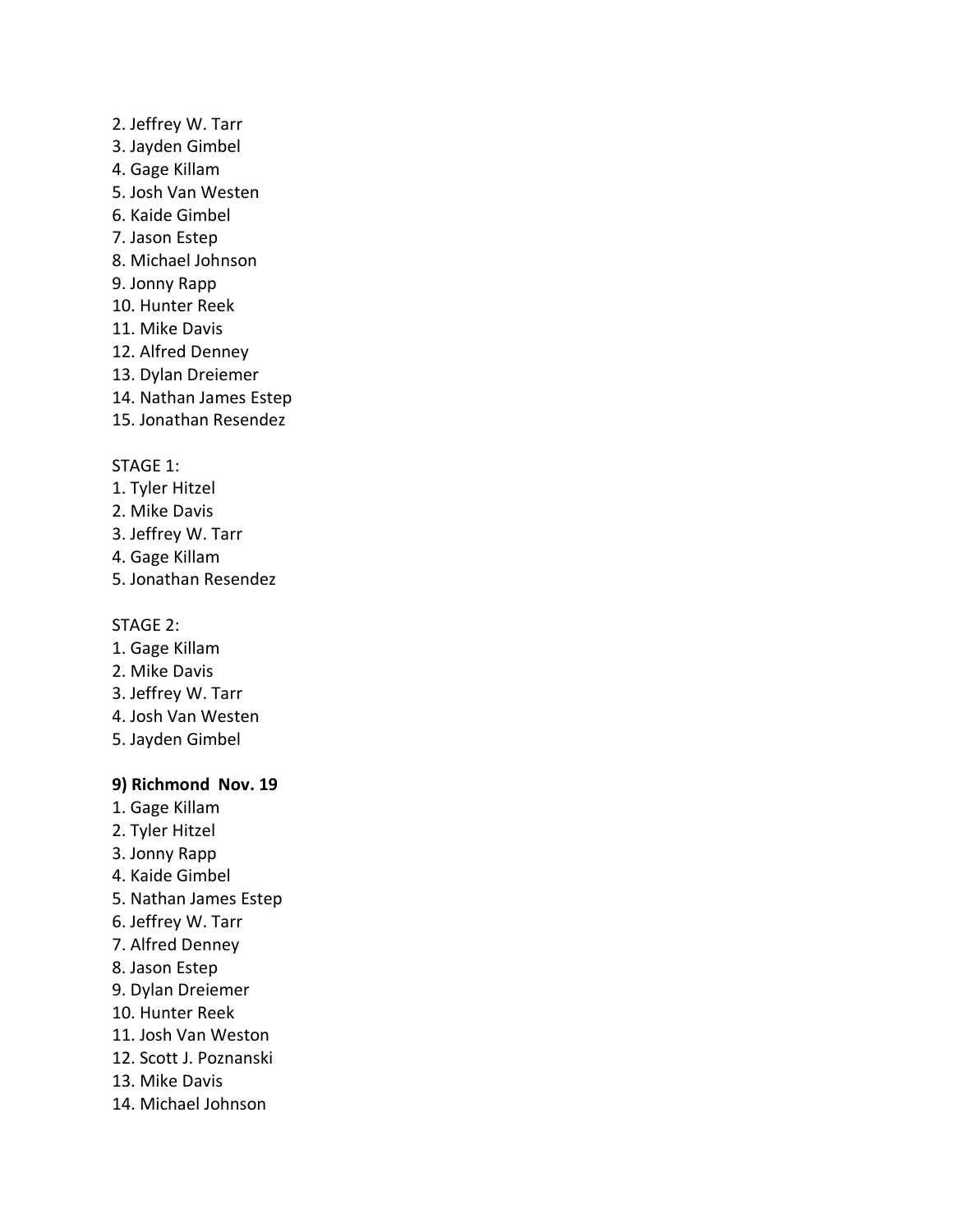### 15. Jayden Gimbel

#### 16. Riley Huff

#### STAGE 1:

- 1. Jonny Rapp
- 2. Gage Killam
- 3. Jayden Gimbel
- 4. Tyler Hitzel
- 5. Alfred Denney

### STAGE 2:

- 1. Gage Killam
- 2. Tyler Hitzel
- 3. Hunter Reek
- 4. Jonny Rapp
- 5. Alfred Denney

#### **10) Talladega Nov. 26**

- 1. Jonny Rapp
- 2. Nathan James Estep
- 3. Mike Davis
- 4. Scott J. Poznanski
- 5. Josh Van Weston
- 6. Dylan Dreiemer
- 7. Hunter Reek
- 8. Riley Huff
- 9. Alfred Denney
- 10. Kaide Gimbel
- 12. Jason Estep
- 13. Jeffrey W. Tarr
- 14. Buck Commette

#### STAGE 1:

- 1. Mike Davis
- 2. Scott J. Poznanski
- 3. Riley Huff
- 4. Josh Van Weston
- 5. Nathan James Estep

- 1. Scott J. Poznanski
- 2. Riley Huff
- 3. Mike Davis
- 4. Alfred Denney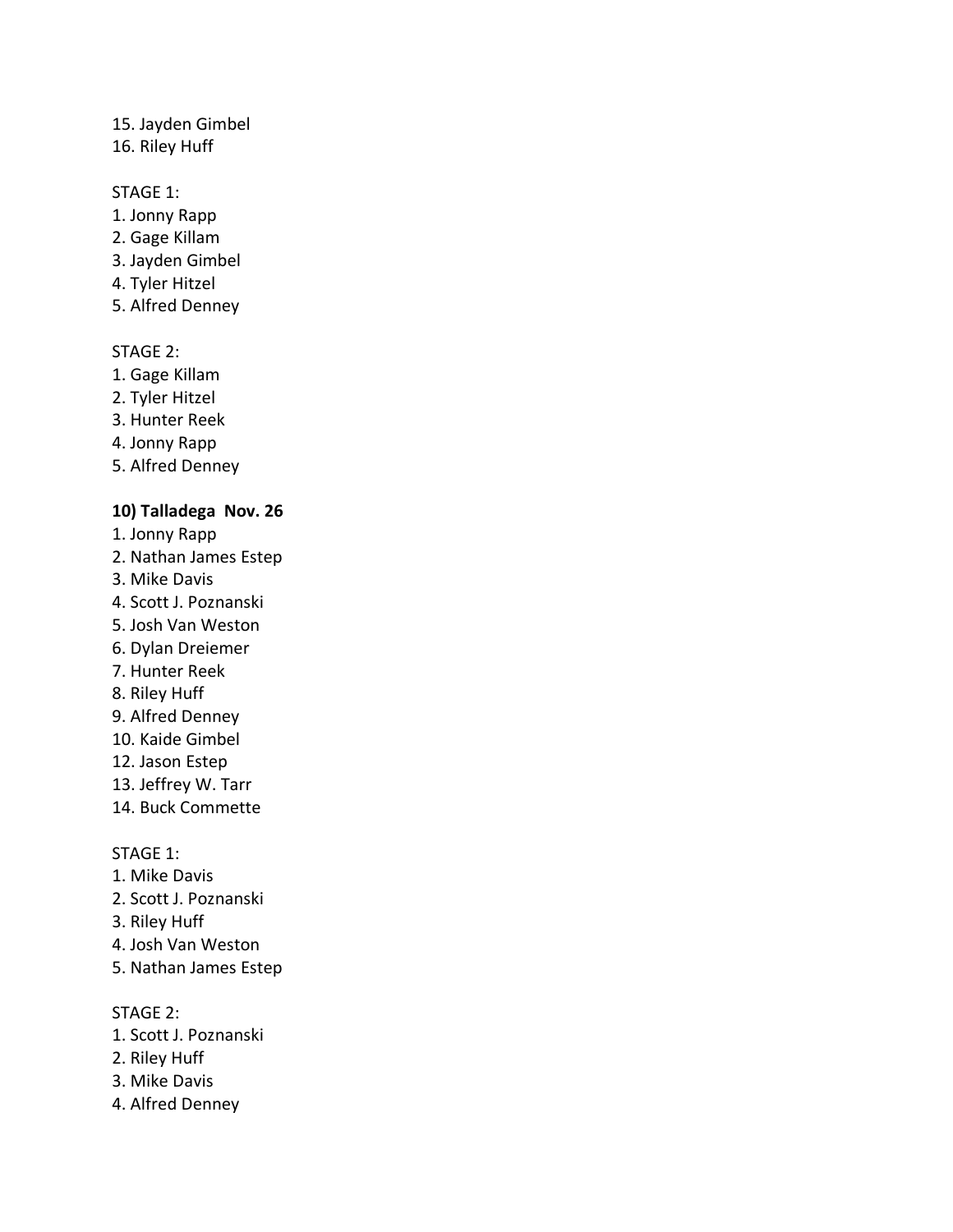#### 5. Kaide Gimbel

#### **11) Dover Dec. 3**

- 1. Josh Van Westen
- 2. Jeffrey W. Tarr
- 3. Scott J. Poznanski
- 4. Jonny Rapp
- 5. Nathan James Estep
- 6. Gage Killam
- 7. Tyler Hitzel
- 8. Kaide Gimbel
- 9. Alfred Denney
- 10. Jason Estep
- 11. Buck Commette
- 12. David Bonanza
- 13. Hunter Reek
- 14. Michael Johnson
- 15. Dylan Dreiemer

### STAGE 1:

- 1. Tyler Hitzel
- 2. Jonny Rapp
- 3. Scott J. Poznanski
- 4. Josh Van Westen
- 5. Hunter Reek

#### STAGE 2:

- 1. Alfred Denny
- 2. Gage Killam
- 3. Jason Estep
- 4. Nathan James Estep
- 5. Buck Commette

#### **12) Charlotte Dec. 10**

- 1. Gage Killam
- 2. Tyler Hitzel
- 3. Kaleb Hardin
- 4. Josh Van Westen
- 5. Nathan James Estep
- 6. Mike Davis
- 7. Alfred Denney
- 8. Jonny Rapp
- 9. Scott J. Poznanski
- 10. Hunter Reek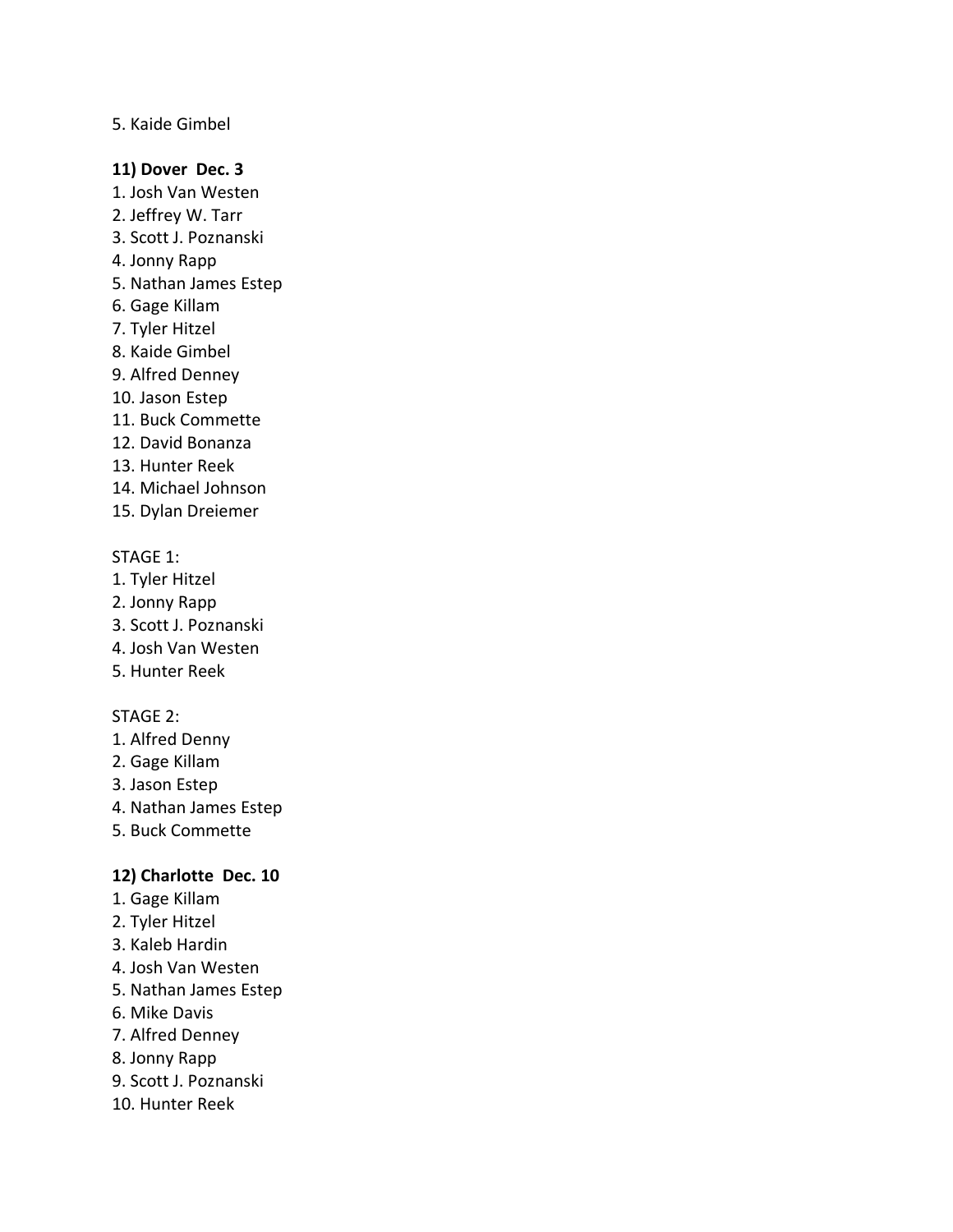- 11. Jason Estep
- 12. Kaide Gimbel
- 13. Dylan Dreiemer
- 14. Buck Commette
- 15. Michael Johnson

#### STAGE 1:

- 1. Tyler Hitzel
- 2. Josh Van Westen
- 3. Jonny Rapp
- 4. Scott J. Poznanski
- 5. Hunter Reek

### STAGE 2:

- 1. Tyler Hitzel
- 2. Gage Killam
- 3. Josh Van Westen
- 4. Kaleb Hardin
- 5. Nathan James Estep

### **13) Kansas Dec. 17**

- 1. Jonny Rapp
- 2. Scott J. Poznanski
- 3. Gage Killam
- 4. Tyler Hitzel
- 5. Alfred Denney
- 6. Nathan James Estep
- 7. Buck Commette
- 8. Josh Van Westen
- 9. Dylan Dreiemer
- 10. Mike Davis
- 11. Kaleb Hardin
- 12. Jason Estep
- 13. Kaide Gimbel

### STAGE 1:

- 1. Tyler Hitzel
- 2. Gage Killam
- 3. Scott J. Poznanski
- 4. Mike Davis
- 5. Dylan Dreiemer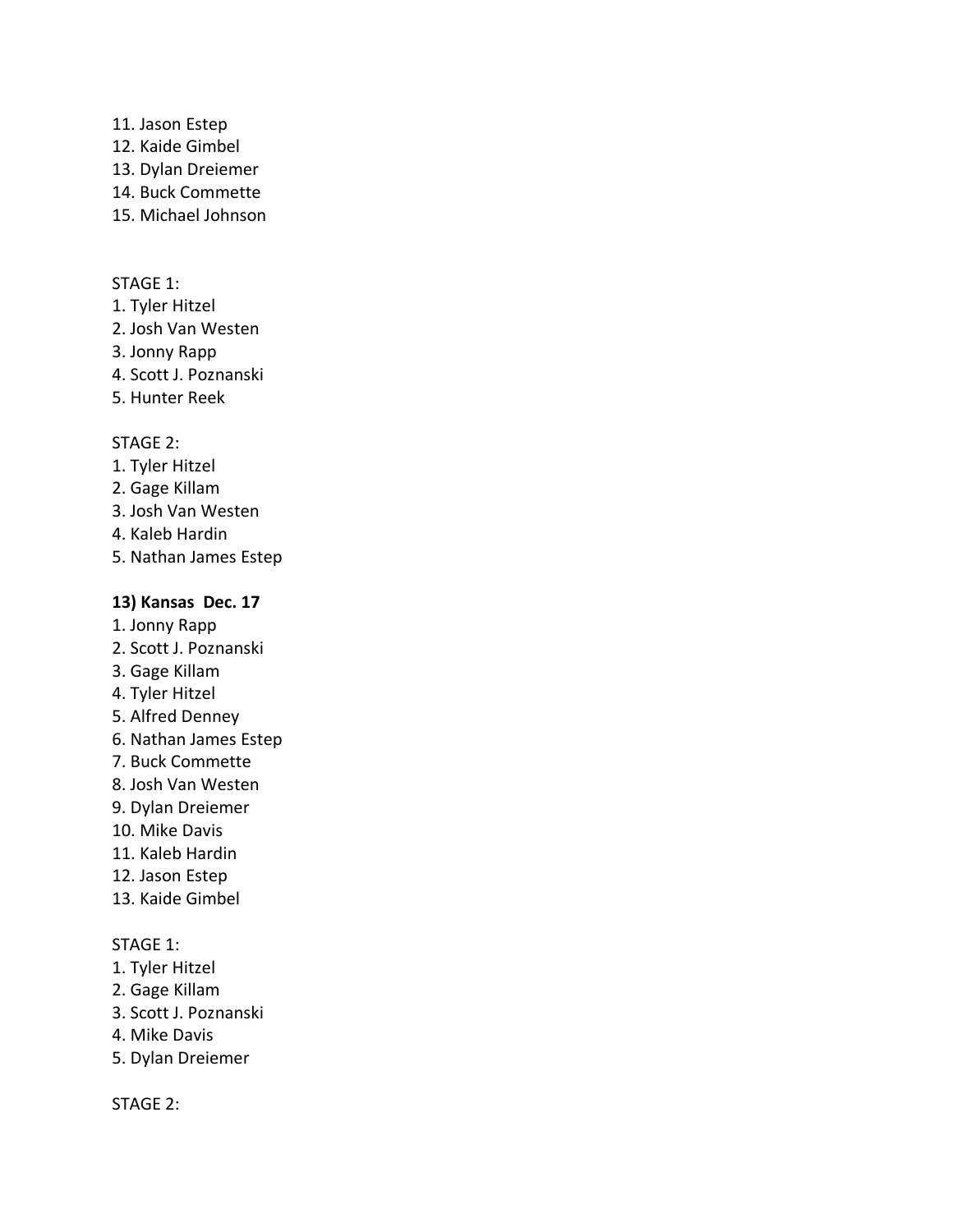- 1. Tyler Hitzel
- 2. Scott J. Poznanski
- 3. Jonny Rapp
- 4. Gage Killam
- 5. Nathan James Estep

#### **14) Homestead-Miami Jan. 7**

- 1. Josh Van Westen
- 2. Tyler Hitzel
- 3. Kaleb Hardin
- 4. Jayden Gimbel
- 5. Buck Commette
- 6. Nathan James Estep
- 7. Gage Killam
- 8. Jason Estep
- 9. Mike Davis
- 10. Dylan Dreiemer
- 11. Jonny Rapp
- 12. Alfred Denney
- 13. Hunter Reek
- 14. Brett Baker

#### STAGE 1:

- 1. Tyler Hitzel
- 2. Gage Killam
- 3. Kaleb Hardin
- 4. Jayden Gimbel
- 5. Jason Estep

#### STAGE 2:

- 1. Jonny Rapp
- 2. Mike Davis
- 3. Kaleb Hardin
- 4. Jayden Gimbel
- 5. Gage Killam

# **15) Michigan Jan. 14**

- 1. Tyler Hitzel
- 2. Mike Davis
- 3. Gage Killam
- 4. Josh Van Westen
- 5. Michael Johnson
- 6. Kaleb Hardin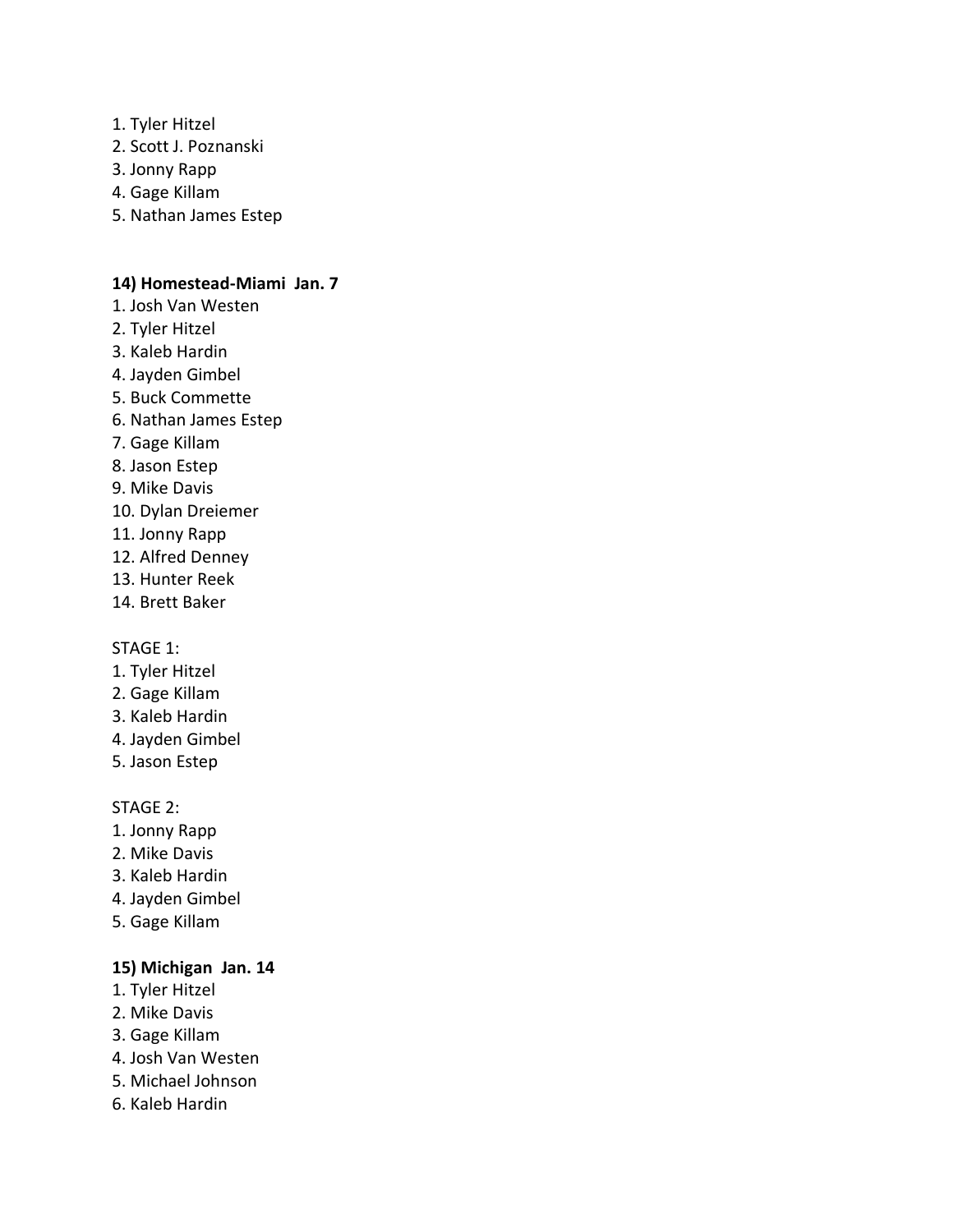- 7. Hunter Reek
- 8. Dylan Dreiemer
- 9. Scott J. Poznanski
- 10. Jeffrey W. Tarr
- 11. Ridge E. Heiler
- 12. Jason Estep
- 13. Nathan James Estep

### STAGE 1:

- 1. Scott J. Poznanski
- 2. Gage Killam
- 3. Mike Davis
- 4. Nathan James Estep
- 5. Hunter Reek

### STAGE 2:

- 1. Mike Davis
- 2. Kaleb Hardin
- 3. Jeffrey W. Tarr
- 4. Jason Estep
- 5. Scott J. Poznanski

#### **16) Sonoma Jan. 21**

- 1. Mike Davis
- 2. Nathan James Estep
- 3. Michael Johnson
- 4. Jason Estep
- 5. Scott J. Poznanski
- 6. Cody McCann

### STAGE 1:

- 1. Mike Davis
- 2. Nathan James Estep
- 3. Jason Estep
- 4. Michael Johnson
- 5. Cody McCann

- 1. Mike Davis
- 2. Nathan James Estep
- 3. Jason Estep
- 4. Michael Johnson
- 5. Cody McCann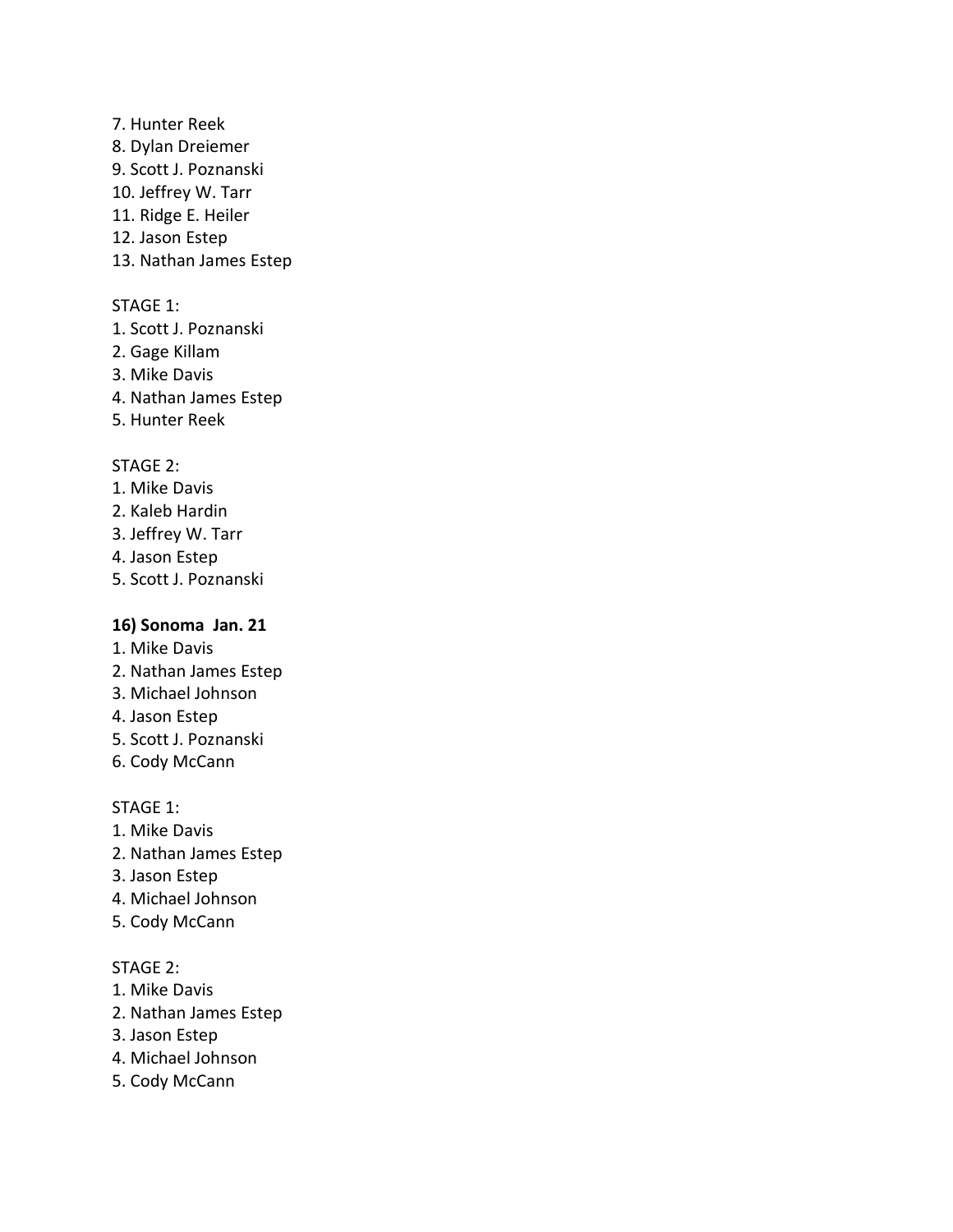### **17) Chicagoland Jan. 28**

- 1. Gage Killiam
- 2. Tyler Hitzel
- 3. Kaleb Hardin
- 4. Dylan Dreiemer
- 5. Scott J. Poznanski
- 6. Jason Estep
- 7. Michael Johnson
- 8. Kaide Gimbel
- 9. Buck Commette
- 10. Nathan James Estep
- 11. Mike Davis

# STAGE 1:

- 1. Gage Killiam
- 2. Nathan James Estep
- 3. Tyler Hitzel
- 4. Michael Johnson
- 5. Mike Davis

# STAGE 2:

- 1. Gage Killiam
- 2. Mike Davis
- 3. Kaleb Hardin
- 4. Scott J. Poznanski
- 5. Nathan James Estep

# **18) Pocono Feb. 4**

- 1. Michael Johnson
- 2. Mike Davis
- 3. Kaleb Hardin
- 4. Scott J. Poznanski
- 5. Nathan James Estep
- 6. Jason Estep
- 7. Tyler Hitzel
- 8. Gage Killiam

# STAGE 1:

- 1. Kaleb Hardin
- 2. Gage Killiam
- 3. Tyler Hitzel
- 4. Mike Davis
- 5. Michael Johnson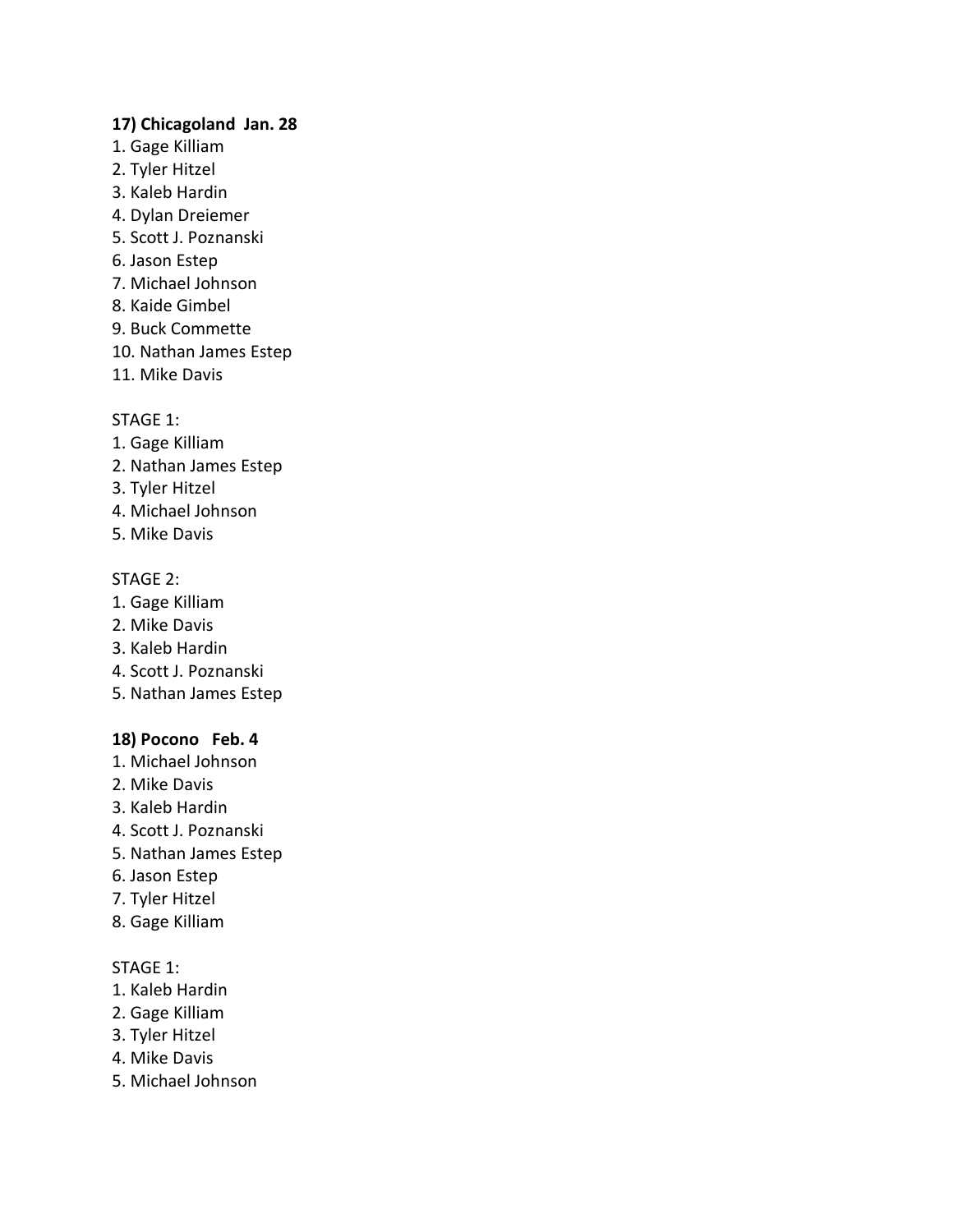#### STAGE 2:

- 1. Mike Davis
- 2. Michael Johnson
- 3. Scott J. Poznanski
- 4. Nathan James Estep
- 5. Tyler Hitzel

# **19) Pocono Feb. 4**

- 1. Nathan James Estep
- 2. Tyler Hitzel
- 3. Scott J. Poznanski
- 4. Michael Johnson
- 5. Kaleb Hardin
- 6. Jason Estep
- 7. Dylan Dreiemer

### STAGE 1:

- 1. Tyler Hitzel
- 2. Kaleb Hardin
- 3. Michael Johnson
- 4. Scott J. Poznanski
- 5. Jason Estep

STGE 2:

- 1. Michael Johnson
- 2. Tyler Hitzel
- 3. Nathan James Estep
- 4. Kaleb Hardin
- 5. Scott J. Poznanski

# **20) Indianapolis Feb. 11**

- 1. Nathan James Estep
- 2. Tyler Hitzel
- 3. Jason Estep
- 4. Dylan Dreiemer
- 5. Mike Davis
- 6. Scott J. Poznanski

\*NO STAGES

# **21) Kentucky Feb. 18**

- 1. Kaleb Hardin
- 2. Alfred Denney
- 3. Scott J. Poznanski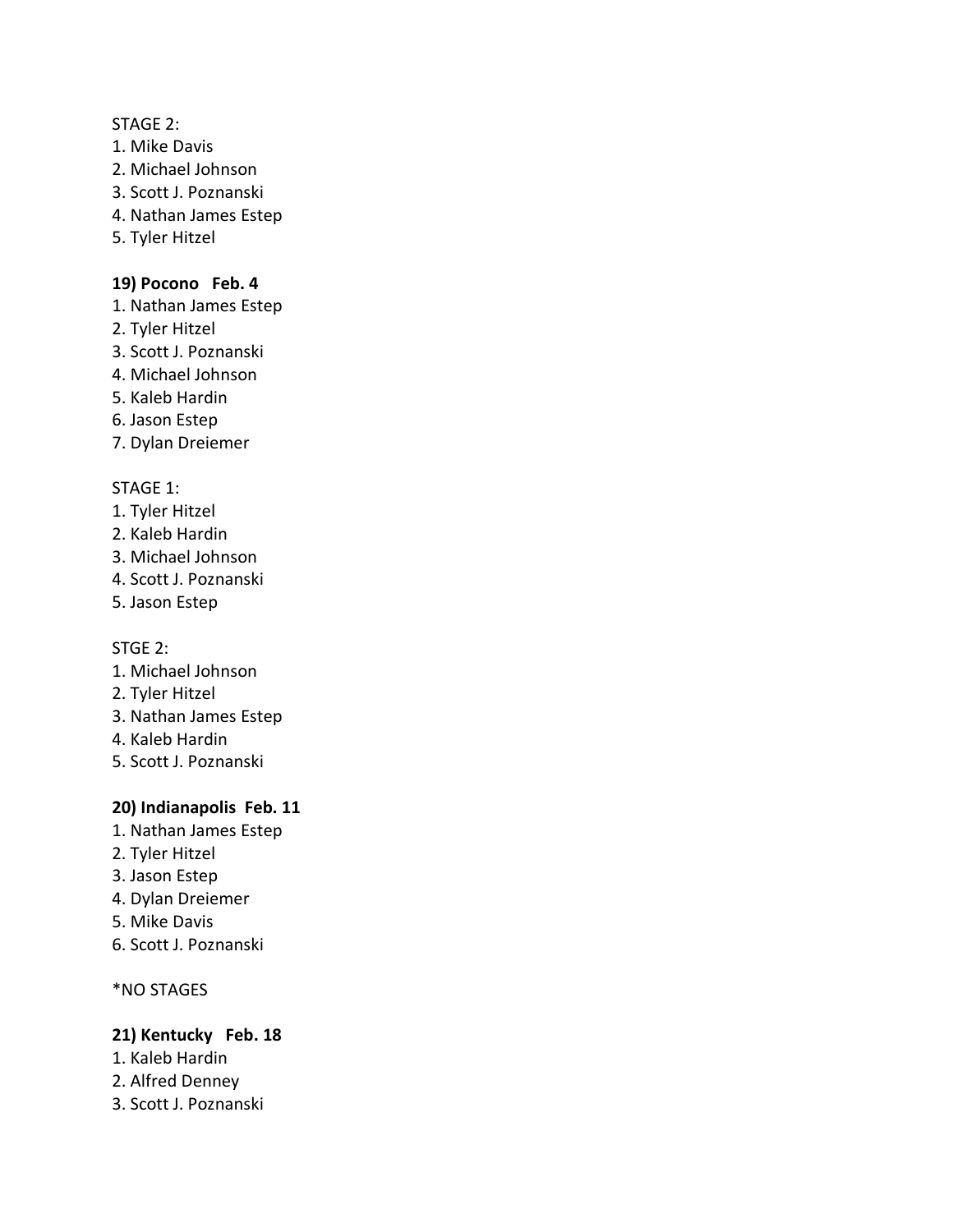4. Dylan Dreiemer

5. Shelling Ice

\*NO STAGES

### **22) New Hampshire Feb. 25**

- 1. Dylan Dreiemer
- 2. Scott J. Poznanski
- 3. Kaleb Hardin
- 4. Shelling Ice
- 5. Alfred Denney

\*NO STAGES

# **23) Michigan Mar. 10**

- 1. Kaleb Hardin
- 2. Jason Estep
- 3. Alfred Denney
- 4. Nathan James Estep
- 5. Dylan Dreiemer
- 6. Scott J. Poznanski

\*NO STAGES

# **24) Watkins Glen Mar. 10**

- 1. Jason Estep
- 2. Kaleb Hardin
- 3. Scott J. Poznanski
- 4. Nathan James Estep
- 5. Alfred Denney
- 6. Dylan Dreiemer

### \*NO STAGES

### **25) Dover Mar. 10**

- 1. Alfred Denney
- 2. Nathan James Estep
- 3. Kaleb Hardin
- 4. Dylan Dreiemer
- 5. Scott J. Poznanski
- 6. Jason Estep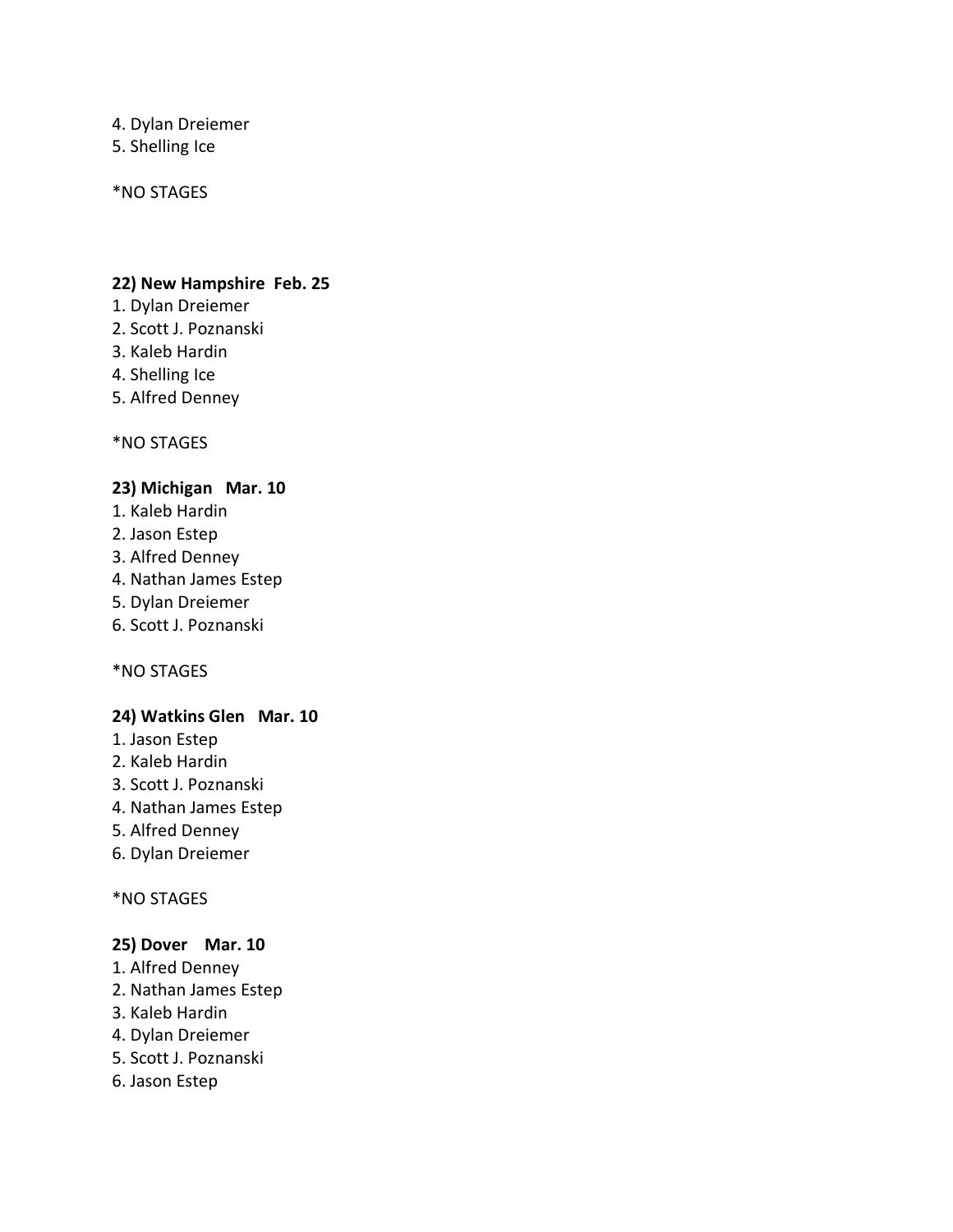#### \*NO STAGES

#### **26) Daytona Mar. 17**

- 1. Jason Estep 2. Nathan James Estep 3. Mike Davis 4. Buck Commette 5. Tyler Hitzel 6. Alfred Denney 7. Jonny Rapp 8. Kaleb Hardin 9. Kaide Gimbel
- 10. Scott J. Poznanski
- 11. Jeffrey W. Tarr

#### STAGE 1:

- 1. Nathan James Estep
- 2. Kaleb Hardin
- 3. Jonny Rapp
- 4. Tyler Hitzel
- 5. Buck Commette

#### STAGE 2:

- 1. Mike Davis
- 2. Tyler Hitzel
- 3. Kaide Gimbel
- 4. Kaleb Hardin
- 5. Alfred Denney

# **----PLAYOFFS BEGIN----**

#### **27) Darlington Mar. 24**

- 1. Mike Davis
- 2. Tyler Hitzel
- 3. Nathan James Estep
- 4. Alfred Denney
- 5. Jason Estep
- 6. Kaleb Hardin
- 7. Jonathan Resendez
- 8. Buck Commette
- 9. Scott J. Poznanski
- 10. Josh Van Weston
- 11. Jeffrey W. Tarr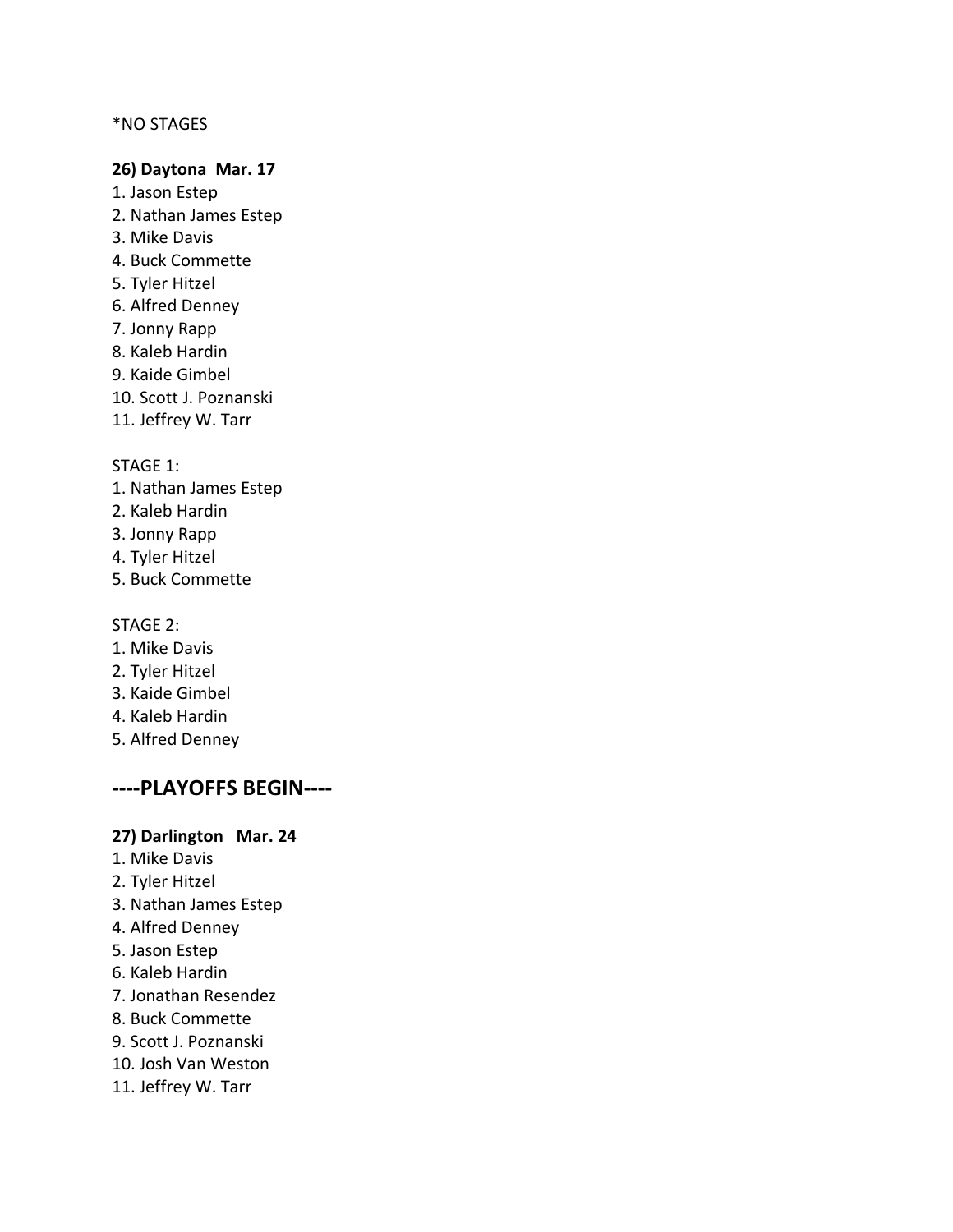### 12. Dylan Dreiemer

#### STAGE 1:

- 1. Jeffrey W. Tarr
- 2. Nathan James Estep
- 3. Jason Estep
- 4. Kaleb Hardin
- 5. Dylan Dreiemer

### STAGE 2:

- 1. Mike Davis
- 2. Kaleb Hardin
- 3. Nathan James Estep
- 4. Tyler Hitzel
- 5. Jason Estep

### **28) Richmond Mar. 31**

- 1. Scott J. Poznanski
- 2. Alfred Denney
- 3. Nathan James Estep
- 4. Jonathan Resendez
- 5. Mike Davis
- 6. Jeffrey W. Tarr
- 7. Kaleb Hardin
- 8. Josh Van Weston
- 9. Tyler Hitzel
- 10. Ridge E. Heiler
- 11. Buck Commette
- 12. Jason Estep

### STAGE 1:

- 1. Mike Davis
- 2. Josh Van Weston
- 3. Tyler Hitzel
- 4. Kaleb Hardin
- 5. Jonathan Resendez

- 1. Jeffrey W. Tarr
- 2. Mike Davis
- 3. Jonathan Resendez
- 4. Scott J. Poznanski
- 5. Tyler Hitzel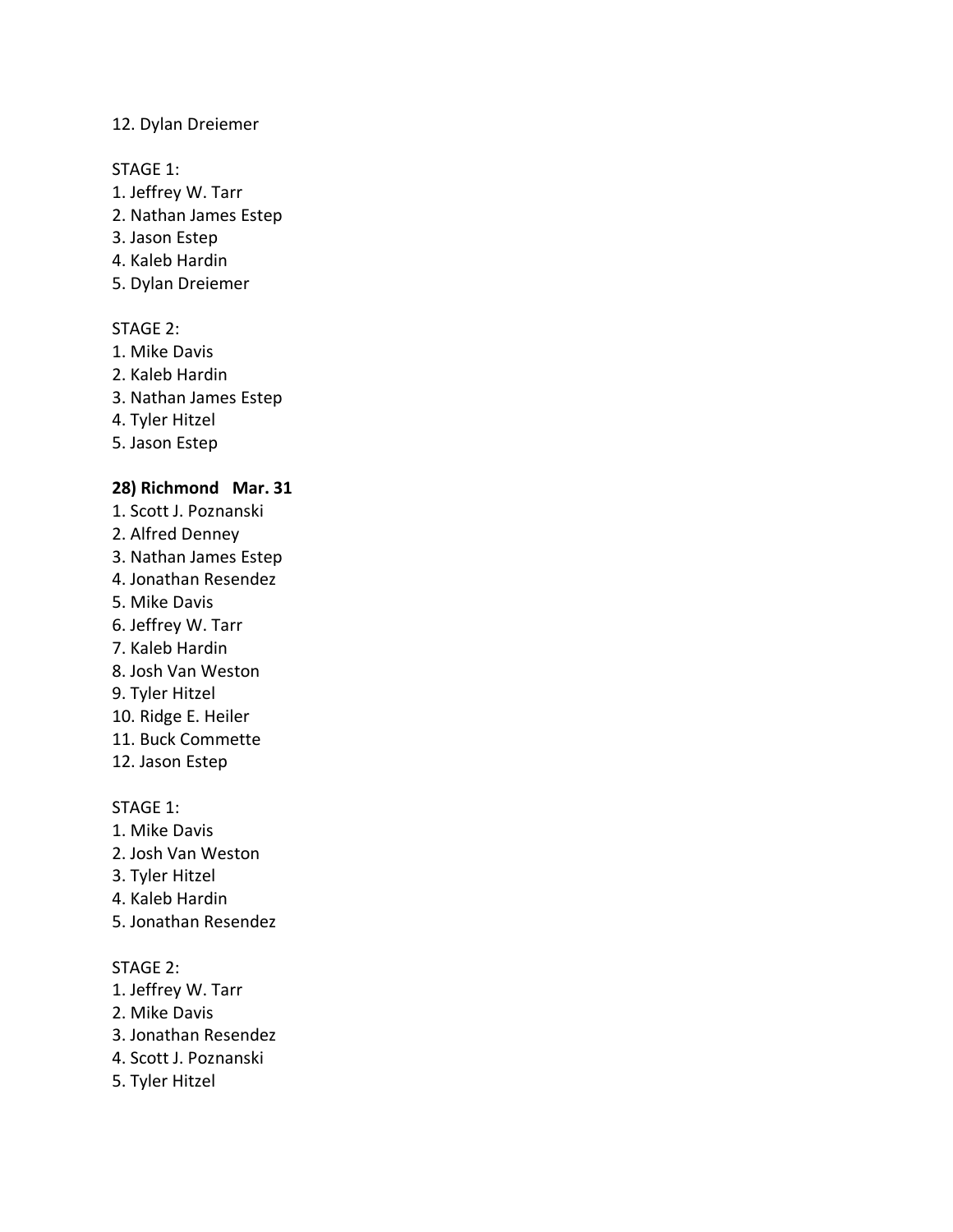#### **29) Bristol Apr. 7**

- 1. Mike Davis
- 2. Tyler Hitzel
- 3. Nathan James Estep
- 4. Scott J. Poznanski
- 5. Josh Van Weston
- 6. Kaleb Hardin
- 7. Jason Estep
- 8. Jonathan Resendez
- 9. Alfred Denney
- 10. Ridge E. Heiler

# STAGE 1:

- 1. Mike Davis
- 2. Tyler Hitzel
- 3. Scott J. Poznanski
- 4. Kaleb Hardin
- 5. Josh Van Weston

# STAGE 2:

- 1. Tyler Hitzel
- 2. Mike Davis
- 3. Scott J. Poznanski
- 4. Josh Van Weston
- 5. Nathan James Estep

# **30) Las Vegas Apr. 14**

- 1. Josh Van Weston
- 2. Tyler Hitzel
- 3. Scott J. Poznanski
- 4. Jason Estep
- 5. Deathbat
- 6. Alfred Denney
- 7. Dylan Dreiemer
- 8. Nathan James Estep
- 9. Jonathan Resendez
- 10. Buck Commette
- 11. Rated X Rebel
- 12. Ridge E. Heiler

# STAGE 1:

- 1. Tyler Hitzel
- 2. Nathan James Estep
- 3. Josh Van Weston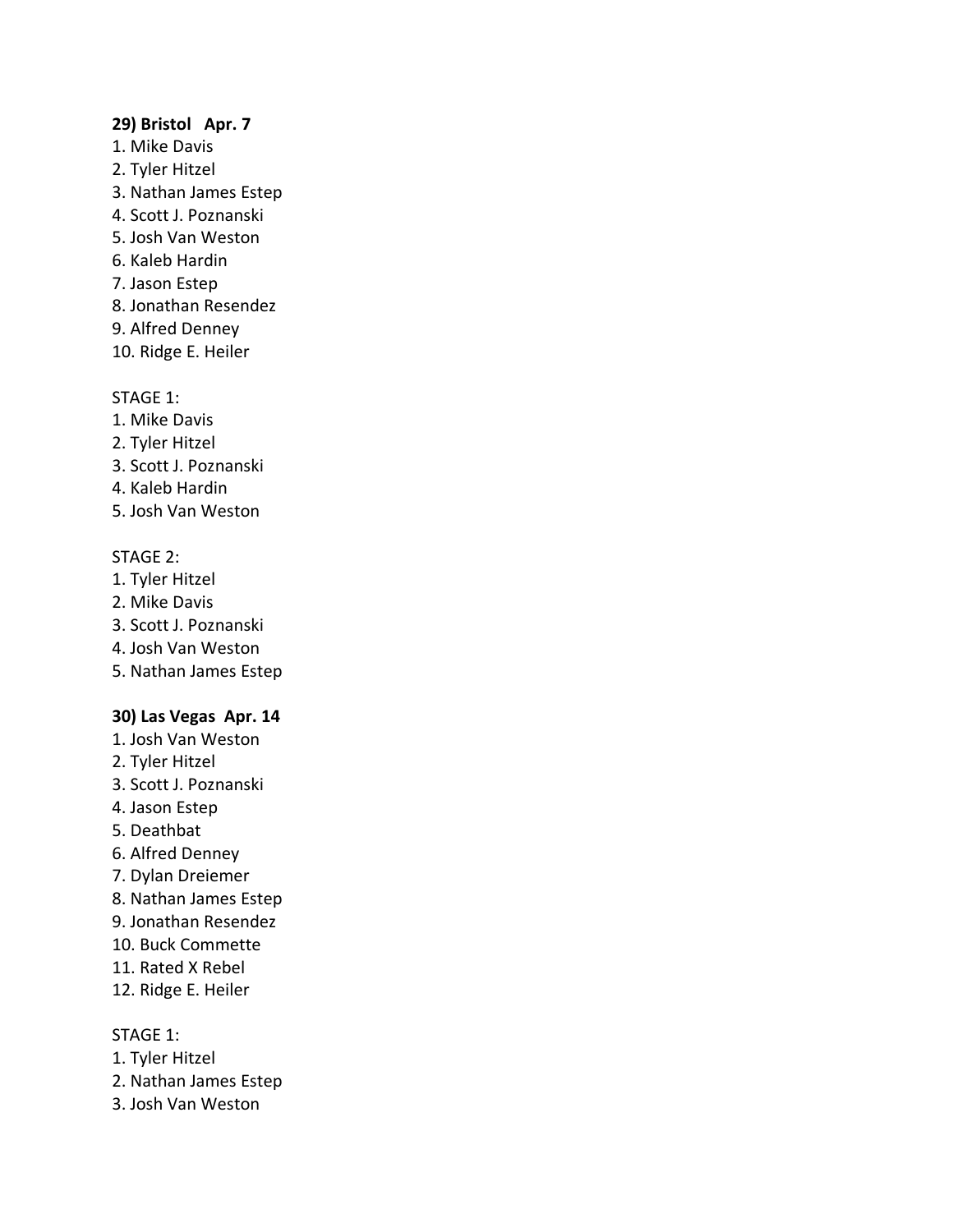- 4. Deathbat
- 5. Jason Estep

#### STAGE 2:

- 1. Tyler Hitzel
- 2. Nathan James Estep
- 3. Jason Estep
- 4. Josh Van Weston
- 5. Deathbat

#### **31) Talladega Apr. 21**

- 1. Alfred Denney 2. Scott J. Poznanski 3. Josh Van Weston 4. Dylan Dreiemer 5. Jason Estep 6. Jonathan Resendez 7. Kaleb Hardin 8. Nathan James Estep 9. Buck Commette 10. Ridge E. Heiler 11. Tyler Hitzel
- 12. Jeffery W. Tarr

### STAGE 1:

- 1. Scott J. Poznanski
- 2. Nathan James Estep
- 3. Alfred Denney
- 4. Josh Van Weston
- 5. Jason Estep

#### STAGE 2:

- 1. Nathan James Estep
- 2. Josh Van Weston
- 3. Kaleb Hardin
- 4. Scott J. Poznanski
- 5. Buck Commette

### **32) Charlotte Roval Apr. 28**

- 1. Tyler Hitzel
- 2. Jonathan Resendez
- 3. Dylan Dreiemer
- 4. Jason Estep
- 5. Scott J. Poznanski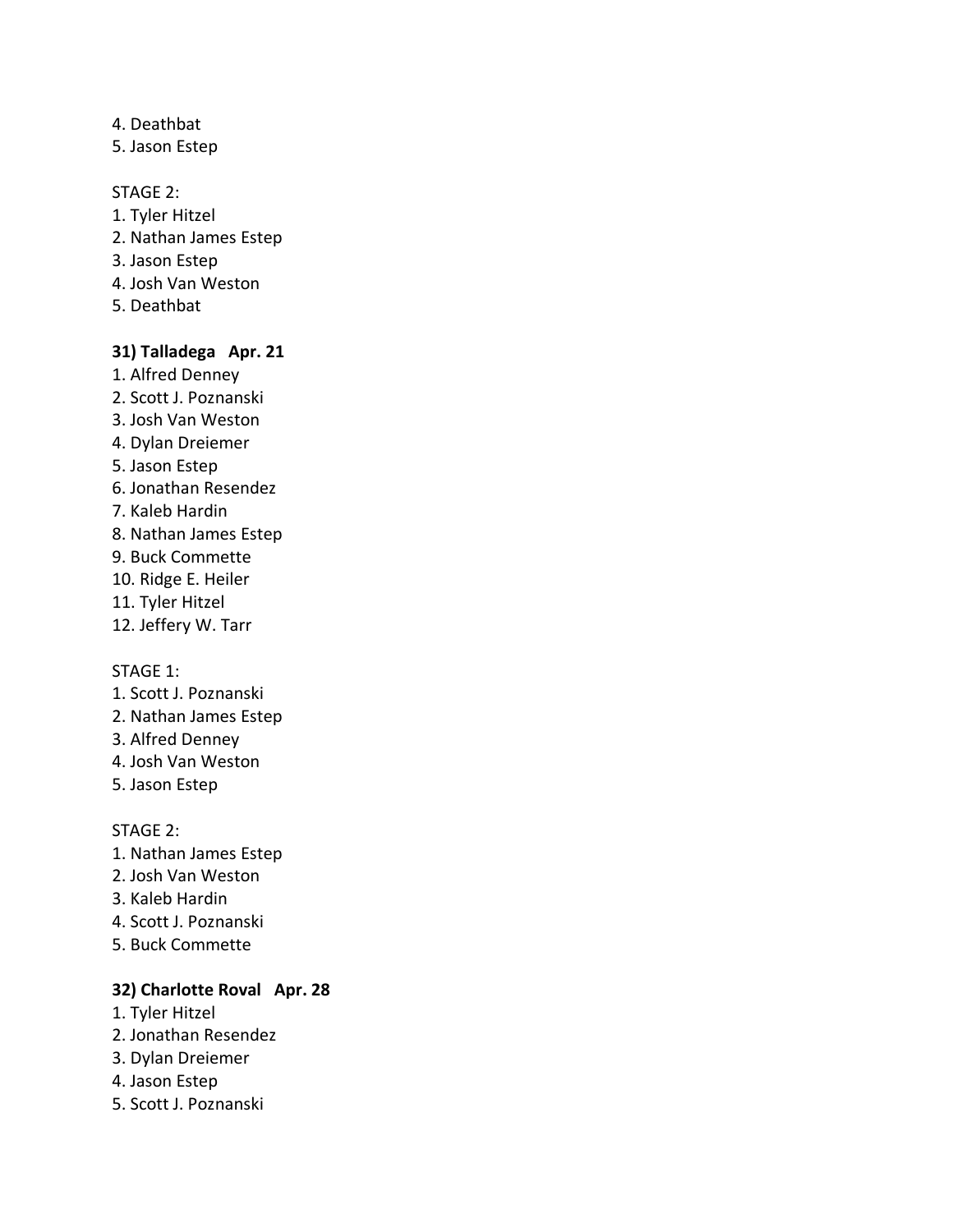- 6. Josh Van Weston 7. Kaleb Hardin 8. Ridge E. Heiler
- 9. Alfred Denney
- 10. Nathan James Estep

### STAGE 1:

- 1. Jonathan Resendez
- 2. Tyler Hitzel
- 3. Kaleb Hardin
- 4. Jason Estep
- 5. Dylan Dreiemer

#### STAGE 2:

- 1. Jonathan Resendez
- 2. Tyler Hitzel
- 3. Dylan Dreiemer
- 4. Scott J. Poznanski
- 5. Kaleb Hardin

### **33) Kansas May 5**

- 1. Nathan James Estep
- 2. Tyler Hitzel
- 3. Scott J. Poznanski
- 4. Alfred Denney
- 5. Kaleb Hardin
- 6. Jason Estep
- 7. Josh Van Weston
- 8. Ridge E. Heiler
- 9. Michael Johnson
- 10. Jonathan Resendez

#### STAGE 1:

- 1. Scott J. Poznanski
- 2. Nathan James Estep
- 3. Tyler Hitzel
- 4. Josh Van Weston
- 5. Alfred Denney

- 1. Nathan James Estep
- 2. Tyler Hitzel
- 3. Kaleb Hardin
- 4. Scott J. Poznanski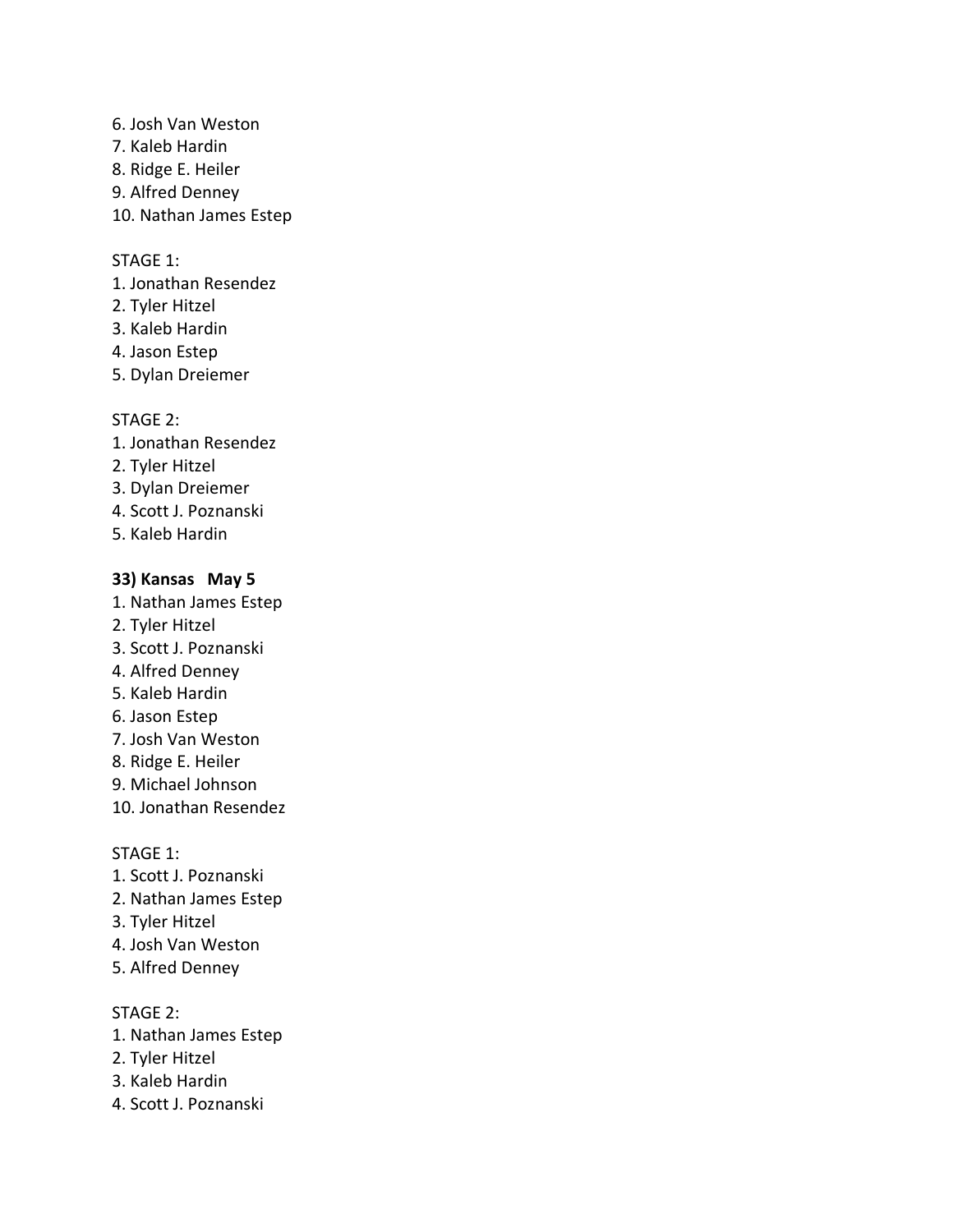### 5. Alfred Denney

#### **34) Texas May 12**

- 1. Scott J. Poznanski
- 2. Kaleb Hardin
- 3. Tyler Hitzel
- 4. Dylan Dreiemer
- 5. Alfred Denney
- 6. Nathan James Estep
- 7. Jason Estep
- 8. Josh Van Weston
- 9. Ridge E. Heiler
- 10. Jonathan Resendez
- 11. Tyler Jalbert
- 12. Buck Commette

#### STAGE 1:

- 1. Nathan James Estep
- 2. Scott J. Poznanski
- 3. Jason Estep
- 4. Alfred Denney
- 5. Dylan Dreiemer

#### STAGE 2:

- 1. Nathan James Estep
- 2. Scott J. Poznanski
- 3. Dylan Dreiemer
- 4. Alfred Denney
- 5. Jason Estep

### **35) Martinsville May 19**

- 1. Jason Estep
- 2. Kaleb Hardin
- 3. Mike Davis
- 4. Scott J. Poznanski
- 5. Nathan James Estep
- 6. Tyler Hitzel
- 7. Alfred Denney
- 8. Dylan Dreiemer
- 9. Ridge E. Heiler
- 10. Josh Van Weston

### STAGE 1:

1. Kaleb Hardin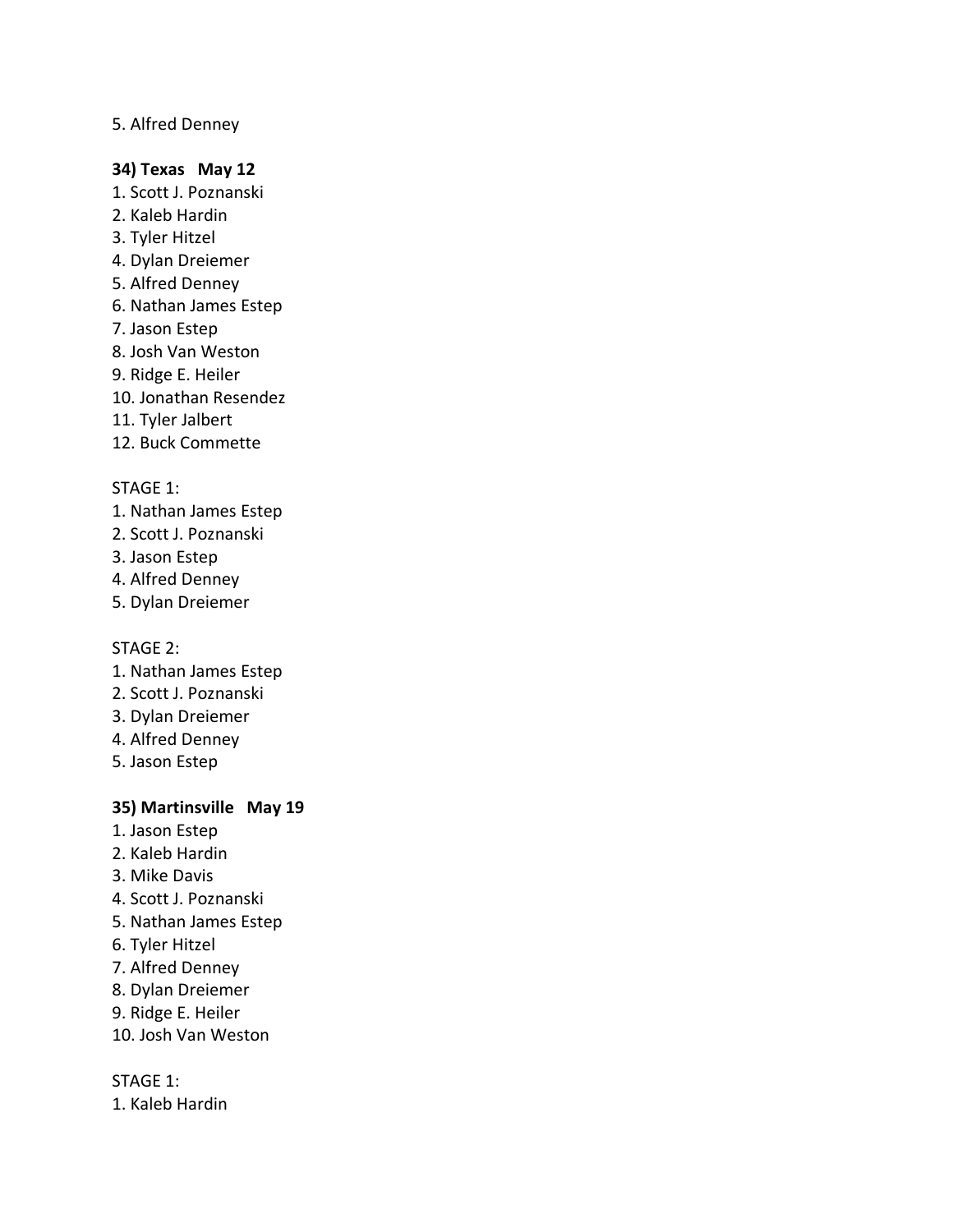- 2. Alfred Denney
- 3. Scott J. Poznanski
- 4. Tyler Hitzel
- 5. Nathan James Estep

STAGE 2:

- 1. Kaleb Hardin
- 2. Tyler Hitzel
- 3. Jason Estep
- 4. Nathan James Estep
- 5. Josh Van Weston

#### **36) ISM Raceway May 26**

- 1. Mike Davis
- 2. Nathan James Estep
- 3. Tyler Hitzel
- 4. Jason Estep
- 5. Scott J. Poznanski
- 6. Dylan Dreiemer
- 7. Alfred Denney

Stage 1 Winner: Scott J. Poznanski Stage 2 Winner: Scott J. Poznanski

# **2020 NOSSCAR Royal Cup Series Final Standings NASCAR Heat 4 – Xbox One**

1. #37 Nathan James Estep: 4,029 pts \*4 wins \*27 P.P. 2. #1 Tyler Hitzel: 4,028 pts \*6 wins \*46 P.P. 3. #47 Jason Estep: 4,027 pts \*3 wins \*13 P.P. (R) 4. #2 Scott J. Poznanski: 4,026 pts \*2 wins \*36 P.P. (R) ------ROUND OF 4 CUT LINE------ 5. #21 Alfred Denney: 3,121 pts \*2 wins \*10 P.P. (R) 6. #43 Kaleb Hardin: 3,111 pts \*2 wins \*18 P.P. (R) 7. #3 Josh Van Westen: 3,083 pts \*3 wins \*12 P.P. 8. #13 Dylan Dreiemer: 3,083 pts \*1 win \*4 P.P. 9. #42 Jonathan Resendez: 3,045 pts \*3 P.P. ------ROUND OF 9 CUT LINE------ 10. #9 Mike Davis: 2,088 pts \*6 wins \*34 P.P. 11. #52 Buck Commette: 2,063 pts (R) 12. #41 Jeffrey W. Tarr: 2,031 pts \*1 win \*12 P.P. ------ROUND OF 12 CUT LINE------ 13. #11 Gage Killam: 1,019 pts \*3 wins \*19 P.P. (R)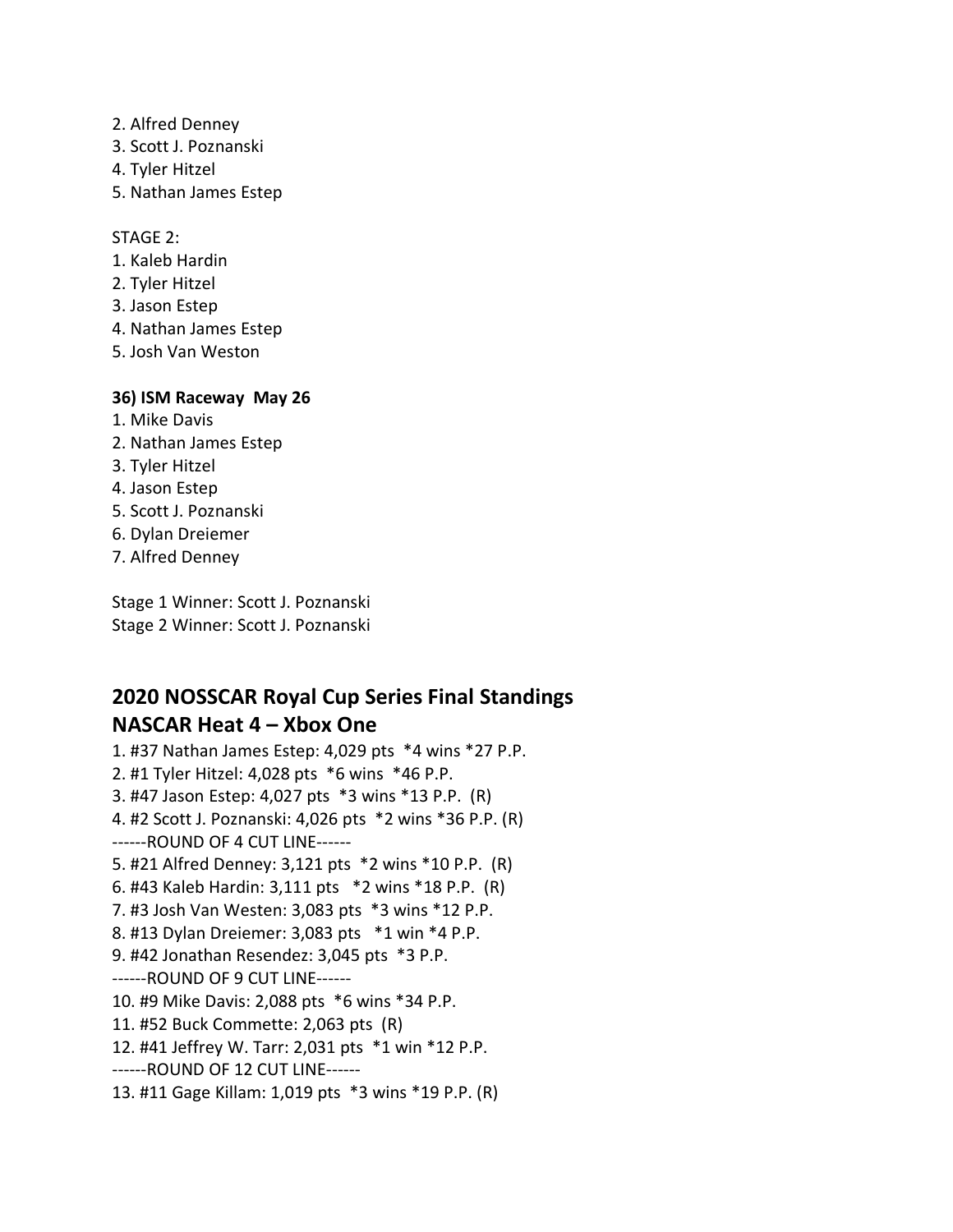14. #71 Jonny Rapp: 1,013 pts \*2 wins \*13 P.P. (R) 15. #31 Kaide Gimbel: 1,001 pts \*1 P.P. (R) 16. #6 Hunter Reek: 1,000 pts (R) ---------PLAYOFF CUT LINE--------- 17. #14 Michael Johnson: 401 pts \*1 win \*5 P.P. (R) 18. #12 Jayden Gimbel: 215 pts \*3 P.P. (R) 19. #4 Ridge R. Heiler: 171 pts 20. #96 Riley Huff: 90 pts (R) 21. #22 Timmy Wayne Vaughan: 64 pts (R) 22. #10 Shelling Ice: 53 pts (R) 23. #88 Marcus Allen: 45 pts (R) 24. #4 Bryan Keith Ellis: 40 pts (R) 25. #18 Andy Roberto Vasquez: 37 pts (R) 26. #12 Brett Baker: 34 pts (R) 27. #43 Joey Shiver: 29 pts (R) 28. #03 Joe Fischer: 29 pts \*1 P.P. (R) 29. #00 Cody McCann: 27 pts 30. #55 Robert Lohman Sr.: 20 pts 31. #40 Tyler Jalbert: 20 pts 32. #24 Rated X Rebel: 20 pts (R) 33. #24 Brandon Moon: 17 pts 34. #20 Chris Massey: 16 pts 35. #32 OEF Veteran: 16 pts (R)

# **ALL-TIME ROYAL CUP SERIES RECORDS AFTER THREE SEASONS 2018 / 2019 / 2020**

#### **All-time NRCS Wins List**

Josh Van Westen: 14 Mike Davis: 13 Tyler Hitzel: 13 Jonathan Resendez: 12 J.P.L.: 5 Jeffrey W. Tarr: 5 Nathan James Estep: 4 Joshua Crider: 3 Jason Estep: 3 Gage Killiam: 3 Alfred Denney: 2 Kaleb Hardin: 2 Scott J. Poznanski: 2 Jon Stapleton: 2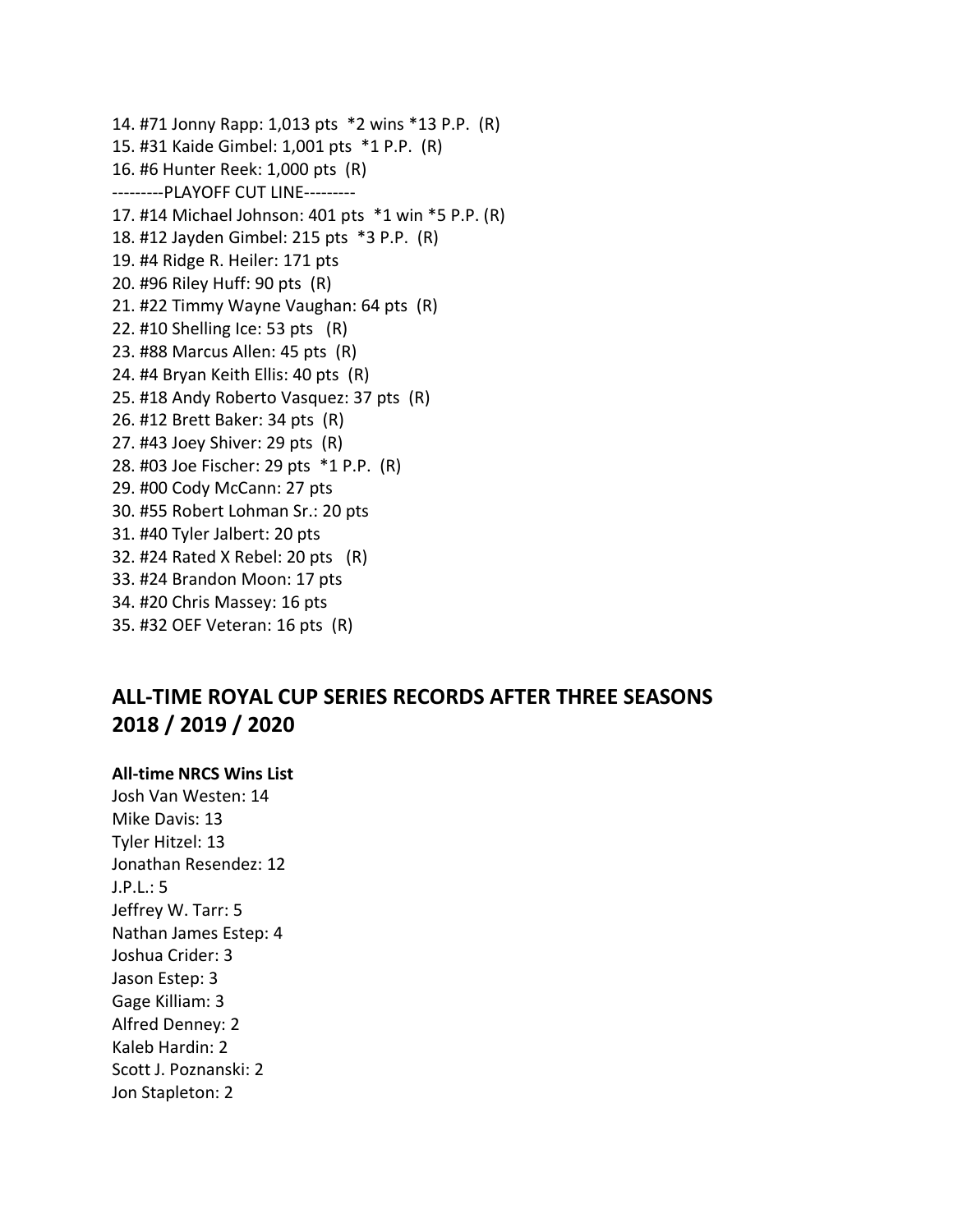Shaun Lee Williams: 2 Motor City Jimbo: 2 Jonny Rapp: 2 Cody McCann: 1 Blazin Champ: 1 Ridge E. Heiler: 1 White Hammer: 1 Michael Boisvert: 1 M.B. Wolf: 1 Michael Johnson: 1 Dylan Dreiemer: 1

#### **All-time Most NRCS Stage Wins**

Tyler Hitzel: 25 Jonathan Resendez: 23 Mike Davis: 21 Josh Van Westen: 19 Jeffrey W. Tarr: 12 Joshua Crider: 8 Kyle Hrabal: 8 Nathan James Estep: 7 Duke Pats: 7 James Lamb: 7 Scott J. Poznanski: 6 Gage Killiam: 5 MB Wolf: 5 Shaun Lee Williams: 4 Kaleb Hardin: 3 Roy Bush Jr: 2 Jonny Rapp: 2 Michael Boisvert: 2 Avenged-King: 2 Motor City Jimbo: 2 Jon Stapleton: 2 Daniel Cook: 1 Riddic: 1 Magic-Thunder: 1 John Ledlow: 1 Ridge E. Heiler: 1 Alfred Denney: 1 Michael Johnson: 1

#### **\*2018 NRCS Champion:**

Josh Van Westen